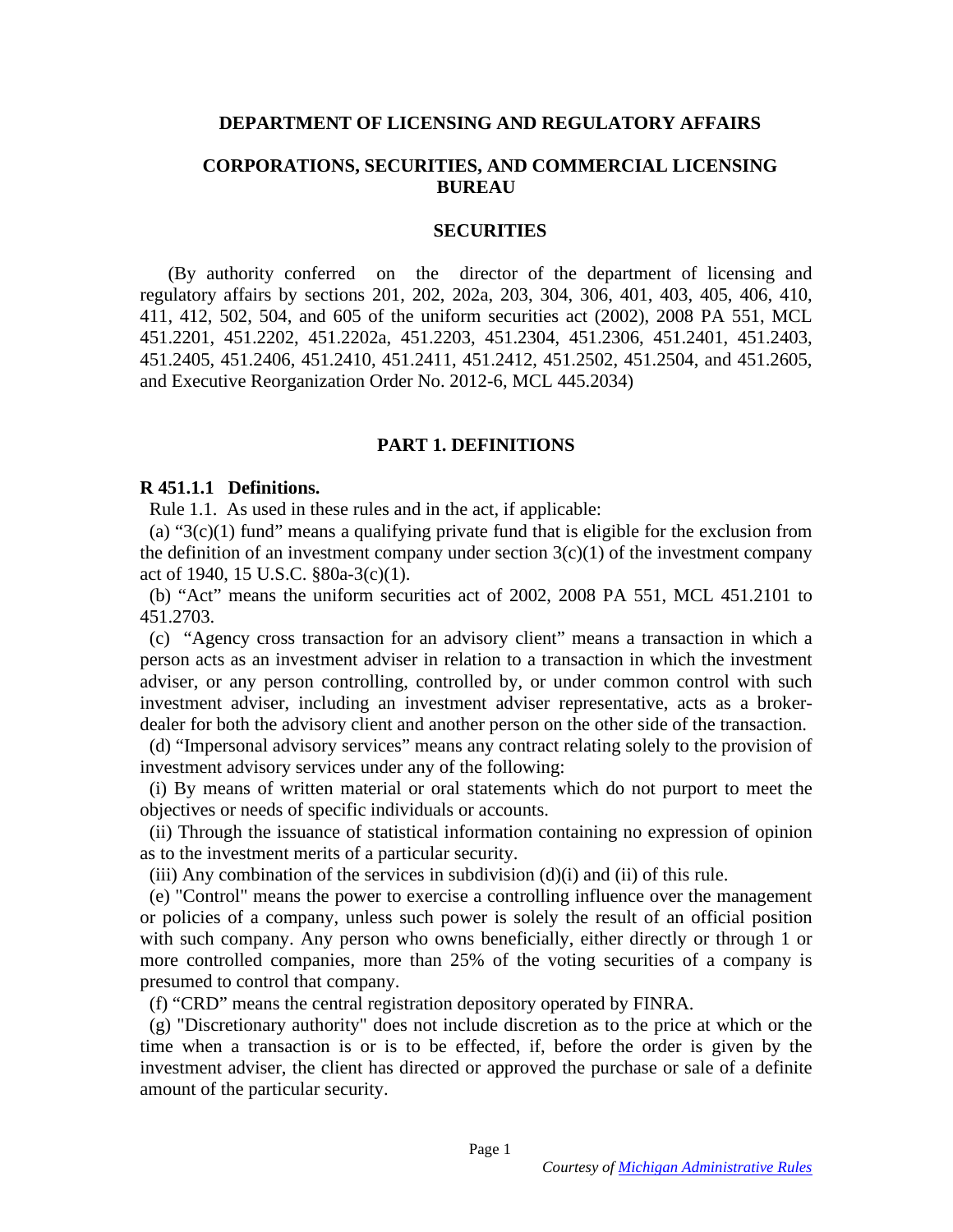(h) "EDGAR" means the electronic data gathering, analysis, and retrieval system (h) "EDGAR" means the electronic data gathering, analysis, and retrieval system operated by the SEC.

(i) "EFD" means the electronic filing depository operated by the North American Securities Administrators Association, Inc.

(j) "Entering into", in reference to an investment advisory contract, does not include an extension or renewal without material change of any contract that is in effect immediately prior to an extension or renewal. operated by the SEC.<br>
(i) "EFD" means the electronic filing depository operated by the North American<br>
Securities Administrators Association, Inc.<br>
(j) "Entering into", in reference to an investment advisory contract, does

(k) "ESIGN" means the electronic signatures in global and national commerce act, and more specifically, chapter 96, subchapters I and II, 15 U.S.C. §§7001 to 7031.

(1) "FINRA" means the financial industry regulatory authority.

(m) "Form ADV" means the uniform application for investment adviser registration. (m) "Form ADV" means the uniform application for investment adviser registration.

(n) "Form ADV-W" means the notice of withdrawal from registration as investment (n) "Form ADV-W" means the notice of withdrawal from registration as investment adviser. adviser.

(o) "Form BD" means the uniform application for broker-dealer registration.

(p) "Form BDW" means the uniform request for broker-dealer withdrawal.

(q) "Form U4" means the uniform application for securities industry registration or transfer. (o) "Form BD" means the uniform application for broker-dealer registration.<br>
(p) "Form BDW" means the uniform request for broker-dealer withdrawal.<br>
(q) "Form U4" means the uniform application for securities industry regi

(r) "Form U5" means the uniform termination notice for securities industry registration.

(s) "Form U-7" means the small company offering registration form.

(t) "IARD" means the Investment Adviser Registration Depository operated by FINRA. (t) "IARD" means the Investment Adviser Registration Depository operated by FINRA.

(u) "Investment supervisory services" means giving of continuous advice about the (u) "Investment supervisory services" means giving of continuous advice about the investment of funds on the basis of the individual needs of each client.

(v) "NASAA" means the North American Securities Administrators Association, Inc.

(w) "NASDAQ" means the NASDAQ Stock Market, LLC (formerly an acronym for the national association of securities dealers automated quotations system).

(x) "Private fund adviser" means an investment adviser who provides advice solely to 1 or more qualifying private funds.

(y) "Qualifying private fund" means a private fund that meets the definition of a qualifying private fund in SEC rule 203(m)-1, 17 C.F.R. §275.203(m)-1. investment of funds on the basis of the individual needs of each client.<br>
(v) "NASAA" means the North American Securities Administrators Association, Inc.<br>
(w) "NASDAQ" means the NASDAQ Stock Market, LLC (formerly an acron

(z) "SCOR" means a small corporate offering registration. (z) "SCOR" means a small corporate offering registration.

(aa) "SEC" means the United States Securities and Exchange Commission. (aa) "SEC" means the United States Securities and Exchange Commission.

History: 2019 AACS. History: 2019 AACS.

#### R 451.1.2 Broker-dealer definition exclusion. **R 451.1.2 Broker-dealer definition exclusion.**

Rule 1.2. As used in these rules and in the act, if applicable, "broker-dealer" does not include any of the following: include any of the following:

(a) A "finder" as that term is defined by section  $102(i)$  of the act, MCL 451.2102(i).

(b) A person whose participation in an offer or sale of securities, for direct or indirect compensation, is limited to introducing 1 or more accredited investors, as that term is defined in SEC rule 501, 17 C.F.R. § 230.501, who are residents of this state to an issuer incorporated or organized in this state, or introduces an issuer incorporated or organized in this state to 1 or more accredited investors who are residents of this state, solely for the purpose of a potential offer or sale of the issuer's securities in an issuer transaction in this state, and who complies with all of the following: (a) A "finder" as that term is defined by section  $102(i)$  of the act, MCL 451.2102(i).<br>
(b) A person whose participation in an offer or sale of securities, for direct or indirect<br>
compensation, is limited to introducing 1 in this state to 1 or more accredited investors who are residents of this state, solely for the purpose of a potential offer or sale of the issuer's securities in an issuer transaction in this state, and who complies with

(i) The person shall not engage in any of the following activities: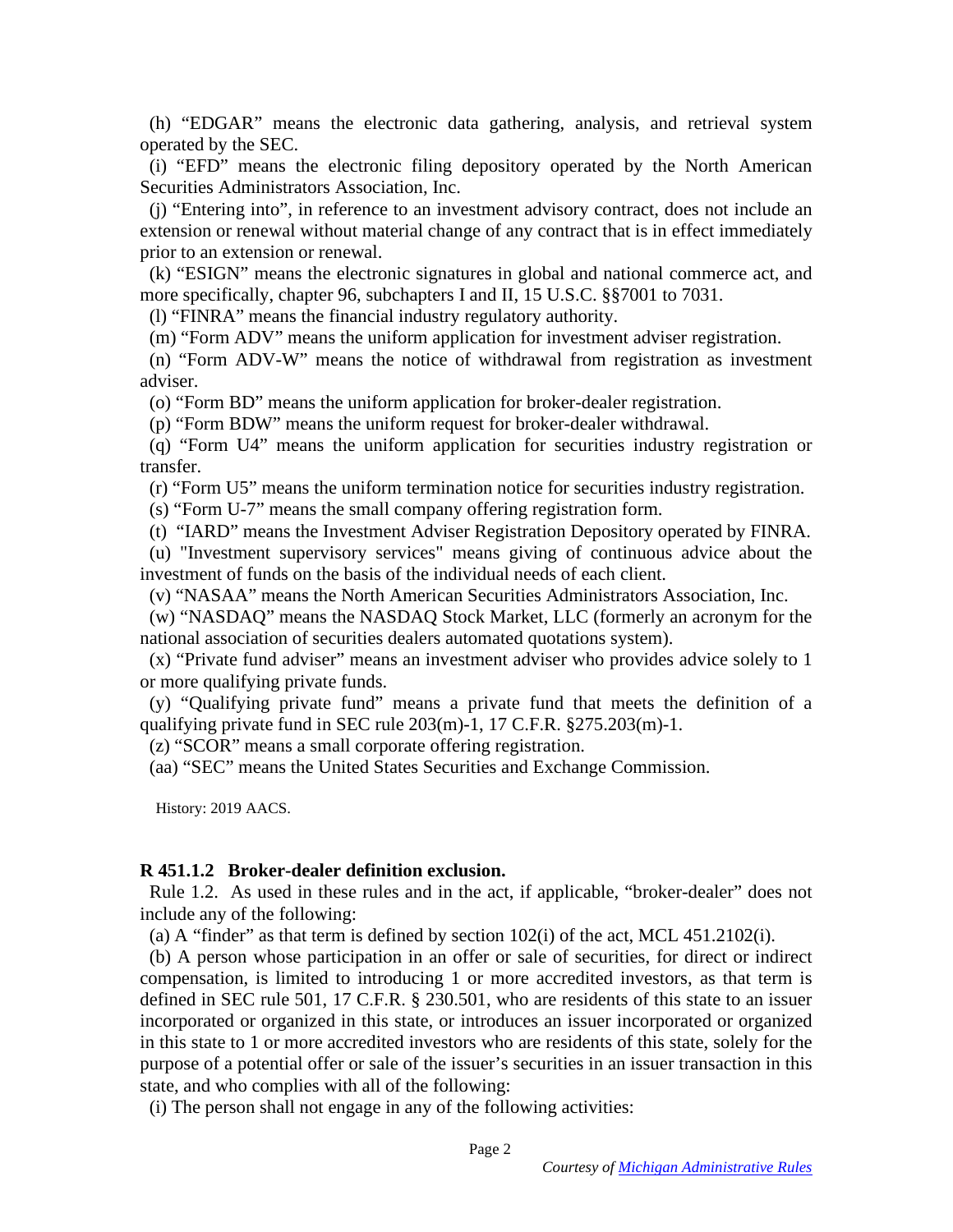(A) Provide introductions to an issuer for a transaction or a series of related transactions (A) Provide introductions to an issuer for a transaction or a series of related transactions in connection with the offer or sale of the issuer's securities that exceeds a purchase price in connection with the offer or sale of the issuer's securities that exceeds a purchase price of \$15,000,000.00 in the aggregate. of \$15,000,000.00 in the aggregate.

(B) Participate in negotiating any of the terms of the offer or sale of the securities.

(C) Advise any party to the transaction regarding the value of the securities or the advisability of investing in, purchasing, or selling the securities.

(D) Participate in the preparation, delivery, or execution of the issuer's disclosure documents, offering circulars, contracts, or other documents related to the transaction except as provided for in subrule (b)(iii) of this rule. (B) Participate in negotiating any of the terms of the offer or sale of the securities.<br>
(C) Advise any party to the transaction regarding the value of the securities or the<br>
advisability of investing in, purchasing, or s

(E) Conduct any due diligence on behalf of an issuer or on behalf of a potential purchaser of an issuer's securities. purchaser of an issuer's securities.

(F) Sell or offer to sell in connection with the issuer transaction any securities of the issuer that are owned, directly or indirectly, by the person.

(G) Receive, directly or indirectly, possession or custody of any funds or securities in connection with an issuer transaction for which the person is engaged.

(H) Receive compensation in connection with any introduction that results in the offer or sale of securities without reasonable grounds to believe the offer or sale complies with section 301 of the act, MCL 451.2301. (F) Sell or offer to sell in connection with the issuer transaction any securities of the issuer that are owned, directly or indirectly, by the person.<br>
(G) Receive, directly or indirectly, possession or custody of any fun

(I) Receive transaction-based compensation.

(ii) The person and the issuer shall enter into a written agreement before any introduction facilitated by the person in connection with the potential offer or sale of the introduction facilitated by the person in connection with the potential offer or sale of the issuer's securities. The agreement must include the following:

(A) The type and amount of compensation that has been or will be paid to the person in connection with the introduction and the conditions for payments of that compensation.

(B) That the person is not providing advice to the issuer or any person introduced by the person to the issuer as to the value of the securities or the advisability of investing in, purchasing, or selling the securities. issuer's securities. The agreement must include the following:<br>
(A) The type and amount of compensation that has been or will be paid to the person in<br>
connection with the introduction and the conditions for payments of th

(C) Whether the person, a related person, or a member of the person's immediate family, has any beneficial interest in the securities being offered or sold by the issuer.

(D) Any actual or potential conflict of interest in connection with the person's (D) Any actual or potential conflict of interest in connection with the person's participation in the potential securities transaction. participation in the potential securities transaction.

(iii) The person shall provide a copy of the written agreement required by subdivision (b)(ii) of this rule to any potential purchaser of securities before making any introductions in reliance on this rule, and receive wri (b)(ii) of this rule to any potential purchaser of securities before making any introductions in reliance on this rule, and receive written acknowledgement from the potential purchaser of delivery of the written agreement.

(iv) Copies of all written agreements and acknowledgements required by subdivision (b)(ii) and (iii) of this rule entered into by the person must be maintained by the person for a period of 5 years from the date the agreement or acknowledgement is signed by all parties, and must be provided to the administrator upon the administrator's request. (iv) Copies of all written agreements and acknowledgements required by subdivision (b)(ii) and (iii) of this rule entered into by the person must be maintained by the person for a period of 5 years from the date the agreem

History: 2019 AACS. History: 2019 AACS.

# PART 2. EXEMPTIONS FROM REGISTRATION OF SECURITIES **PART 2. EXEMPTIONS FROM REGISTRATION OF SECURITIES R 451.2.1 Not-for-profit securities.**

#### R 451.2.1 Not-for-profit securities.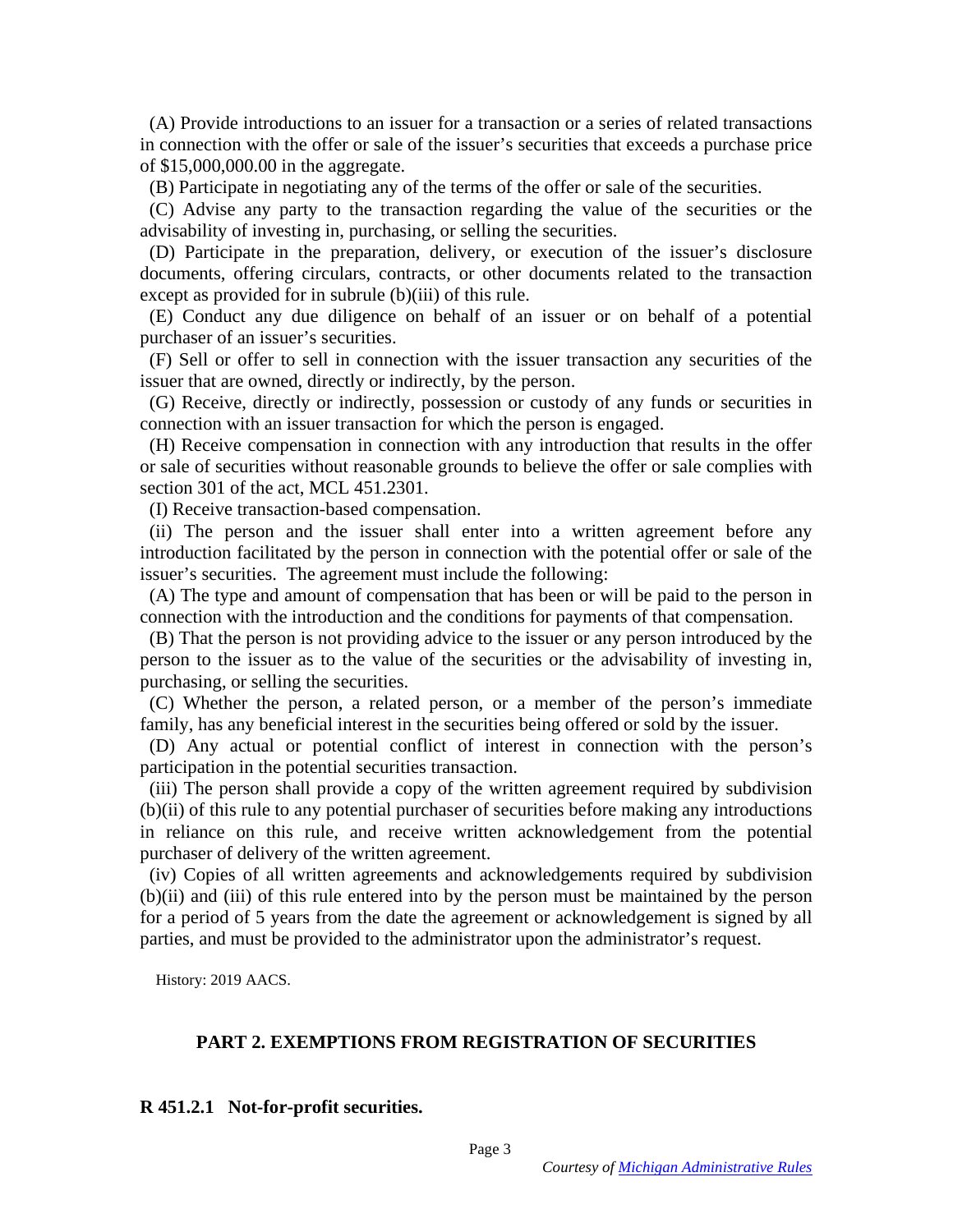Rule 2.1. (1) The offer or sale of a note, bond, debenture, or other evidence of indebtedness by a person described in section  $201(g)$  of the act, MCL  $451.2201(g)$ , qualifies for the self-executing exemption set forth in section  $201(g)$ , MCL  $451.2201(g)$ only if the aggregate sales price of the issuance of the securities is \$500,000.00 or less, and sold to a bona fide member of the issuing organization without payment of a commission or consulting fee. indebtedness by a person described in section  $201(g)$  of the act, MCL  $451.2201(g)$ , qualifies for the self-executing exemption set forth in section  $201(g)$ , MCL  $451.2201(g)$  only if the aggregate sales price of the issuan

(2) The offer or sale of a note, bond, debenture, or other evidence of indebtedness that does not qualify for the self-executing exemption described in subrule (1) of this rule shall file with the administrator a request for exemption pursuant to section  $201(g)$  of the act, MCL  $451.2201(g)$ , and shall comply with subrules (6) to (10) of this rule. (2) The offer or sale of a note, bond, debenture, or other evidence of indebtedness that does not qualify for the self-executing exemption described in subrule (1) of this rule shall file with the administrator a request

(3) The administrator shall apply the applicable statement of policy adopted by NASAA (3) The administrator shall apply the applicable statement of policy adopted by NASAA as listed in subrule (2) of this rule when reviewing requests for exemption authorization<br>pursuant to section  $201(g)$  of the act, MCL  $451.2201(g)$ .<br>(4) The following statements of policy are adopted by reference: pursuant to section  $201(g)$  of the act, MCL 451.2201(g).

(4) The following statements of policy are adopted by reference:

(a) "Church Bonds" as adopted by NASAA on April 14, 2002. A copy of this policy can be obtained from NASAA, 750 First Street, NE, Suite 1140, Washington, DC 20002, and is available for free online at [http://www.nasaa.org,](http://www.nasaa.org/) or from the Michigan department of licensing and regulatory affairs, corporations, securities, and commercial licensing bureau, P.O. Box 30018, Lansing, MI 48909 for a cost as prescribed in R 451.6.2. bureau, P.O. Box 30018, Lansing, MI 48909 for a cost as prescribed in R 451.6.2. (a) "Church Bonds" as adopted by NASAA on April 14, 2002. A copy of this policy can<br>be obtained from NASAA, 750 First Street, NE, Suite 1140, Washington, DC 20002, and<br>is available for free online at http://www.nasaa.org,

(b) "Church Extension Fund Securities" as amended and published by NASAA on April 18, 2004. A copy of this policy can be obtained from NASAA, 750 First Street, NE, 18, 2004. A copy of this policy can be obtained from NASAA, 750 First Street, NE, Suite 1140, Washington, DC 20002, and is available for free online at http://www.nasaa.org, or from the Michigan department of licensing and regulatory affairs, corporations, securities, and commercial licensing bureau, P.O. Box 30018, Lansing, MI 48909 for a cost as prescribed in R 451.6.2. Suite 1140, Washington, DC 20002, and is available for free online at<br>[http://www.nasaa.org,](http://www.nasaa.org/) or from the Michigan department of licensing and regulatory<br>[affairs, corporations,](http://www.nasaa.org/) securities, and commercial licensing bureau, P.

(5) The administrator may require a cross-reference table be included in a request for exemption authorization to indicate compliance with, or deviation from, the various sections of the applicable NASAA statement of policy.

(6) The request for exemption authorization for an offering of church bonds shall include the documents listed in section II.A.3. of the NASAA statement of policy include the documents listed in section II.A.3. of the NASAA statement of policy "Church Bonds". "Church Bonds".

(7) All sales and advertising literature must be filed with the administrator prior to use and must comply with the applicable NASAA statement of policy. (7) All sales and advertising literature must be filed with the administrator prior to use<br>and must comply with the applicable NASAA statement of policy.<br>(8) Each request for exemption under section 201(g) of the act, MCL

(8) Each request for exemption under section  $201(g)$  of the act, MCL 451.2201(g), must include a nonrefundable filing fee of \$250.00.

(9) The securities that qualify for an exemption under subrule (2) of this rule are exempt when ordered by the administrator, and the exemption is effective for 1 year from the date that the securities were ordered exempt. (9) The securities that qualify for an exemption under subrule  $(2)$  of this rule are exempt<br>when ordered by the administrator, and the exemption is effective for 1 year from the<br>date that the securities were ordered exem

(10) If the securities offering is not completed during the effective period, an issuer may renew the exemption by submitting to the administrator a written request for renewal that includes any amendments to the documents filed with the initial request for exemption includes any amendments to the documents filed with the initial request for exemption and a nonrefundable filing fee of \$250.00. The issuer shall file the written request for renewal with the administrator within 30 days before the end of the 1 year effective date. With each renewal, the administrator may require a cross-reference sheet to demonstrate compliance with the applicable NASAA statement of policy. and a nonrefundable filing fee of \$250.00. The issuer shall file the written request for<br>renewal with the administrator within 30 days before the end of the 1 year effective date.<br>With each renewal, the administrator may r

History: 2019 AACS. History: 2019 AACS.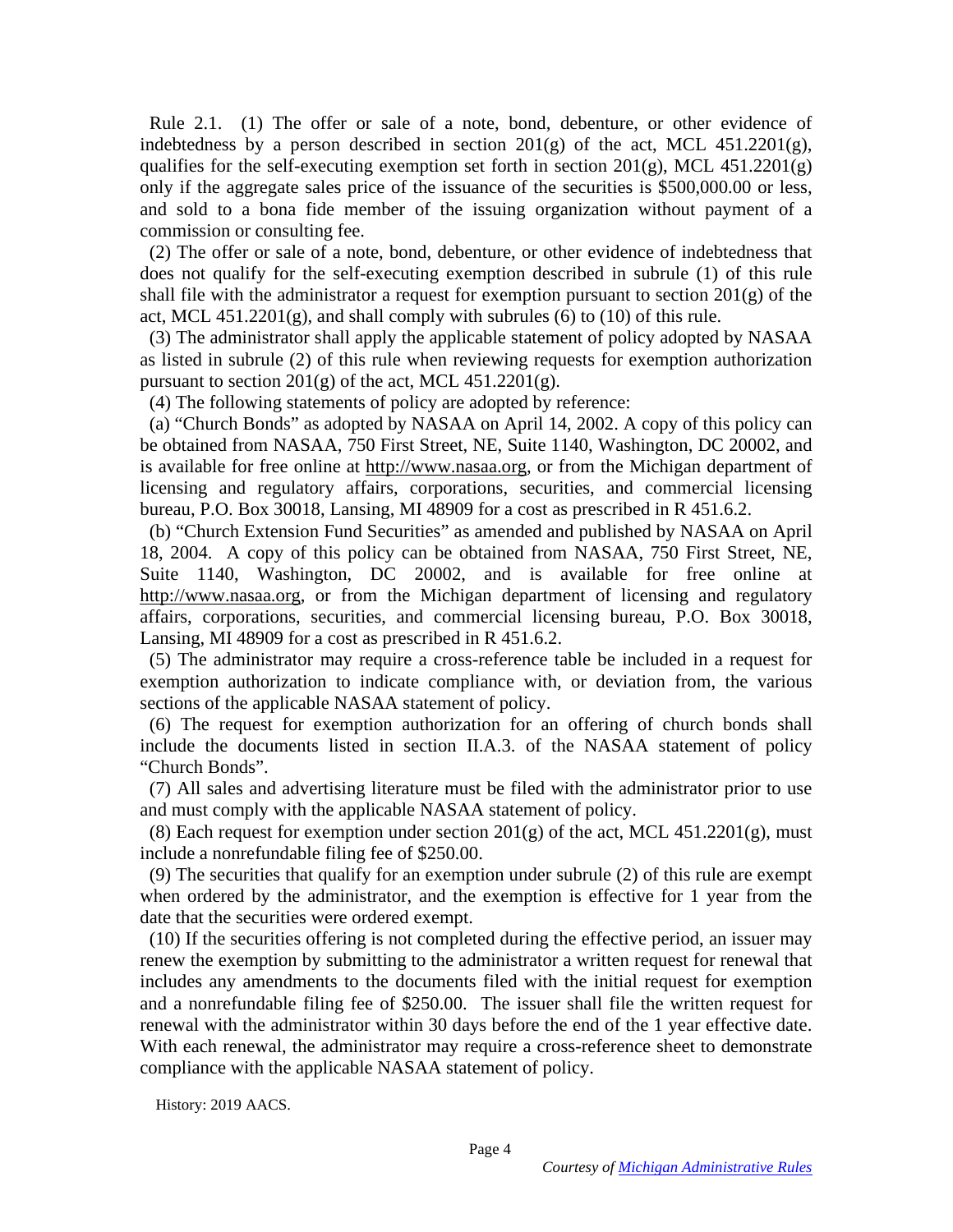### R 451.2.2 Recognized securities manuals. **R 451.2.2 Recognized securities manuals.**

Rule 2.2. The administrator recognizes the following securities manuals under section  $202(1)(b)(iv)$  of the act, MCL 451.2202(1)(b)(iv):  $202(1)(b)(iv)$  of the act, MCL 451.2202(1)(b)(iv):

(a) Standard & poor's standard corporation descriptions.

(b) Mergent's industrial manual and news reports.

(c) Mergent's transportation manual and news reports.

(d) Mergent's public utility manual and news reports.

(a) Standard & poor's standard corporation descriptions.<br>
(b) Mergent's industrial manual and news reports.<br>
(c) Mergent's transportation manual and news reports.<br>
(d) Mergent's public utility manual and news reports.<br>
(e

(f) Mergent's municipal and government manual and news reports. (f) Mergent's municipal and government manual and news reports.

(h) Fitch's individual stock bulletin.

(i) Best's insurance reports life-health.

(j) Moody's OTC industrial manual.

(g) Mergent's international manual and news reports.<br>
(h) Fitch's individual stock bulletin.<br>
(i) Best's insurance reports life-health.<br>
(j) Moody's OTC industrial manual.<br>
(k) OTC Markets Group, Inc.'s OTCQX market. (k) OTC Markets Group, Inc.'s OTCQX market.

(1) OTC Markets Group, Inc.'s OTCQB market.

(m) Any other securities manual determined by the administrator to be a nationally recognized securities manual that requires the continuous disclosure by any issuer relying on the manual for the registration exemption. (1) OTC Markets Group, Inc.'s OTCQB market.<br>
(m) Any other securities manual determined by the administrator to be a nationally<br>
recognized securities manual that requires the continuous disclosure by any issuer relying<br>
o

History: 2019 AACS. History: 2019 AACS.

## R 451.2.3 Bad actor disqualification. **R 451.2.3 Bad actor disqualification.**

Rule 2.3. (1) Exemptions available at section 201(g), MCL  $451.2201(g)$ , section 202(1)(k), MCL 451.2202(1)(k), section 202(1)(n), MCL 451. 2202(1)(n), section 202(1)(t), MCL 451.2202(1)(t), and section 202a, MCL 451.2202a, are not available for an offer or sale of securities if the issuer; any predecessor of the issuer; any affiliated an offer or sale of securities if the issuer; any predecessor of the issuer; any affiliated issuer; any director, executive officer, other officer participating in the offering, general partner or managing member of the issuer; any beneficial owner of 20% or more of the issuer's outstanding voting equity securities, calculated on the basis of voting power; any promoter connected with the issuer in any capacity at the time of such sale; any investment manager of an issuer that is a pooled investment fund; any person that has investment manager of an issuer that is a pooled investment fund; any person that has been or will be paid, directly or indirectly, remuneration for solicitation of purchasers in connection with such sale of securities; any general partner or managing member of any such investment manager or solicitor; or any director, executive officer or other officer participating in the offering of any such investment manager or solicitor or general partner or managing member of such investment manager or solicitor is subject to either partner or managing member of such investment manager or solicitor is subject to either of the following: Rule 2.3. (1) Exemptions available at section 201(g), MCL 451.2201(g), section 202(1)(k), MCL 451.2202(1)(k), section 202(1)(n), MCL 451. 2202(1)(n), section 202(1)(t), MCL 451.2202(1)(t), and section 202a, MCL 451.2202a, issuer; any director, executive officer, other officer participating in the offering, general<br>partner or managing member of the issuer; any beneficial owner of 20% or more of the<br>issuer's outstanding voting equity securiti been or will be paid, directly or indirectly, remuneration for solicitation of purchasers in connection with such sale of securities; any general partner or managing member of any such investment manager or solicitor; or a

(a) Disqualification as described in SEC rule 506(d) of SEC regulation D, 17 C.F.R. §230.506(d).

(b) Disqualification as described in SEC rule 262 of Regulation A, 17 C.F.R. §230.262.

(2) Subrule (1) of this rule does not apply under any of the following conditions:

(a) With respect to any conviction, order, judgment, decree, suspension, expulsion, or bar that occurred or was issued before September 23, 2013. Issuers relying on this subrule shall furnish to each offeree and purchaser, a reasonable time prior to sale, a of the following:<br>
(a) Disqualification as described in SEC rule 506(d) of SEC regulation D, 17 C.F.R.<br>
§230.506(d).<br>
(b) Disqualification as described in SEC rule 262 of Regulation A, 17 C.F.R. §230.262.<br>
(2) Subrule (1)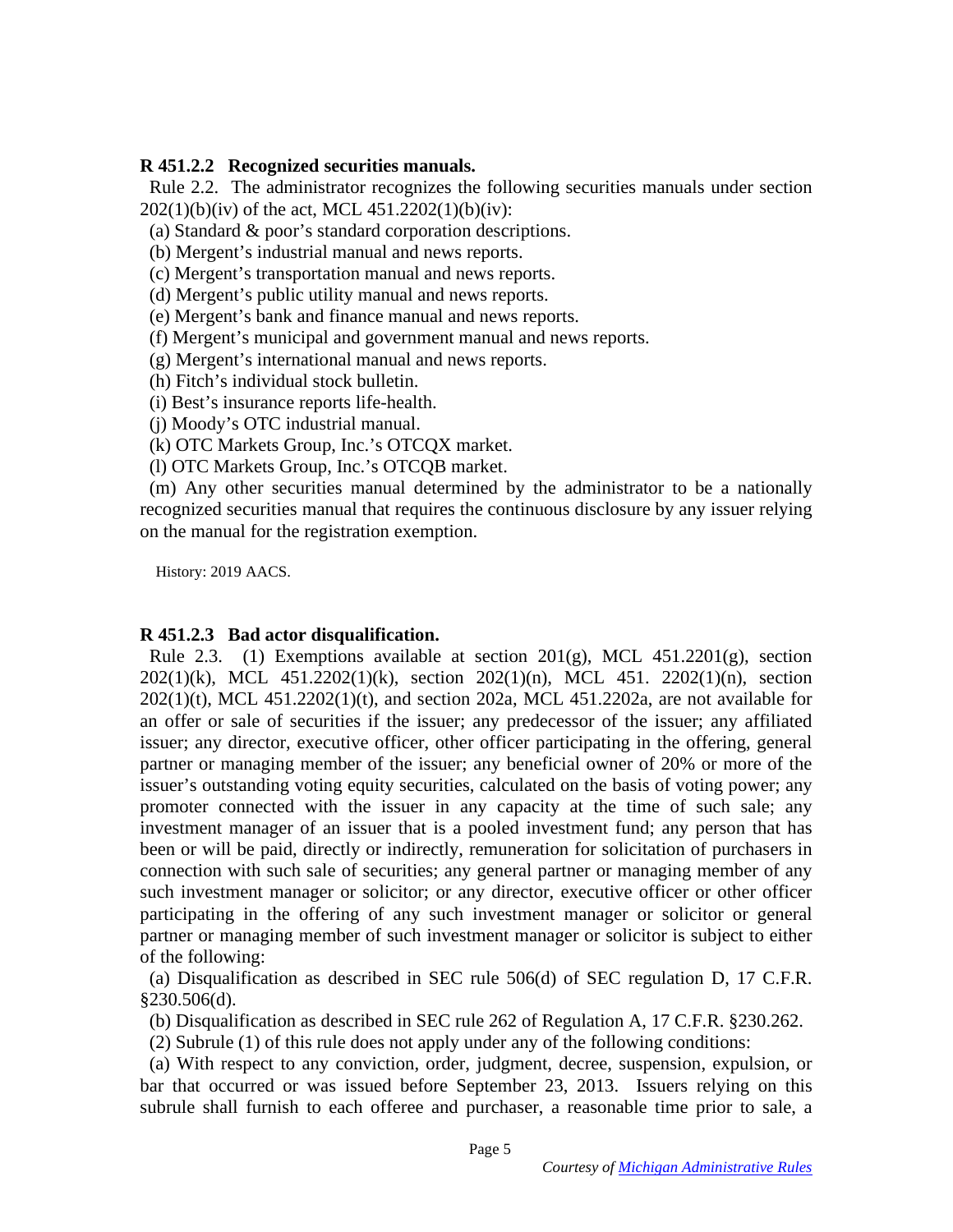description in writing of any matters that would cause a disqualification under subrule (1) description in writing of any matters that would cause a disqualification under subrule (1) of this rule, but which occurred before September 23, 2013.

(b) Upon a showing of good cause and without prejudice to any other action by the administrator, if the administrator determines that it is not necessary under the circumstances that an exemption be denied. Requests for a determination by the administrator under this subsection must be made in writing.

(c) If, before the relevant sale, the court or regulatory authority that entered the relevant order, judgment, or decree advises in writing, whether contained in the relevant order, judgment, or decree, or separately to the administrator or its staff, that disqualification under subrule (1) of this rule should not arise as a consequence of such order, judgment, or decree. or decree. of this rule, but which occurred before September 23, 2013.<br>
(b) Upon a showing of good cause and without prejudice to any other action by the administrator, if the administrator determines that it is not necessary under t

(d) If the issuer establishes that it did not know and, in the exercise of reasonable care, could not have known, that a disqualification existed under subrule (1) of this rule. For purposes of this subrule, an issuer shall not be able to establish that it has exercised reasonable care unless it has made, in light of the circumstances, factual inquiry into whether any disqualifications exist. The nature and scope of the factual inquiry shall vary based on the facts and circumstances concerning, among other things, the issuer and the other offering participants. (d) If the issuer establishes that it did not know and, in the exercise of reasonable care, could not have known, that a disqualification existed under subrule (1) of this rule. For purposes of this subrule, an issuer shal

History: 2019 AACS. History: 2019 AACS.

#### R 451.2.4 Intra-industry exemption for persons engaged in oil, gas, and mineral **R 451.2.4 Intra-industry exemption for persons engaged in oil, gas, and mineral**  business. **business.**

Rule 2.4. (1) Pursuant to section 203 of the act, MCL 451.2203, sales of certificates of interest; participation in oil, gas, or mining titles or leases; payments out of production under such titles or leases; or of other securities relating to oil, gas, or mining ventures are exempt from registration requirements of section 301 of the act, MCL 451.2301, when the offers or sales are made to any of the following: when the offers or sales are made to any of the following: Rule 2.4. (1) Pursuant to section 203 of the act, MCL 451.2203, sales of certificates of interest; participation in oil, gas, or mining titles or leases; payments out of production under such titles or leases; or of other

(a) Persons who are engaged on a full-time basis in the business of exploring for, or the (a) Persons who are engaged on a full-time basis in the business of exploring for, or the producing, transporting, or refining of, oil, gas, or other minerals; buying, selling, and trading of oil, gas, or mining titles or leases; payments out of production under such titles trading of oil, gas, or mining titles or leases; payments out of production under such titles<br>or leases; or in any combination of the foregoing businesses and who have at least 3 years of experience in any such business or combination thereof. of experience in any such business or combination thereof.

(b) Corporations or any subsidiaries of such corporations, any of the stock of which is listed on the New York stock exchange or the American stock exchange, that are engaged in any business specified in subdivision (a) of this subrule, or combination thereof, as a principal line of business. (b) Corporations or any subsidiaries of such corporations, any of the stock of which is listed on the New York stock exchange or the American stock exchange, that are engaged in any business specified in subdivision (a) of

(2) As used in this rule, "engaged on a full-time basis," when applied in relation to the (2) As used in this rule, "engaged on a full-time basis," when applied in relation to the business of exploring for, or the producing, transporting, or refining of, oil, gas, or other minerals; buying, selling, and trading oil, gas, or mining titles or leases; payments out of production under such titles or leases; or any combination of the foregoing businesses means that the person is engaged in such business as his or her principal business activity and, in the case of an individual, that the person is engaged in any such business in a management capacity and either maintains an office for the conduct of such business or is employed by a person maintaining such office management capacity and either maintains an office for the conduct of such business or is employed by a person maintaining such office. business of exploring for, or the producing, transporting, or refining of, oil, gas, or other minerals; buying, selling, and trading oil, gas, or mining titles or leases; payments out of production under such titles or lea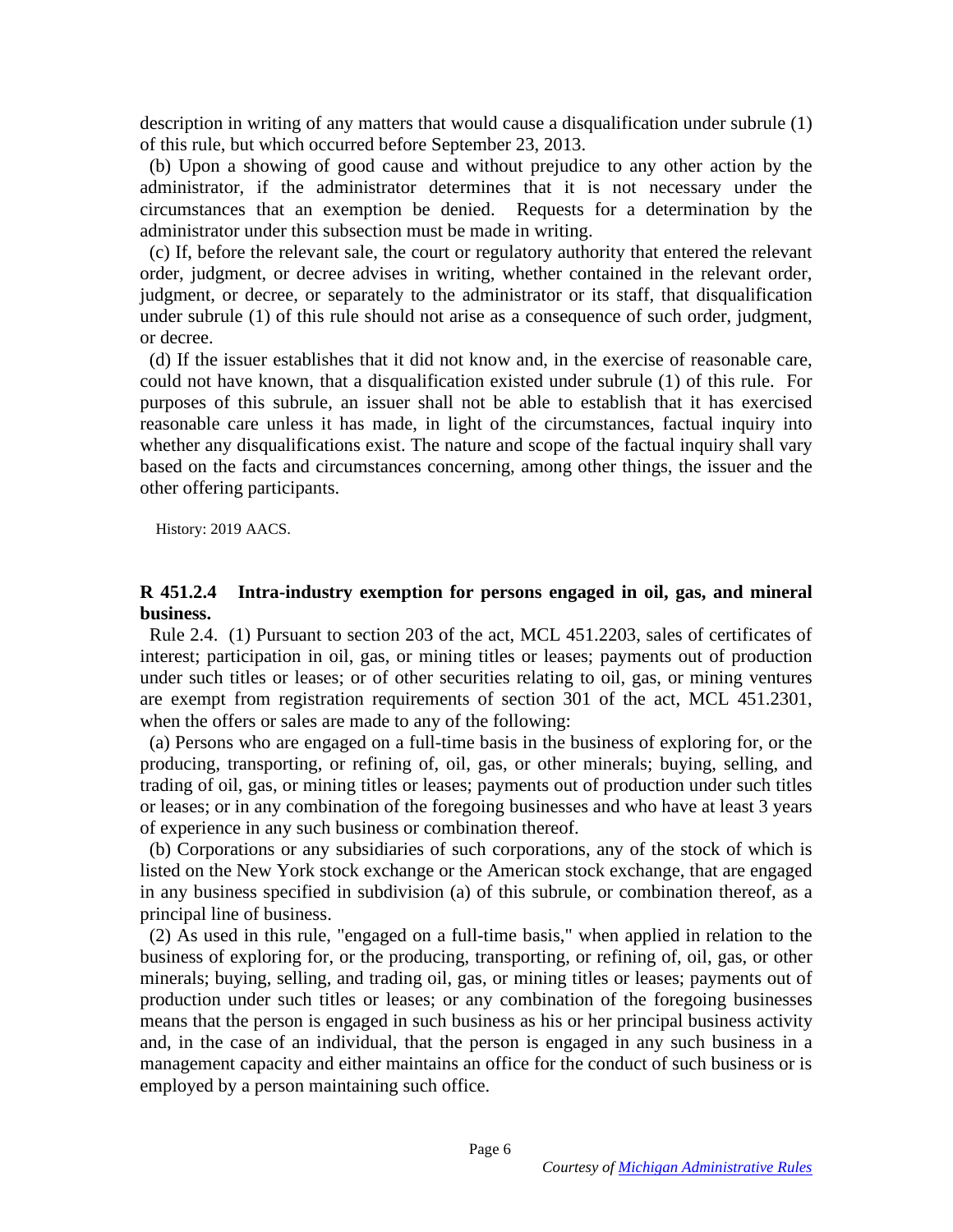(3) For the purpose of this rule, a person is deemed to have had 3 years of experience in (3) For the purpose of this rule, a person is deemed to have had 3 years of experience in the business of exploring for, or the producing, transporting, or refining of, oil, gas, or other minerals; buying, selling, and trading oil, gas, or mining titles or leases; or payments out of production under such titles or leases, if such person was engaged in any such business, or combination thereof, on a full-time basis during the period in question. However, a corporation, partnership, association, or other business entity that was engaged in any such business on a fulltime basis during the period in question is nonetheless deemed to have had 3 years of experience in any such business or combination thereof, if such entity had at least 1 officer or partner, or person of similar status, who was engaged in any such business, or combination thereof, on a full-time basis during the period in question. the business of exploring for, or the producing, transporting, or refining of, oil, gas, or other minerals; buying, selling, and trading oil, gas, or mining titles or leases; or payments out of production under such titles

History: 2019 AACS. History: 2019 AACS.

#### R 451.2.5 Purchaser. **R 451.2.5 Purchaser.**

Rule 2.5. For purposes of section  $202(1)(n)$  of the act, MCL 451. 2202(1)(n), a natural Rule 2.5. For purposes of section  $202(1)(n)$  of the act, MCL 451. 2202(1)(n), a natural person, spouse, and minor children residing in the same household, together with any revocable grantor trusts, individual retirement accounts, health savings accounts, or similar accounts for which any of them is the grantor, trustee, or sole beneficiary, is considered as 1 purchaser. considered as 1 purchaser.

History: 2019 AACS. History: 2019 AACS.

# PART 3. REGISTRATION OF SECURITIES AND NOTICE FILINGS OF **PART 3. REGISTRATION OF SECURITIES AND NOTICE FILINGS OF**  FEDERAL COVERED SECURITIES **FEDERAL COVERED SECURITIES R 451.3.1 Notice filing.**

#### R 451.3.1 Notice filing.

Rule 3.1. A notice filing for a security issued by an investment company that is a federal covered security as defined in section 18(b)(2) of the securities act of 1933, 15 federal covered security as defined in section 18(b)(2) of the securities act of 1933, 15 U.S.C. §77r, that is not otherwise exempt under sections 201 to 203 of the act, MCL 451.2201 to 451.2203, includes the following, as applicable: U.S.C. §77r, that is not otherwise exempt under sections 201 to 203 of the act, MCL<br>451.2201 to 451.2203, includes the following, as applicable:<br>(a) Before the initial offer of a federal covered security in this state all

(a) Before the initial offer of a federal covered security in this state all of the following:

(i) All records that are part of a federal registration statement filed with the SEC under the securities act of 1933, 15 U.S.C. § 77a et seq.

(ii) NASAA form U-2 consent to service of process signed by the issuer.

(iii) NASAA form NF uniform investment company notice filing form.

(iv) A nonrefundable filing fee of \$500.00.

(ii) NASAA form U-2 consent to service of process signed by the issuer.<br>(iii) NASAA form NF uniform investment company notice filing form.<br>(iv) A nonrefundable filing fee of \$500.00.<br>(b) After the initial offer of sale, if statement with the SEC, the issuer shall file a copy of the amendment with the statement with the SEC, the issuer shall file a copy of the amendment with the administrator. administrator.

History: 2019 AACS. History: 2019 AACS.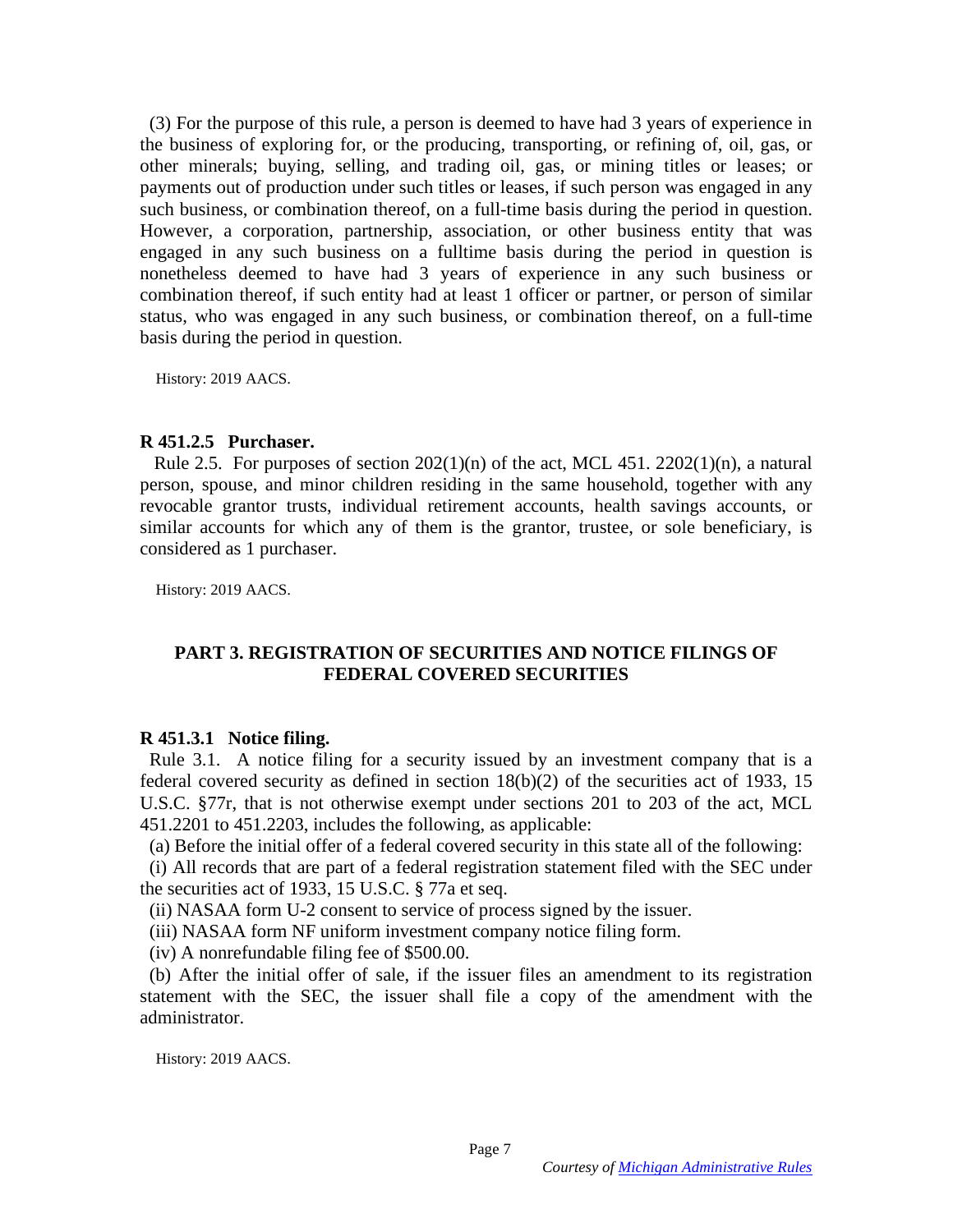#### R 451.3.2 State securities registrations and notice filings. **R 451.3.2 State securities registrations and notice filings.**

Rule 3.2. (1) Pursuant to section 302 of the act, MCL 451.2302, the administrator designates the EFD to be authorized pursuant to subrule (2) of this rule to receive and store securities registrations, exemptions, notice filings, and amendments and collect related fees on behalf of the administrator. Rule 3.2. (1) Pursuant to section 302 of the act, MCL 451.2302, the administrator<br>designates the EFD to be authorized pursuant to subrule (2) of this rule to receive and<br>store securities registrations, exemptions, notice f

(2) Unless otherwise provided, upon notice under subrule (3) of this rule, filings and related fees shall be filed electronically with and transmitted to the EFD. This requirement may be waived by the administrator.

(3) Notwithstanding subrule (2) of this rule, the electronic filing of documents and the collection of related processing fees is not required until such time as the EFD provides for receipt of such filings and fees and 30 days' notice is provided by the administrator. for receipt of such filings and fees and 30 days' notice is provided by the administrator. Any documents or fees required to be filed with the administrator that are not permitted to be filed with, or cannot be accepted by, the EFD system must be filed directly with the administrator, or the administrator's designee.

(4) A duly authorized person of the issuer shall affix his or her electronic signature to the filing by typing his or her name in the appropriate fields and submitting the filing to EDGAR. Submission of a filing in this manner shall constitute irrefutable evidence of legal signature by any individual whose name is typed on the filing. Any documents or fees required to be filed with the administrator that are not permitted<br>to be filed with, or cannot be accepted by, the EFD system must be filed directly with the<br>administrator, or the administrator's desi

History: 2019 AACS. History: 2019 AACS.

#### R 451.3.3 Small corporate offering registration, SCOR. **R 451.3.3 Small corporate offering registration, SCOR.**

Rule 3.3. (1) This rule offers issuers an optional method of registration pursuant to the provisions of section 304 of the act, MCL 451.2304, for corporations or manager-provisions of section 304 of the act, MCL 451.2304, for corporations or managermanaged limited liability companies issuing securities that are exempt from registration under the federal exemption, regulation D, 17 C.F.R. §230.504, or pursuant to the provisions of section  $3(a)(11)$  of the securities act of 1933, 15 U.S.C. §77c(a)(11). Issuers eligible for this method of registration shall use Form U-7 as the disclosure document for eligible for this method of registration shall use Form U-7 as the disclosure document for the offering. This method of registration is known as SCOR, as defined in R 451.1.1(z). managed limited liability companies issuing securities that are exempt from registration<br>under the federal exemption, regulation D, 17 C.F.R. §230.504, or pursuant to the<br>provisions of section  $3(a)(11)$  of the securities a

(2) Both of the following provisions apply to SCOR applications:

(a) Applications must be in compliance with the provisions of this rule; however, the provisions of this rule may be modified or waived by the administrator. the offering. This method of registration is known as SCOR, as defined in R 451.1.1(z).<br>
(2) Both of the following provisions apply to SCOR applications:<br>
(a) Applications must be in compliance with the provisions of this

(b) Where individual characteristics of specific offerings warrant modification from the (b) Where individual characteristics of specific offerings warrant modification from the provisions of this rule, they must be accommodated, insofar as possible, while still being provisions of this rule, they must be accommodated, insofar as possible, while still being consistent with the intent of this rule.

(3) All of the following provisions apply to the availability of SCOR:

(a) SCOR is intended to allow small corporations or manger-managed limited liability companies to conduct limited offerings of securities. SCOR uses a simplified offering format designed to provide adequate disclosure to investors concerning the issuer, the securities offered, and the offering itself. Certain issuers may not be able to make adequate disclosure using the SCOR format and shall, therefore, be unable to utilize SCOR. SCOR shall not be utilized by the following issuers and programs unless written permission is obtained from the administrator based upon a showing that adequate disclosure can be made to investors using the SCOR format: consistent with the intent of this rule.<br>
(3) All of the following provisions apply to the availability of SCOR:<br>
(a) SCOR is intended to allow small corporations or manger-managed limited liability<br>
companies to conduct l permission is obtained from the administrator based upon a showing that adequate disclosure can be made to investors using the SCOR format:<br>(i) Holding companies, companies that have a principal purpose of owning stock in,

(i) Holding companies, companies that have a principal purpose of owning stock in, or supervising the management of, other companies.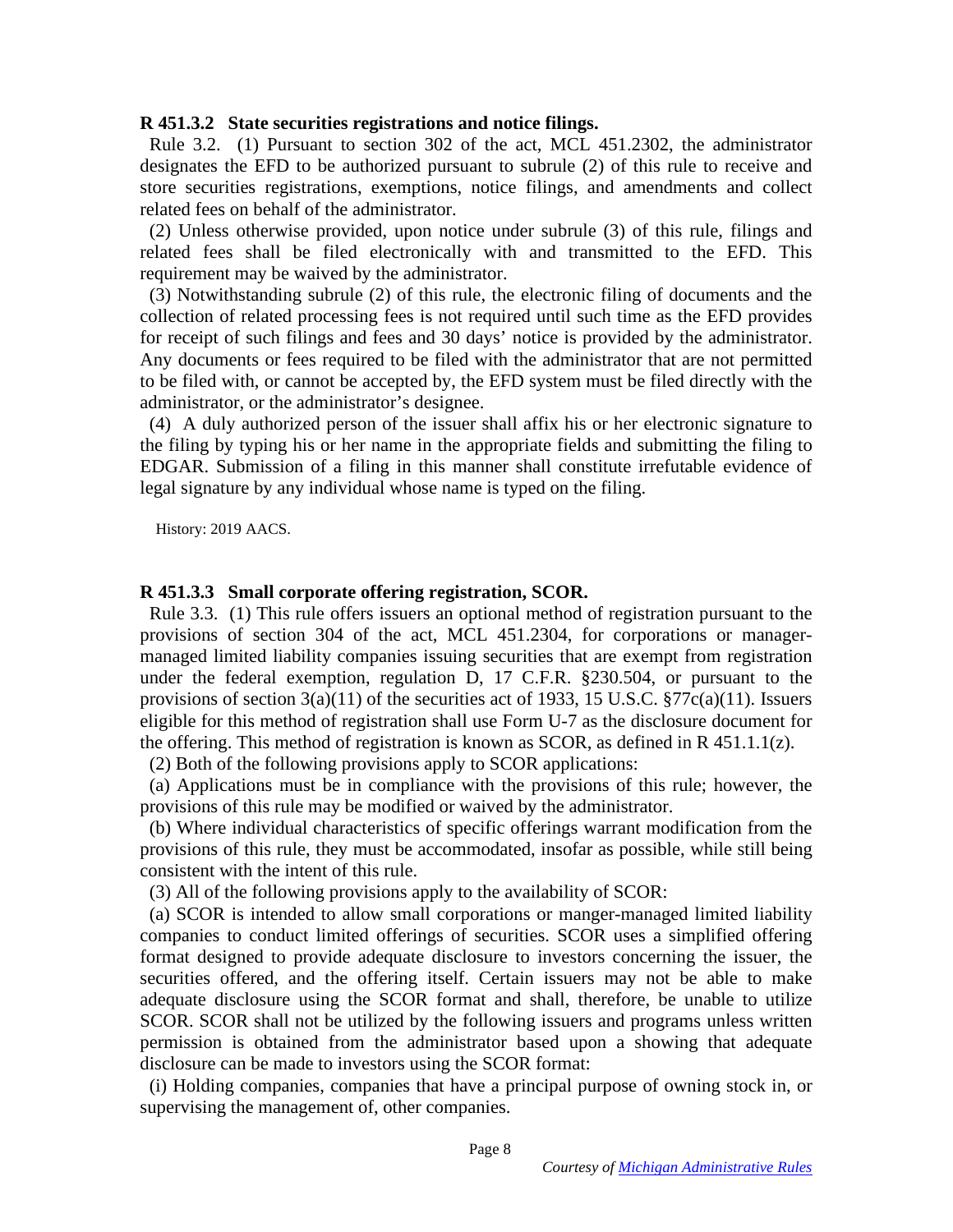(ii) Portfolio companies, such as real estate investment trusts. (ii) Portfolio companies, such as real estate investment trusts.

(iii) Issuers with complex capital structures.

(iv) Commodity pools.

(v) Equipment leasing programs.

(vi) Real estate programs.

(b) SCOR is available only to the issuer of the securities and not to any affiliate of that issuer or to any other person for resale of the issuer's securities. In addition, all of the following requirements must be met: (iii) Issuers with complex capital structures.<br>
(iv) Commodity pools.<br>
(v) Equipment leasing programs.<br>
(vi) Real estate programs.<br>
(b) SCOR is available only to the issuer of the securities and not to any affiliate of tha

(i) The issuer is a corporation or manager-managed limited liability company that is organized under the laws of the United States or Canada, or any state, province, or territory or possession thereof, or the District of Columbia. territory or possession thereof, or the District of Columbia.

(ii) The issuer does not engage in petroleum exploration or production or mining or (ii) The issuer does not engage in petroleum exploration or production or mining or other extractive industries. other extractive industries.

(iii) The offering is not a blind pool or other offering for which the specific business to be engaged in or property to be acquired by the issuer cannot be specified. be engaged in or property to be acquired by the issuer cannot be specified.

(iv) The offering price for common stock or common ownership interests, collectively referred to as "common stock"; the exercise price if the securities offered are options, warrants, or rights for common stock; and the conversion price if the securities are convertible into common stock is equal to or more than \$5.00 per share. (iv) The offering price for common stock or common ownership interests, collectively referred to as "common stock"; the exercise price if the securities offered are options, warrants, or rights for common stock; and the co

(v) The aggregate offering price of the securities offered, within or outside this state, is not more than \$5,000,000.00, less the aggregate offering price of all securities sold within not more than \$5,000,000.00, less the aggregate offering price of all securities sold within the 12 months before the start of and during the offering of the securities under federal exemption, regulation D, 17 C.F.R. §230.504, in reliance on any exemption pursuant to the provisions of section  $3(a)(11)$  and (b) of the securities act of 1933, 15 U.S.C.  $\S77c(a)(11)$  and (b) or in violation of section 5(a) of the securities act of 1933, 15 U.S.C. §77e(a). the 12 months before the start of and during the offering of the securities under federal exemption, regulation D, 17 C.F.R. §230.504, in reliance on any exemption pursuant to the provisions of section  $3(a)(11)$  and (b) of

(c) SCOR is not available to investment companies that are subject to the investment company act of 1940, 15 U.S.C. §80(a) et seq., or to issuers that are subject to the reporting requirements of section 13 or section 15(d) of the securities exchange act of 1934, 15 U.S.C. §78m and §78o(d). 1934, 15 U.S.C. §78m and §78o(d). (c) SCOR is not available to investment companies that are subject to the investment company act of 1940, 15 U.S.C.  $$80(a)$  et seq., or to issuers that are subject to the reporting requirements of section 13 or section 15

(d) SCOR is available for registration of debt offerings only if the issuer can (d) SCOR is available for registration of debt offerings only if the issuer can demonstrate a reasonable ability to service its debt.

(4) SCOR is not available for the securities of any issuer if any of the following provisions applies to that issuer or any of its officers, directors, 10% stockholders, unitholders, promoters, or any selling agents of the securities to be offered or any officer, director, or partner of such selling agent: demonstrate a reasonable ability to service its debt.<br>
(4) SCOR is not available for the securities of any issuer if any of the following<br>
provisions applies to that issuer or any of its officers, directors, 10% stockholde

(a) The individual has filed a registration statement that is the subject of a current registration stop order entered pursuant to any federal or state securities law within 5 years before the filing of the SCOR application. director, or partner of such selling agent:<br>
(a) The individual has filed a registration statement that is the subject of a current<br>
registration stop order entered pursuant to any federal or state securities law within 5<br>

(b) The individual has been convicted, within 5 years before the filing of the SCOR application, of any felony or misdemeanor in connection with the offer, purchase, or sale application, of any felony or misdemeanor in connection with the offer, purchase, or sale of any security or any felony involving fraud or deceit, including any of the following:<br>
(i) Forgery.<br>
(ii) Embezzlement.<br>
(iii) Obtaining money under false pretenses.

(i) Forgery.

(ii) Embezzlement.

(iii) Obtaining money under false pretenses.

(iv) Larceny. (iv) Larceny.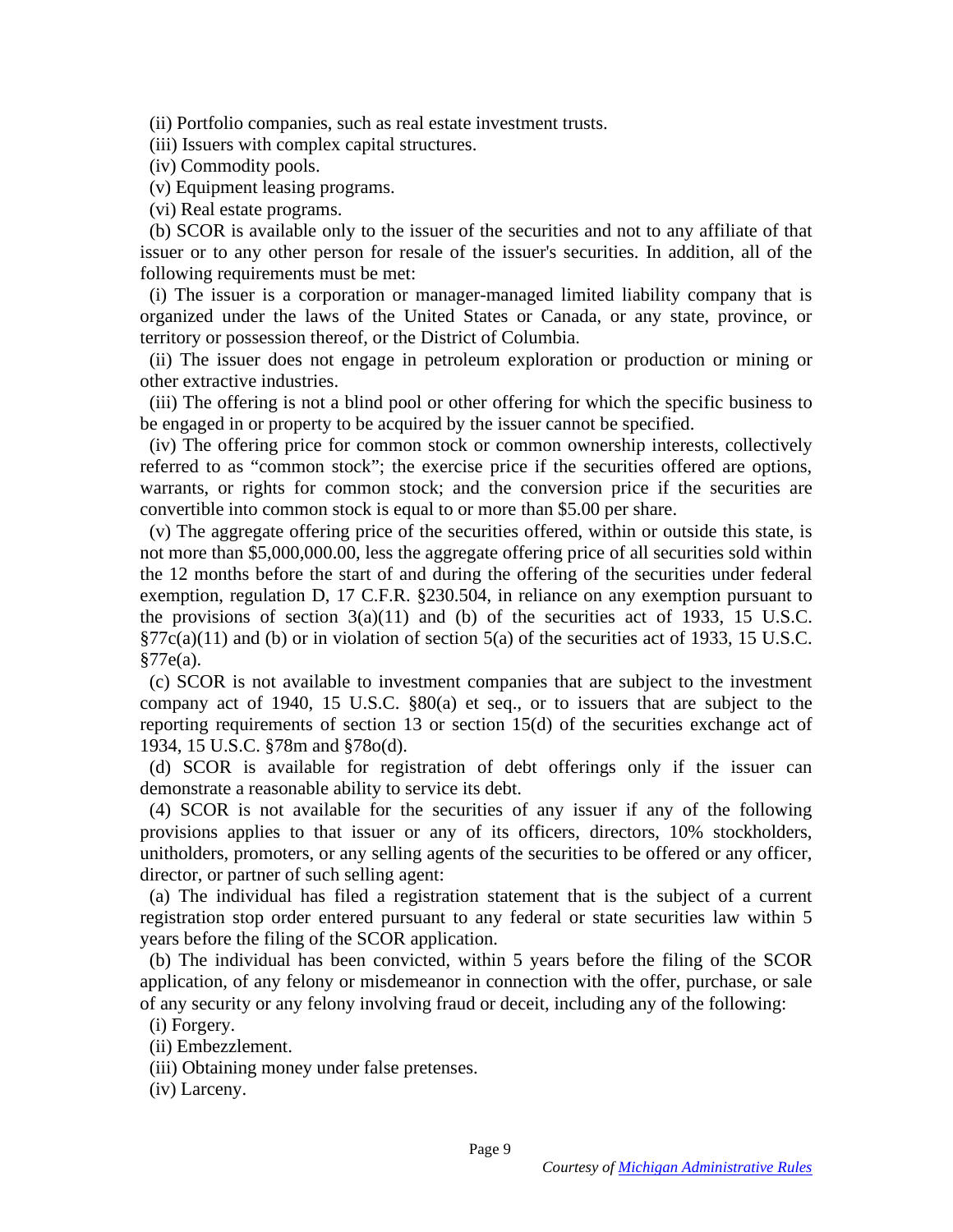(v) Conspiracy to defraud. (v) Conspiracy to defraud.

(c) The individual is currently subject to any state administrative enforcement order or judgment entered by any state securities administrator or the SEC within 5 years before the filing of the SCOR application or is subject to any federal or state administrative enforcement order or judgment in which fraud or deceit, including making untrue statements of material facts or omitting to state material facts, was found and the order or judgment was entered within 5 years before the filing of the SCOR registration application. (c) The individual is currently subject to any state administrative enforcement order or judgment entered by any state securities administrator or the SEC within 5 years before the filing of the SCOR application or is subj

(d) The individual is subject to any federal or state administrative enforcement order or judgment that prohibits, denies, or revokes the use of any exemption for registration in connection with the offer, purchase, or sale of securities.

(e) The individual is currently subject to any order, judgment, or decree of any court of competent jurisdiction temporarily or preliminarily, or permanently restraining or enjoining such party from engaging in or continuing any conduct or practice in connection with the purchase or sale of any security or involving the making of any false filing with any state or with the SEC entered within 5 years before the filing of the SCOR application. However, the prohibition of this subdivision and subdivisions (a), (b), and (c) of this subrule do not apply if the person who is subject to the disqualification is duly licensed or registered to conduct securities-related business in the state in which the administrative order or judgment was entered against the person or if the broker-dealer who employs the person is licensed or registered in this state and the form BD that is who employs the person is licensed or registered in this state and the form BD that is filed in this state discloses the order, conviction, judgment, or decree relating to the person. A person who is disqualified pursuant to the provisions of this subdivision shall not act in any capacity other than that for which the person is licensed or registered. Any filed in this state discloses the order, conviction, judgment, or decree relating to the person. A person who is disqualified pursuant to the provisions of this subdivision shall not act in any capacity other than that for the state securities administrator or other state or federal agency that created the basis for disqualification determines, upon a showing of good cause, that it is not necessary under the circumstances that the exemption be denied. (e) The individual is currently subject to any order, judgment, or decree of any court of competent jurisdiction temporarily or preliminarily, or permanently restraining or enjoining such party from engaging in or continui the state securities administrator or other state or federal agency that created the basis for<br>disqualification determines, upon a showing of good cause, that it is not necessary under<br>the circumstances that the exemption

(5) By filing for SCOR in this state, the registrant agrees with the administrator that the registrant shall not split its common stock or declare a stock dividend for 2 years after the effectiveness of the registration without the prior written approval of the administrator. effectiveness of the registration without the prior written approval of the administrator.

(6) In addition to filing a properly completed form and filing fee required pursuant to the provisions of section 305(2) of the act, MCL 451.2305(2), an applicant for SCOR shall file all of the following exhibits with the administrator: (6) In addition to filing a properly completed form and filing fee required pursuant to the provisions of section  $305(2)$  of the act, MCL  $451.2305(2)$ , an applicant for SCOR shall file all of the following exhibits with

(a) The form of selling agency agreement.

(b) The issuer's articles of incorporation or other charter documents and all amendments<br>to those documents.<br>(c) The issuer's bylaws or operating agreement, as amended to date. to those documents.

(c) The issuer's bylaws or operating agreement, as amended to date.

(d) Copies of any resolutions by directors setting forth terms and provisions of capital (d) Copies of any resolutions by directors setting forth terms and provisions of capital stock or units to be issued. stock or units to be issued.

(e) Any indenture, form of note, or other contractual provision containing terms of notes (e) Any indenture, form of note, or other contractual provision containing terms of notes or other debt or of options, warrants, or rights to be offered. or other debt or of options, warrants, or rights to be offered.

(f) A specimen of the security to be offered, including any legend restricting resale.

(g) Consent to service of process accompanied by an appropriate corporate resolution.

(f) A specimen of the security to be offered, including any legend restricting resale.<br>(g) Consent to service of process accompanied by an appropriate corporate resolution.<br>(h) Copies of all advertising or other material t investors in the offering. investors in the offering.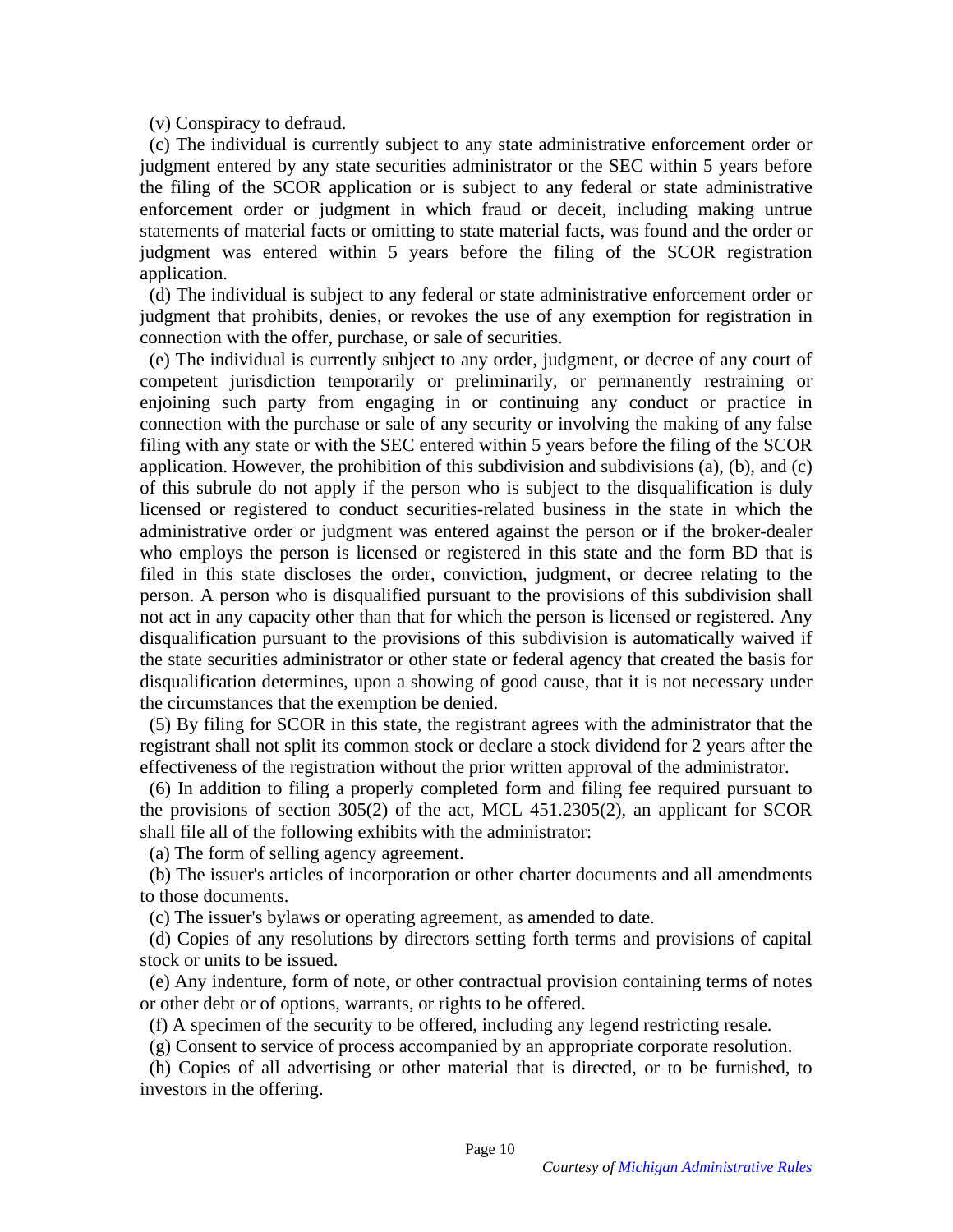(i) The form of escrow agreement for escrow of proceeds. (i) The form of escrow agreement for escrow of proceeds.

(j) Consent to inclusion in disclosure document of accountant's report.

(k) Consent to inclusion in disclosure document of tax advisor's opinion or description of tax consequences. (j) Consent to inclusion in disclosure document of accountant's report. (k) Consent to inclusion in disclosure document of tax advisor's opinion or description of tax consequences.

(1) Consent to inclusion in disclosure document of any evaluation of litigation or (l) Consent to inclusion in disclosure document of any evaluation of litigation or administrative action by counsel. administrative action by counsel.

(m) The form of any subscription agreement for the purchase of securities in the offering. offering.

(n) An opinion of an attorney who is licensed to practice in a state or territory of the (n) An opinion of an attorney who is licensed to practice in a state or territory of the United States that the securities to be sold in the offering have been duly authorized and, when issued upon payment of the offering price, shall be legally and validly issued, fully paid and nonassessable, and binding on the issuer pursuant to their terms.

(o) A schedule of residential street addresses of officers, directors, and principal stockholders. paid and nonassessable, and binding on the issuer pursuant to their terms. (o) A schedule of residential street addresses of officers, directors, and principal stockholders.

(p) Additional information as the administrator requires by rule or order. (p) Additional information as the administrator requires by rule or order.

History: 2019 AACS. History: 2019 AACS.

#### R 451.3.4 Registration by qualification; prospectus. **R 451.3.4 Registration by qualification; prospectus.**

Rule 3.4. (1) As a condition of registration by qualification, a prospectus containing the information and records specified in section 304(2) of the act, MCL 451.2304(2), must be Rule 3.4. (1) As a condition of registration by qualification, a prospectus containing the information and records specified in section 304(2) of the act, MCL 451.2304(2), must be sent or given by the issuer to each person concurrently, with the earliest of any of the following:

(a) The first offer made in a record to the person other than by means of a public advertisement, by or for the account of the issuer or another person on whose behalf the offering is being made, or by an underwriter or broker-dealer that is offering part of an unsold allotment or subscription taken by the person as a participant in the distribution. concurrently, with the earliest of any of the following:<br>
(a) The first offer made in a record to the person other than by means of a public<br>
advertisement, by or for the account of the issuer or another person on whose be

(b) The confirmation of a sale made by or for the account of the person. (b) The confirmation of a sale made by or for the account of the person.

(c) Payment pursuant to the sale.

(d) Delivery of the security pursuant to the sale. (c) Payment pursuant to the sale. (d) Delivery of the security pursuant to the sale.

(2) If the prospectus, or any part of it, becomes misleading as to any material fact, or facts, or omits to state a material fact necessary in order to make the statements made, in facts, or omits to state a material fact necessary in order to make the statements made, in the light of the circumstances under which they are made, not misleading, it must be the light of the circumstances under which they are made, not misleading, it must be revised or supplemented, and the revision or supplementation must be submitted to the administrator prior to use. A prospectus must not be used if the administrator has informed the registrant of an objection to the prospectus. revised or supplemented, and the revision or supplementation must be submitted to the administrator prior to use. A prospectus must not be used if the administrator has informed the registrant of an objection to the prospe

than 13 months from its first use. than 13 months from its first use.

(4) Every submitted prospectus must carry the following legend displayed in a prominent manner: "THESE SECURITIES ARE OFFERED PURSUANT TO A REGISTRATION ORDER ISSUED BY THE STATE OF MICHIGAN. THE STATE OF MICHIGAN DOES NOT RECOMMEND OR ENDORSE THE PURCHASE OF ANY SECURITIES, NOR DOES IT PASS UPON THE TRUTH, MERITS, OR COMPLETENESS OF ANY PROSPECTUS OR ANY OTHER INFORMATION FILED WITH THIS STATE. ANY REPRESENTATION TO THE CONTRARY IS A CRIMINAL OFFENSE." (4) Every submitted prospectus must carry the following legend displayed in a prominent manner: "THESE SECURITIES ARE OFFERED PURSUANT TO A REGISTRATION ORDER ISSUED BY THE STATE OF MICHIGAN. THE STATE OF MICHIGAN DOES NOT ANY SECURITIES, NOR DOES IT PASS UPON THE TRUTH, MERITS, OR COMPLETENESS OF ANY PROSPECTUS OR ANY OTHER INFORMATION FILED WITH THIS STATE. ANY REPRESENTATION TO THE CONTRARY IS A CRIMINAL OFFENSE."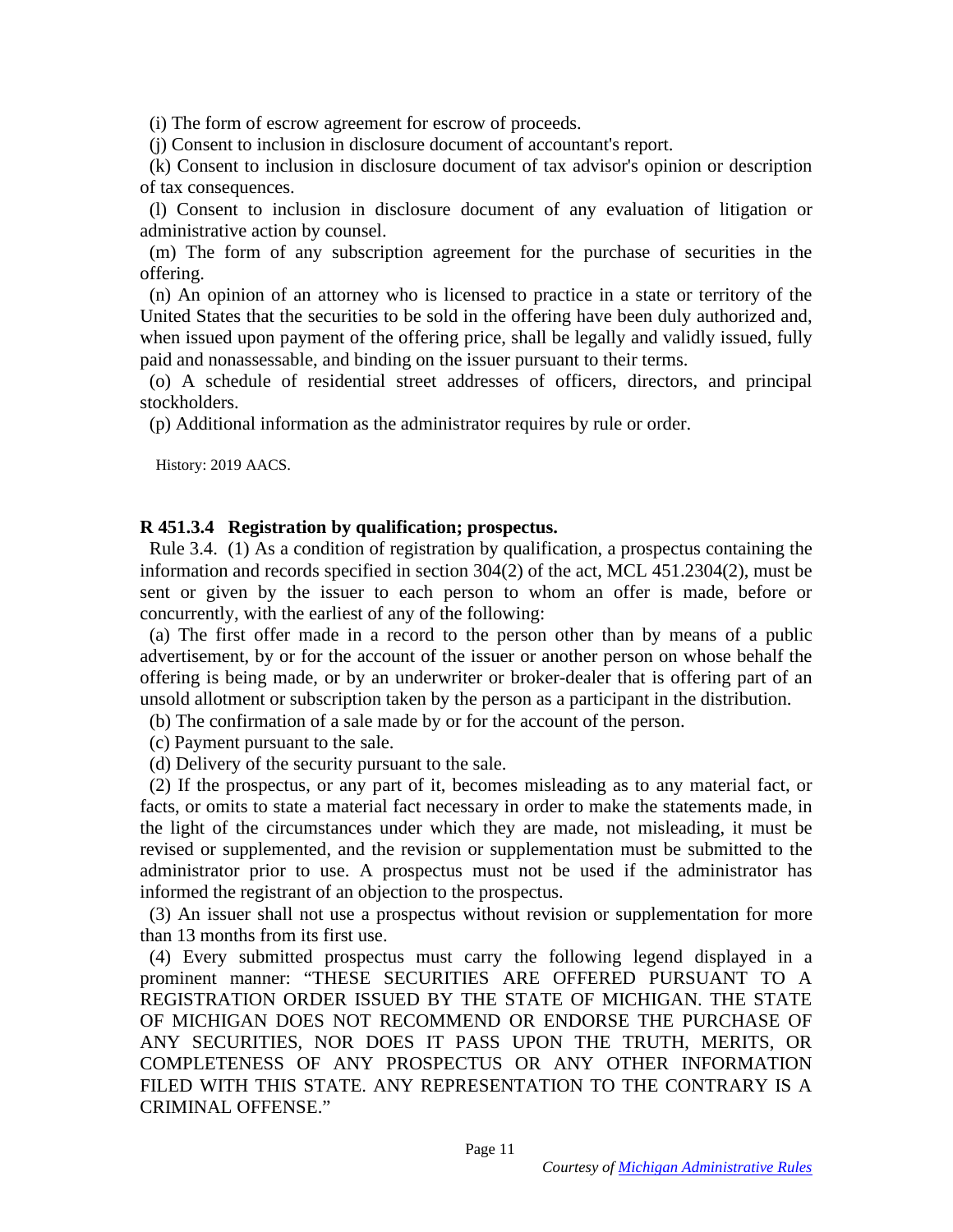History: 2019 AACS. History: 2019 AACS.

### R 451.3.5 Registration by qualification; reports and investigations. **R 451.3.5 Registration by qualification; reports and investigations.**

Rule 3.5. (1) As a condition of registration by qualification, the administrator may require that a report by an accountant, engineer, appraiser or other professional person be filed, and may require that the estimated cost of such report be deposited in advance by the registrant in an escrow account. Rule 3.5. (1) As a condition of registration by qualification, the administrator may require that a report by an accountant, engineer, appraiser or other professional person be filed, and may require that the estimated cos

(2) The administrator may designate 1 or more employees to investigate the books, (2) The administrator may designate 1 or more employees to investigate the books, records, and affairs of any applicant for registration by qualification and may require the estimated cost of the investigation to be deposited in advance by the applicant in an escrow account. records, and affairs of any applicant for registration by qualification and may require the estimated cost of the investigation to be deposited in advance by the applicant in an escrow account.<br>(3) Unless waived by the adm

(3) Unless waived by the administrator in writing, a registrant by qualification shall submit a complete audit report of the issuer covering the last fiscal year that is certified by an independent or certified public accountants. by an independent or certified public accountants.

History: 2019 AACS. History: 2019 AACS.

#### R 451.3.6 Adoption by reference; statements of policy. **R 451.3.6 Adoption by reference; statements of policy.**

Rule 3.6. (1) Unless waived by the administrator, the administrator shall apply the applicable statement of policy adopted by NASAA when conducting a merit review to applicable statement of policy adopted by NASAA when conducting a merit review to determine whether an offering is fair, just, and equitable.

(a) The following statements of policy are incorporated by reference in these rules and made a part of this rule as published by NASAA, 750 First Street, NE, Suite 1140, Washington, DC 20002, and is available for free online at http://www.nasaa.org, or from the Michigan department of licensing and regulatory affairs, corporations, securities, and the Michigan department of licensing and regulatory affairs, corporations, securities, and commercial licensing bureau, P.O. Box 30018, Lansing, MI 48909 for a cost as prescribed in R 451.6.2: commercial licensing bureau, P.O. Box 30018, Lansing, MI 48909 for a cost as<br>prescribed in R 451.6.2:<br>(i) "Corporate Securities Definitions", as amended by NASAA on March 31, 2008.<br>(ii) "Loans and Other Material Affiliated determine whether an offering is fair, just, and equitable.<br>
(a) The following statements of policy are incorporated by reference in these rules and<br>
made a part of this rule as published by NASAA, 750 First Street, NE, Su

(i) "Corporate Securities Definitions", as amended by NASAA on March 31, 2008.

March 31, 2008. March 31, 2008.

(iii) "Options and Warrants", as amended by NASAA on March 31, 2008.

(iv) "Preferred Stock", as amended by NASAA on March 31, 2008.

(v) "Promoter's Equity Investment", as amended by NASAA on March 31, 2008. (iii) "Options and Warrants", as amended by NASAA on March 31, 2008.<br>
(iv) "Preferred Stock", as amended by NASAA on March 31, 2008.<br>
(v) "Promoter's Equity Investment", as amended by NASAA on March 31, 2008.<br>
(vi) "Promot

(vi) "Promotional Shares", as amended by NASAA on March 31, 2008.

(vii) "Risk Disclosure Guidelines", as adopted by NASAA on September 9, 2001. (vii) "Risk Disclosure Guidelines", as adopted by NASAA on September 9, 2001.

(viii) "Specificity in Use of Proceeds", as amended by NASAA on March 31, 2008.

(ix) "Underwriting Expenses, Underwriter's Warrants, Selling Expenses and Selling Security Holders", as amended by NASAA on March 31, 2008. (viii) "Specificity in Use of Proceeds", as amended by NASAA on March 31, 2008.<br>
(ix) "Underwriting Expenses, Underwriter's Warrants, Selling Expenses and Selling<br>
Security Holders", as amended by NASAA on March 31, 2008.<br>

(xi) "Unequal Voting Rights", as amended by NASAA on March 31, 2008. (xi) "Unequal Voting Rights", as amended by NASAA on March 31, 2008.

(xii) "Registration of Asset-Backed Securities", as amended by NASAA on May 6, 2012.<br>
2012.<br>
(xiii) "Mortgage Program Guidelines", as amended by NASAA on May 7, 2007.<br>
(xiv) "Real Estate Programs", as amended by NASAA on M 2012.

(xiii) "Mortgage Program Guidelines", as amended by NASAA on May 7, 2007.

(xiv) "Real Estate Programs", as amended by NASAA on May 7, 2007.

(xv) "Real Estate Investment Trusts", as amended by NASAA on May 7, 2007. (xv) "Real Estate Investment Trusts", as amended by NASAA on May 7, 2007.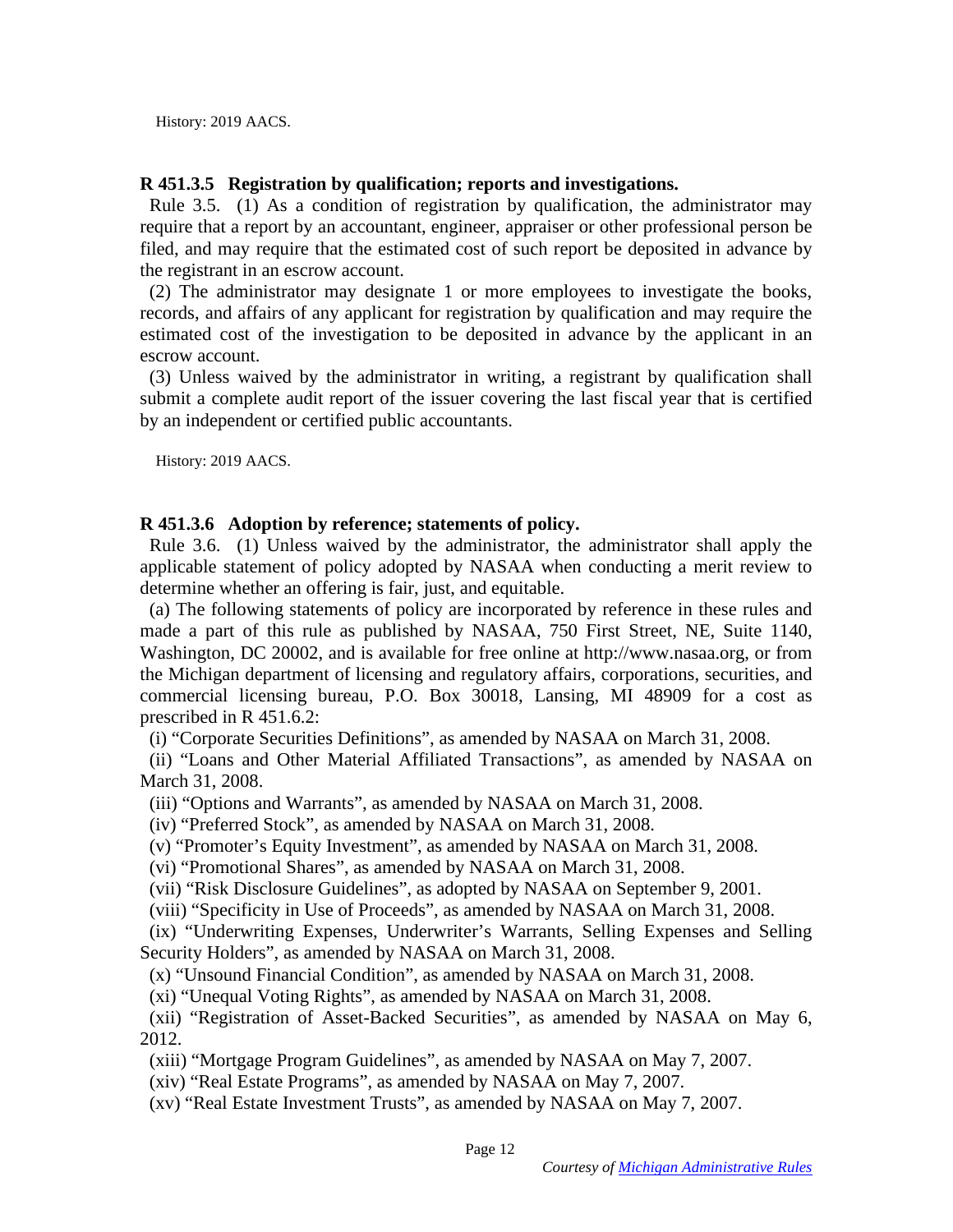(xvi) "Registration of Oil and Gas Programs", as amended by NASAA on May 6, 2012. (xvi) "Registration of Oil and Gas Programs", as amended by NASAA on May 6, 2012.

(xvii) "Equipment Programs", as amended by NASAA on May 6, 2012. (xvii) "Equipment Programs", as amended by NASAA on May 6, 2012.

(xviii) "Commodity Pool Programs", as amended by NASAA on May 6, 2012. (xviii) "Commodity Pool Programs", as amended by NASAA on May 6, 2012.

(xix) "Cattle-Feeding Programs", as adopted by NASAA on September 17, 1980.

(xx) "Omnibus Guidelines", as amended by NASAA on May 7, 2007.

(xxi) "Viatical Investment Guidelines", as adopted by NASAA on October 1, 2002.

(b) The "Omnibus Guidelines" shall be applied to limited partnerships programs or other entities in which more specific statements of policy have not been adopted by NASAA. (xix) "Cattle-Feeding Programs", as adopted by NASAA on September 17, 1980.<br>
(xx) "Omnibus Guidelines", as amended by NASAA on May 7, 2007.<br>
(xxi) "Viatical Investment Guidelines", as adopted by NASAA on October 1, 2002.<br>

(2) If requested by the administrator, a registration statement to register securities must include a cross-reference table to indicate compliance with, or deviation from, the include a cross-reference table to indicate compliance with, or deviation from, the applicable statement of policy.

(3) In establishing standards of fairness and equity, the administrator establishes the following investor suitability standards for direct participation programs registered under the act: applicable statement of policy.<br>
(3) In establishing standards of fairness and equity, the administrator establishes the<br>
following investor suitability standards for direct participation programs registered under<br>
the act

(a) A gross income of \$70,000.00 and a net worth of \$70,000.00, exclusive of home, home furnishings, and automobiles, or a net worth of \$250,000.00, exclusive of home, home furnishings, and automobiles.

the securities being registered with the administrator. the securities being registered with the administrator.

(4) The administrator may establish higher or lower suitability standards as a condition (4) The administrator may establish higher or lower suitability standards as a condition of registration. (5) The suitability standards must be disclosed in the prospectus. of registration. (5) The suitability standards must be disclosed in the prospectus.

History: 2019 AACS. History: 2019 AACS.

### R 451.3.7 Abandonment of registration statement. **R 451.3.7 Abandonment of registration statement.**

Rule 3.7. The administrator may begin proceedings to deny effectiveness of a registration statement under section 306(1) of the act, MCL 451.2306(1), if the applicant fails to complete or withdraw the application within 7 months after the date the application for registration is filed. registration statement under section 306(1) of the act, MCL 451.2306(1), if the applicant fails to complete or withdraw the application within 7 months after the date the application for registration is filed.

History: 2019 AACS. History: 2019 AACS.

#### PART 4. BROKER-DEALERS, AGENTS, INVESTMENT ADVISERS, **PART 4. BROKER-DEALERS, AGENTS, INVESTMENT ADVISERS,**  INVESTMENT ADVISER REPRESENTATIVES, AND FEDERAL COVERED **INVESTMENT ADVISER REPRESENTATIVES, AND FEDERAL COVERED INVESTMENT ADVISERS**  INVESTMENT ADVISERS

### R 451.4.1 Broker-dealer; Canadian exemption. **R 451.4.1 Broker-dealer; Canadian exemption.**

Rule 4.1. (1) A broker-dealer that is registered as a broker-dealer in 1 or more Canadian provinces and that does not have a place of business in this state may effect transactions in securities with or for, or attempt to effect the purchase or sale of any securities by, any of the following: Rule 4.1. (1) A broker-dealer that is registered as a broker-dealer in 1 or more Canadian provinces and that does not have a place of business in this state may effect transactions in securities with or for, or attempt to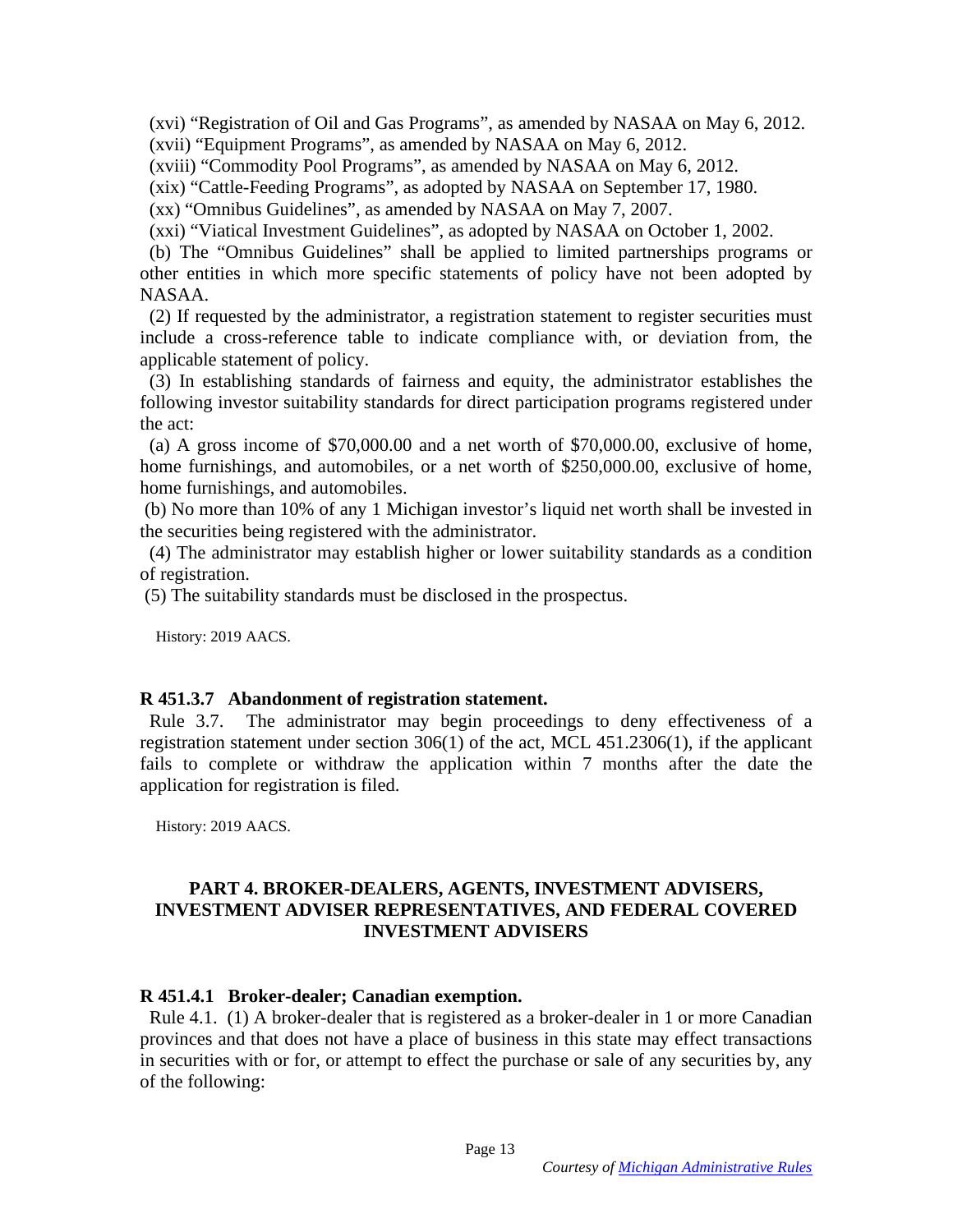(a) A resident of Canada who is temporarily present in this state and with whom the (a) A resident of Canada who is temporarily present in this state and with whom the broker-dealer had a bona fide customer relationship before the individual entered the United States.<br>
(b) A resident of Canada who is present in this state and whose transactions are in a self-United States.

(b) A resident of Canada who is present in this state and whose transactions are in a selfdirected, tax-advantaged retirement plan of which the individual is the holder or contributor in Canada. contributor in Canada.

(c) An individual who is present in this state, with whom the broker-dealer customer relationship arose while the individual was temporarily or permanently a resident of Canada. (c) An individual who is present in this state, with whom the broker-dealer customer relationship arose while the individual was temporarily or permanently a resident of Canada.<br>(2) An agent who represents a broker-dealer

(2) An agent who represents a broker-dealer that is exempt under subrule (1)(a) of this rule, may effect transactions in securities or attempt to effect the purchase or sale of any rule, may effect transactions in securities or attempt to effect the purchase or sale of any securities in this state as permitted for a broker-dealer described in subrule (1)(a) of this securities in this state as permitted for a broker-dealer described in subrule (1)(a) of this rule. rule.

History: 2019 AACS. History: 2019 AACS.

### R 451.4.2 Merger and acquisition broker exemption. **R 451.4.2 Merger and acquisition broker exemption.**

Rule 4.2. (1) The following definitions apply for purposes of this rule:

(a) "Control" means the power to directly or indirectly direct the management or policies of a company, whether through ownership of securities, by contract, or otherwise. There is a presumption of control for a person who meets any of the following: (a) "Control" means the power to directly or indirectly direct the management or policies of a company, whether through ownership of securities, by contract, or otherwise. There is a presumption of control for a person who

(i) Is a director, general partner, member, or manager of a limited liability company, or officer exercising executive responsibility, or has similar status or functions.

(ii) Has the right to vote 20% or more of a class of voting securities or the power to sell or direct the sale of 20% or more of a class of voting securities. (ii) Has the right to vote 20% or more of a class of voting securities or the power to sell<br>or direct the sale of 20% or more of a class of voting securities.<br>(iii) In the case of a partnership or limited liability company

(iii) In the case of a partnership or limited liability company, has the right upon dissolution to receive, or has contributed, 20% or more of the capital.

(b) "Eligible privately held company" means a company meeting both of the following (b) "Eligible privately held company" means a company meeting both of the following conditions:

(i) The company does not have any class of securities registered or required to be registered with the SEC pursuant to section 12 of the securities exchange act of 1934, 15 conditions:<br>
(i) The company does not have any class of securities registered or required to be<br>
registered with the SEC pursuant to section 12 of the securities exchange act of 1934, 15<br>
U.S.C. 781; or, with respect to wh information, documents, and reports pursuant to section 15(d) of the securities exchange information, documents, and reports pursuant to section 15(d) of the securities exchange act of 1934, 15 U.S.C. 78o(d).

(ii) In the fiscal year ending immediately before the fiscal year in which the services of the merger and acquisition broker are initially engaged with respect to the securities transaction, the company meets either or both of the following conditions: act of 1934, 15 U.S.C. 78o(d).<br>
(ii) In the fiscal year ending immediately before the fiscal year in which the services of<br>
the merger and acquisition broker are initially engaged with respect to the securities<br>
transactio

(A) The earnings of the company before interest, taxes, depreciation, and amortization (A) The earnings of the company before interest, taxes, depreciation, and amortization are less than \$25,000,000.00. are less than \$25,000,000.00.<br>
(B) The gross revenues of the company are less than \$250,000,000.00.

(c) "Merger and acquisition broker" means a broker and a person associated with a (c) "Merger and acquisition broker" means a broker and a person associated with a broker engaged in the business of effecting securities transactions solely in connection with the transfer of ownership of an eligible privately held company, regardless of whether the broker acts on behalf of a seller or buyer, through the purchase, sale, with the transfer of ownership of an eligible privately held company, regardless of whether the broker acts on behalf of a seller or buyer, through the purchase, sale, exchange, issuance, repurchase or redemption of, or, a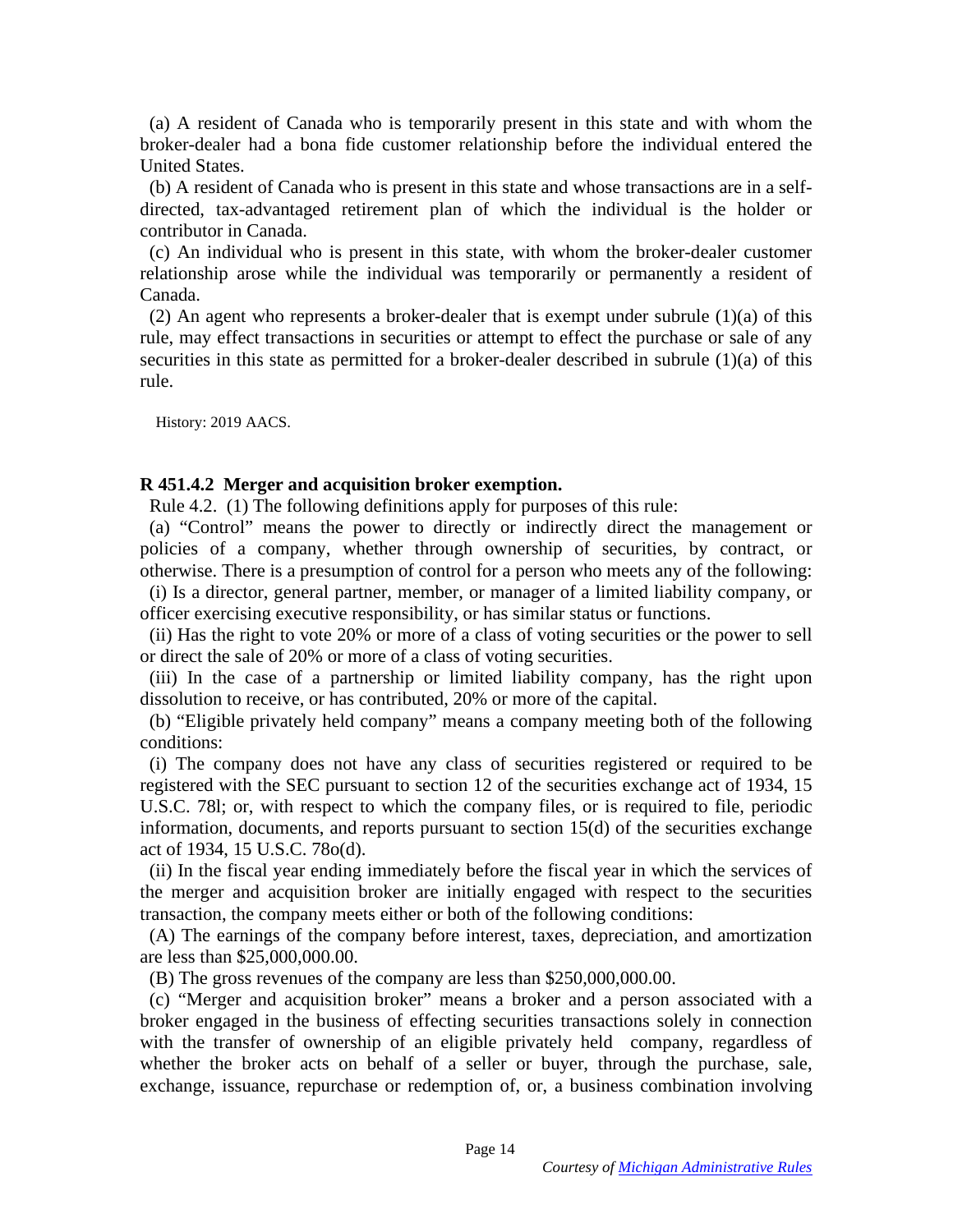securities or assets of the eligible privately held company if both of the following are<br>true:<br>(i) If the merger and acquisition broker reasonably believes that upon consummation of true:

(i) If the merger and acquisition broker reasonably believes that upon consummation of the transaction, all persons acquiring securities or assets of the eligible privately held company, acting alone or in concert, will control and be active in the management of the eligible privately held company or the business conducted with the assets of the eligible privately held company. the transaction, all persons acquiring securities or assets of the eligible privately held<br>company, acting alone or in concert, will control and be active in the management of the<br>eligible privately held company or the bus

(ii) If a person is offered securities in exchange for securities or assets of the eligible privately held company, then before becoming legally bound to consummate the transaction, the person will receive or have reasonable access to the most recent fiscal year-end financial statements of the issuer of the securities as customarily prepared by its year-end financial statements of the issuer of the securities as customarily prepared by its management in the normal course of operations and, if the financial statements of the issuer are audited, reviewed, or compiled, any related statement by the independent accountant; a balance sheet dated not more than 120 days before the date of the exchange offer; and, information pertaining to the management, business, results of operations for the period covered by the foregoing financial statements, and any material loss contingencies of the issuer. management in the normal course of operations and, if the financial statements of the<br>issuer are audited, reviewed, or compiled, any related statement by the independent<br>accountant; a balance sheet dated not more than 120

(d) "Public shell company" is a company that at the time of a transaction with an eligible privately held company meets all of the following:

(i) Has any class of securities registered or required to be registered with the SEC pursuant to section 12 of the securities exchange act of 1934, 15 U.S.C. 781; or, with pursuant to section 12 of the securities exchange act of 1934, 15 U.S.C. 78l; or, with respect to which the company files or is required to file periodic information, documents, and reports pursuant to section 15(d) of the securities exchange act of 1934, 15 U.S.C. 78o(d). respect to which the company files or is required to file periodic information, documents, and reports pursuant to section 15(d) of the securities exchange act of 1934, 15 U.S.C. 78o(d). <br>(ii) Has no or nominal operations.

(ii) Has no or nominal operations.

(iii) Has no or nominal assets; assets consisting solely of cash and cash equivalents; or, assets consisting of any amount of cash and cash equivalents and nominal other assets.

(2) A merger and acquisition broker is exempt from registration as a broker-dealer pursuant to section 401 of the act, MCL 451.2401, except as provided in subrules (3) and (4) of this rule. (iii) Has no or nominal assets; assets consisting solely of cash and cash equivalents; or, assets consisting of any amount of cash and cash equivalents and nominal other assets.<br>(2) A merger and acquisition broker is exem

(3) A merger and acquisition broker is not exempt from registration pursuant to this rule (3) A merger and acquisition broker is not exempt from registration pursuant to this rule if the merger and acquisition broker does any of the following:

(a) Directly or indirectly, in connection with the transfer of ownership of an eligible privately held company, receives, holds, transmits, or has custody of the funds or securities to be exchanged by the parties to the transaction. if the merger and acquisition broker does any of the following:<br>
(a) Directly or indirectly, in connection with the transfer of ownership of an eligible<br>
privately held company, receives, holds, transmits, or has custody o

(b) Engages on behalf of an issuer in a public offering of any class of securities that is registered or required to be registered with the SEC pursuant to section 12 of the securities exchange act of 1934, 15 U.S.C. 781; or, with respect to which the issuer files or is required to file periodic information, documents, and reports pursuant to section 15(d) of the securities exchange act of 1934, 15 U.S.C. 78o(d). (b) Engages on behalf of an issuer in a public offering of any class of securities that is registered or required to be registered with the SEC pursuant to section 12 of the securities exchange act of 1934, 15 U.S.C. 781;

(4) A merger and acquisition broker is not exempt from registration pursuant to this paragraph if the merger and acquisition broker is subject to any of the following:

(c) Engages on behalf of any party in a transaction involving a public shell company.<br>
(4) A merger and acquisition broker is not exempt from registration pursuant to this paragraph if the merger and acquisition broker is (a) Suspension or revocation of registration pursuant to section  $15(b)(4)$  of the securities exchange act of 1934, 15 U.S.C. 78o(b)(4).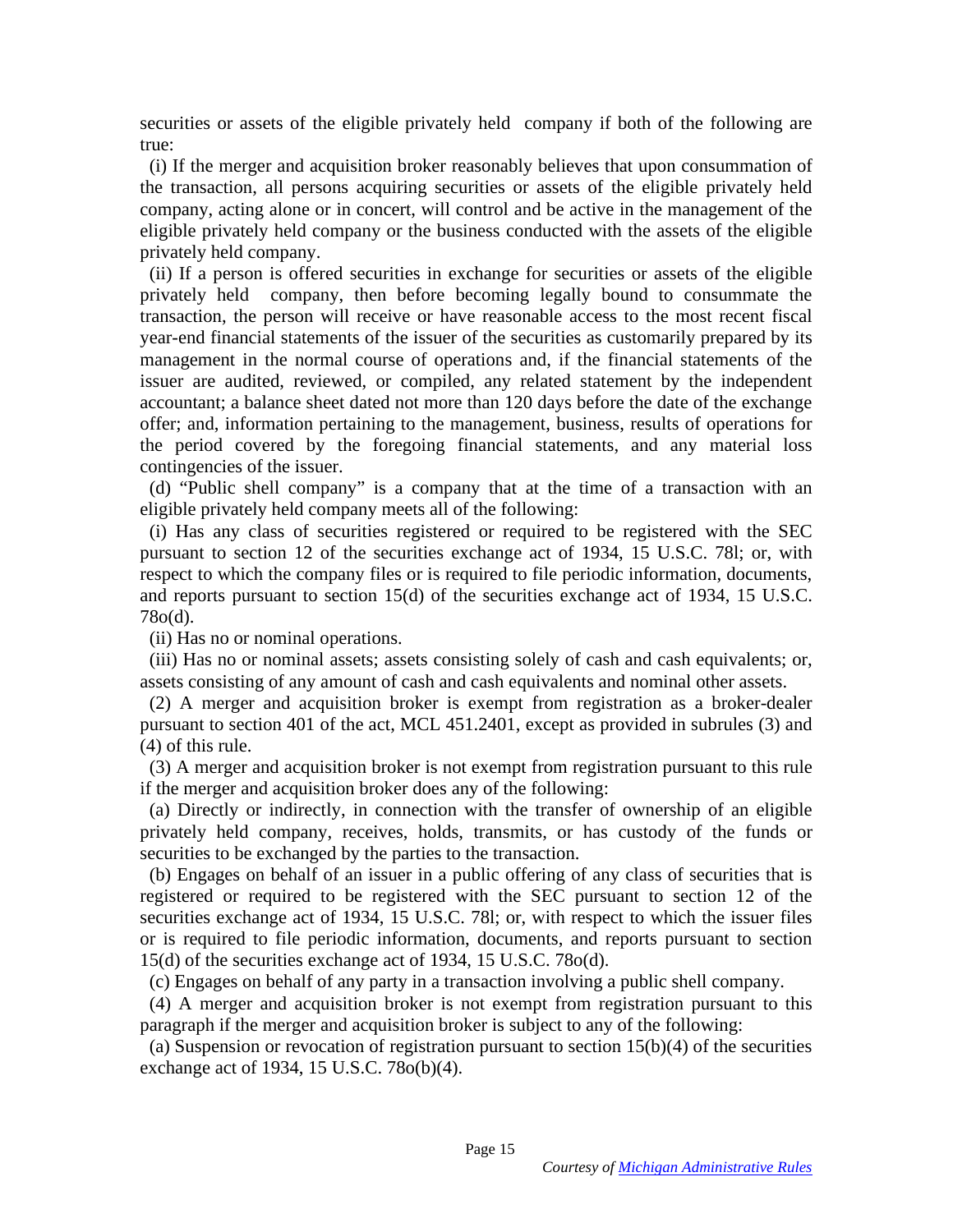(b) A statutory disqualification described in section  $3(a)(39)$  of the securities exchange act of 1934, 15 U.S.C. 78c(a)(39).

(c) A disqualification as described in SEC rule 506(d) of SEC regulation D, 17 C.F.R. §230.506(d).

(d) A final order described in paragraph  $(4)(H)$  of section 15(b) of the securities exchange act of 1934, 15 U.S.C. 78o(b)(4)(H).

(5) Nothing in this rule shall be construed to limit the authority of the administrator to exempt a person or class of persons from the provisions of the act or rules or orders promulgated pursuant to the act. act of 1934, 15 U.S.C. 78 $c$ (a)(39).<br>
(c) A disqualification as described in SEC rule 506(d) of SEC regulation D, 17 C.F.R.<br>
§230.506(d).<br>
(d) A final order described in paragraph (4)(H) of section 15(b) of the securities

(6) On the date that is 5 years after the date of the enactment of this rule, and every 5 years after that date, each dollar amount in subrule (1)(b)(ii) may be adjusted pursuant to years after that date, each dollar amount in subrule (1)(b)(ii) may be adjusted pursuant to all of the following: all of the following:

(a) Dividing the annual value of the Detroit consumer price index for the calendar year preceding the calendar year in which the adjustment is being made by the annual value of such index for the calendar year ending December 31, 2012. As used in this subrule, "Detroit consumer price index" means the most comprehensive index of consumer prices available for the Detroit area by the Bureau of Labor Statistics of the United States Department of Labor. (a) Dividing the annual value of the Detroit consumer price index for the calendar year<br>preceding the calendar year in which the adjustment is being made by the annual value of<br>such index for the calendar year ending Decem

(b) Multiplying such dollar amount by the quotient obtained pursuant to subdivision (a) of this subrule.

(c) Each dollar amount determined pursuant to this subrule shall be rounded to the (c) Each dollar amount determined pursuant to this subrule shall be rounded to the nearest multiple of \$100,000.00. nearest multiple of \$100,000.00.

History: 2019 AACS. History: 2019 AACS.

#### R 451.4.3 Electronic filing; designated entities. **R 451.4.3 Electronic filing; designated entities.**

Rule 4.3. (1) The administrator designates both of the following:

(a) The CRD to receive and store filings and collect fees from broker-dealers and agents (a) The CRD to receive and store filings and collect fees from broker-dealers and agents representing broker-dealers on behalf of the administrator.

(b) The IARD to receive and store filings and collect fees from investment advisers, representing broker-dealers on behalf of the administrator.<br>
(b) The IARD to receive and store filings and collect fees from investment advisers,<br>
investment adviser representatives, and federal covered investment advisers the administrator. the administrator.

(2) Unless otherwise provided, all applications, amendments, reports, notices, related (2) Unless otherwise provided, all applications, amendments, reports, notices, related filings, and fees required to be filed with the administrator pursuant to the act or rules adopted under the act, shall be filed electronically with and transmitted to 1 of the following: filings, and fees required to be filed with the administrator pursuant to the act or rules adopted under the act, shall be filed electronically with and transmitted to 1 of the following:<br>(a) The CRD, when the filing is re

(a) The CRD, when the filing is required for the registration of a broker-dealer or agent representing a broker-dealer. representing a broker-dealer.

(b) The IARD, when the filing is required for the registration or notice filing of a federal covered investment adviser, an investment adviser, or investment adviser representative.

(3) When a signature, or signatures, are required by the particular instructions of any filing to be made electronically through the CRD or the IARD, the applicant or a duly authorized officer of the applicant, as required, shall affix his or her electronic signature authorized officer of the applicant, as required, shall affix his or her electronic signature<br>to the applicable form by typing his or her name in the appropriate fields and submitting the filing electronically to the CRD or the IARD. Submission of a filing in this manner (b) The IARD, when the filing is required for the registration or notice filing of a federal covered investment adviser, an investment adviser, or investment adviser representative.<br>(3) When a signature, or signatures, are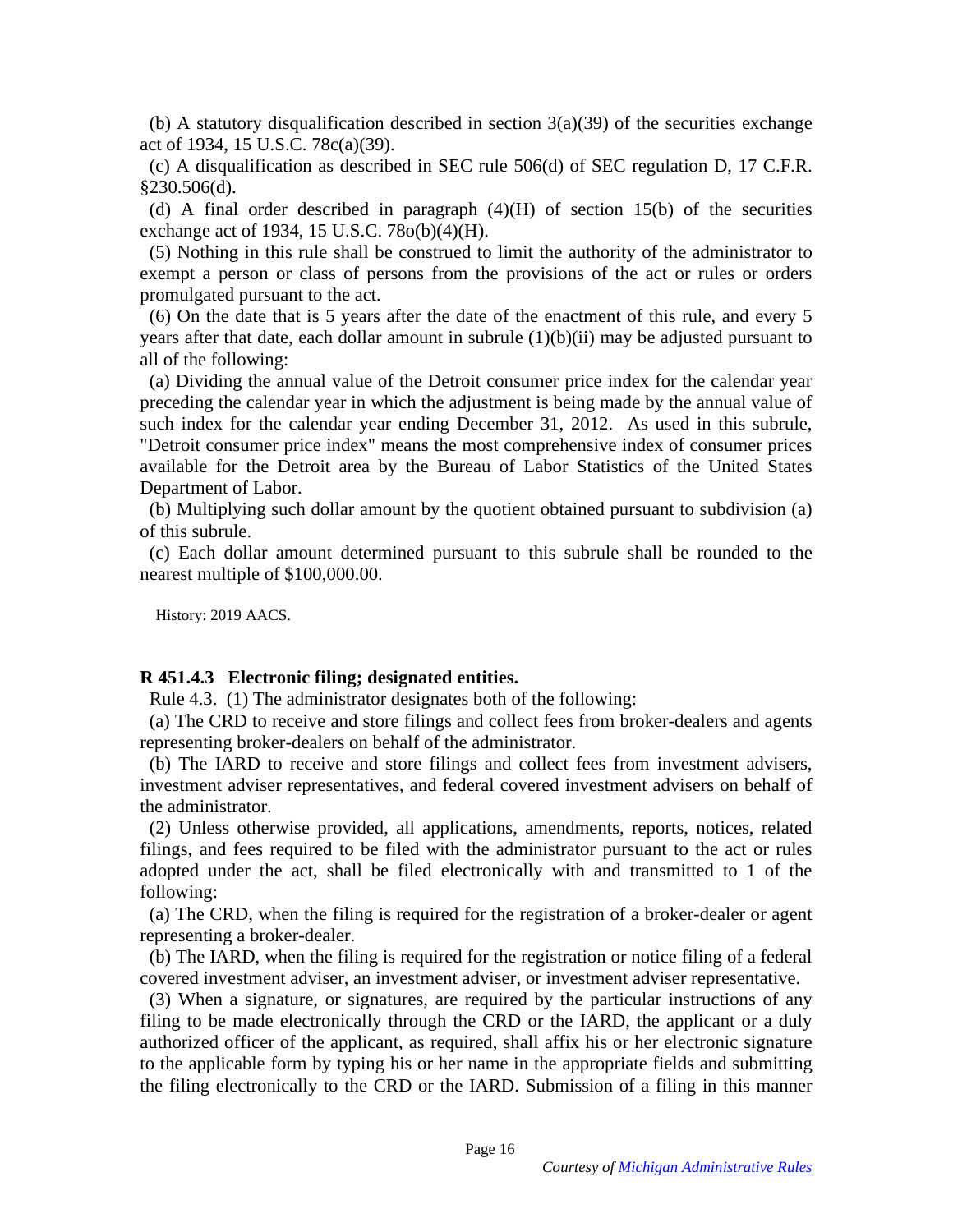constitutes irrefutable evidence of legal signature by any individual whose name is typed constitutes irrefutable evidence of legal signature by any individual whose name is typed on the filing. on the filing.

(4) Solely for purposes of document submissions made electronically through the CRD or the IARD, a document is considered filed with the administrator when all fees are received and the filing is accepted by the CRD or the IARD on behalf of the state. (4) Solely for purposes of document submissions made electronically through the CRD<br>or the IARD, a document is considered filed with the administrator when all fees are<br>received and the filing is accepted by the CRD or the

(5) Any documents or fees required to be filed with the administrator that are not permitted to be filed with, or cannot be accepted electronically by the CRD or the IARD, must be filed directly with the administrator.

History: 2019 AACS. History: 2019 AACS.

### R 451.4.4 Electronic signatures. **R 451.4.4 Electronic signatures.**

Rule 4.4. (1) As used in this rule "electronic agent" means a computer program or an electronic or other automated means used independently to initiate an action or respond to electronic records or performances, in whole or in part, without review or action by an individual at the time of the action or response. electronic or other automated means used independently to initiate an action or respond<br>to electronic records or performances, in whole or in part, without review or action by an<br>individual at the time of the action or res

(2) Electronic signatures may be used or accepted, or both, for investment securities if the legal effect, validity, or enforceability of contracts or other records are consistent with the legal effect, validity, or enforceability of contracts or other records are consistent with ESIGN.

(3) This rule does not require a record or signature be created, generated, sent, communicated, received, stored, or otherwise processed or used by electronic means or in electronic form. ESIGN. (3) This rule does not require a record or signature be created, generated, sent, communicated, received, stored, or otherwise processed or used by electronic means or in electronic form.

(4) This rule applies only to transactions between parties each of which has agreed to (4) This rule applies only to transactions between parties each of which has agreed to conduct transactions by electronic means. Whether the parties agree to conduct transactions by electronic means is determined from the context and surrounding circumstances, including the parties' conduct. conduct transactions by electronic means. Whether the parties agree to conduct<br>transactions by electronic means is determined from the context and surrounding<br>circumstances, including the parties' conduct.<br>(5) If a party a

(5) If a party agrees to conduct a transaction by electronic means, this rule does not prohibit the party from refusing to conduct other transactions by electronic means. This prohibit the party from refusing to conduct other transactions by electronic means. This subrule may not be modified by agreement.

(6) Whether an electronic record or electronic signature has legal effect is determined by this rule and other applicable law. subrule may not be modified by agreement.<br>
(6) Whether an electronic record or electronic signature has legal effect is determined by this rule and other applicable law.

(7) A signature may not be denied legal effect solely because the record or signature is (7) A signature may not be denied legal effect solely because the record or signature is in electronic form.

(8) A contract may not be denied legal effect solely because an electronic record was used in the contract's formation. in electronic form.<br>
(8) A contract may not be denied legal effect solely because an electronic record was<br>
used in the contract's formation.<br>
(9) If a law requires a record to be in writing, an electronic record satisfies

(9) If a law requires a record to be in writing, an electronic record satisfies the law.

(10) If a law requires a signature, an electronic signature satisfies the law.

(11) If parties have agreed to conduct transactions by electronic means, and a law (11) If parties have agreed to conduct transactions by electronic means, and a law requires a person to provide, send, or deliver information in writing to another person, the requirement is satisfied if the information is provided, sent, or delivered, in an electronic record capable of retention by the recipient at the time of receipt. An electronic record is not capable of retention by the recipient if the sender, or the sender's information processing system, inhibits the ability of the recipient to print or store the electronic record. requires a person to provide, send, or deliver information in writing to another person, the requirement is satisfied if the information is provided, sent, or delivered, in an electronic record capable of retention by the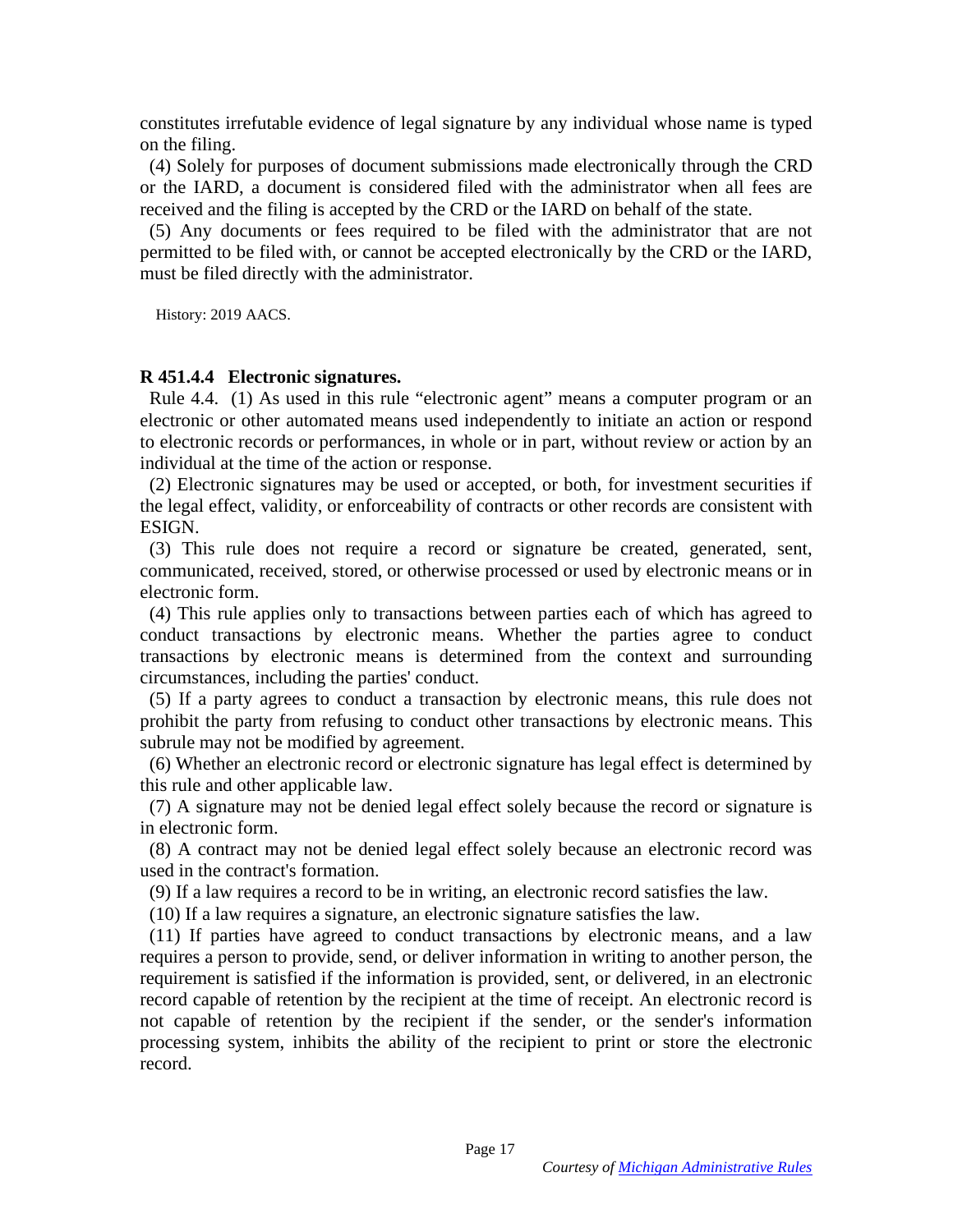(12) If a sender's information processing system inhibits the ability of a recipient to (12) If a sender's information processing system inhibits the ability of a recipient to print or store an electronic record, the electronic record is not enforceable against the recipient.

(13) An electronic record, or electronic signature, is attributable to a person if it was the act of the person. The act of the person may be shown in any manner, including a showing of the efficacy of any security procedure applied to determine the person to which the electronic record, or electronic signature, was attributable. print or store an electronic record, the electronic record is not enforceable against the recipient.<br>(13) An electronic record, or electronic signature, is attributable to a person if it was the act of the person. The act

(14) The effect of an electronic record, or electronic signature, attributed to a person is determined from the context and surrounding circumstances at the time of the record's or signature's creation, execution, or adoption, including the parties' agreement, if any, and otherwise as provided by law. (14) The effect of an electronic record, or electronic signature, attributed to a person is determined from the context and surrounding circumstances at the time of the record's or signature's creation, execution, or adopt

(15) If a change or error in an electronic record occurs in a transmission between parties to a transaction, both of the following apply:

(a) If the parties have agreed to use a security procedure to detect changes or errors, and 1 party has conformed to the procedure, but the other party has not, and the nonconforming party would have detected the change or error had that party also conformed, the conforming party may avoid the effect of the changed or erroneous electronic record. (15) If a change or error in an electronic record occurs in a transmission between parties<br>to a transaction, both of the following apply:<br>(a) If the parties have agreed to use a security procedure to detect changes or erro

(b) In an automated transaction involving an individual, the individual may avoid the effect of an electronic record that resulted from an error made by the individual in dealing with the electronic agent of another person if the electronic agent did not provide an opportunity for the prevention or correction of the error and, at the time the individual learns of the error, the individual does all of the following: opportunity for the prevention or correction of the error and, at the time the individual<br>learns of the error, the individual does all of the following:<br>(i) Promptly notifies the other person of the error and that the indi

to be bound by the electronic record received by the other person.

(ii) Takes reasonable steps, including steps that conform to the other person's reasonable instructions, to return to the other person or, if instructed by the other person, to destroy the consideration received, if any, as a result of the erroneous electronic record. to be bound by the electronic record received by the other person.<br>
(ii) Takes reasonable steps, including steps that conform to the other person's reasonable<br>
instructions, to return to the other person or, if instructed

(iii) Has not used or received any benefit or value from the consideration, if any, received from the other person. received from the other person.

(16) If a law requires that a record be retained, the requirement is satisfied by retaining (16) If a law requires that a record be retained, the requirement is satisfied by retaining an electronic record of the information in the record that does both of the following:

(a) Accurately reflects the information set forth in the record after it was first generated in its final form as an electronic record or otherwise. an electronic record of the information in the record that does both of the following:<br>
(a) Accurately reflects the information set forth in the record after it was first generated<br>
in its final form as an electronic recor

(b) Remains accessible for later reference.

(17) If a law requires a record to be presented or retained in the record's original form, or provides consequences if the record is not presented or retained in the record's original form, that law is satisfied by an electronic record retained in accordance with subrule (16) of this rule. (17) If a law requires a record to be presented or retained in the record's original form,<br>or provides consequences if the record is not presented or retained in the record's original<br>form, that law is satisfied by an ele

(18) In a proceeding, evidence of a record or signature may not be excluded solely because it is in electronic form. because it is in electronic form.

(19) In an automated transaction, all of the following apply:

(a) A contract may be formed by the interaction of an electronic agent and an individual, acting on the individual's own behalf or for another person, including by an interaction in which the individual performs actions that the individual is free to refuse to perform and (19) In an automated transaction, all of the following apply:<br>
(a) A contract may be formed by the interaction of an electronic agent and an individual,<br>
acting on the individual's own behalf or for another person, includi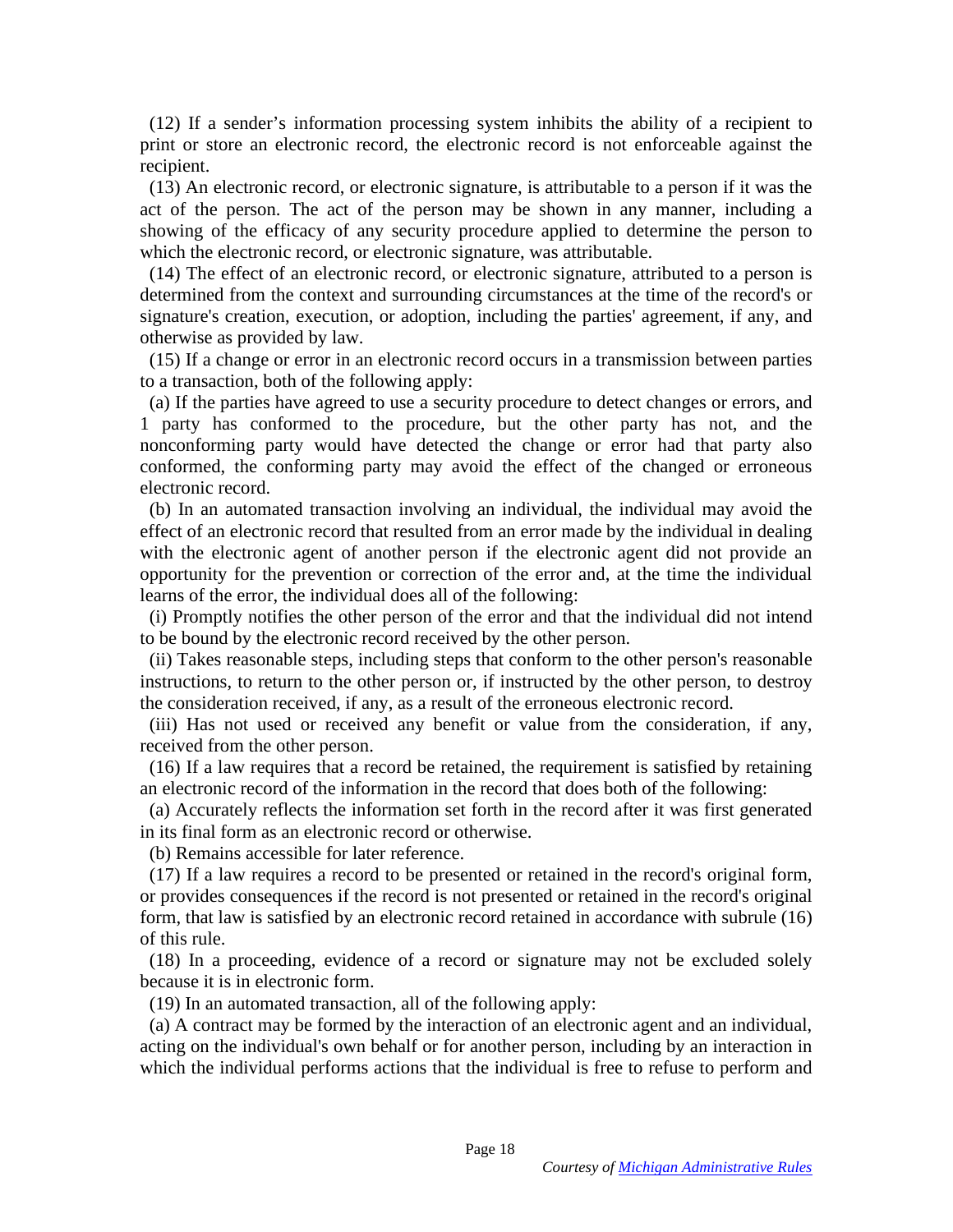which the individual knows, or has reason to know, shall cause the electronic agent to which the individual knows, or has reason to know, shall cause the electronic agent to complete the transaction or performance.

(b) The terms of the contract are determined by the substantive law applicable to the contract. complete the transaction or performance. (b) The terms of the contract are determined by the substantive law applicable to the contract.

(20) Unless otherwise agreed between the sender and the recipient, an electronic record is sent when the record meets all of the following:

(a) Is addressed properly, or otherwise directed properly, to an information processing system that the recipient has designated or uses for the purpose of receiving electronic records or information of the type sent, and from which the recipient is able to retrieve the electronic record. (20) Unless otherwise agreed between the sender and the recipient, an electronic record<br>is sent when the record meets all of the following:<br>(a) Is addressed properly, or otherwise directed properly, to an information proce

(b) Is in a form capable of being processed by that system. (b) Is in a form capable of being processed by that system.

(c) Enters an information processing system outside the control of the sender or of a person that sent the electronic record on behalf of the sender or enters a region of the information processing system designated or used by the recipient which is under the control of the recipient. (c) Enters an information processing system outside the control of the sender or of a person that sent the electronic record on behalf of the sender or enters a region of the information processing system designated or use

(21) Unless otherwise agreed between a sender and the recipient, an electronic record is received when both of the following apply:

(a) The record enters an information processing system that the recipient has designated or uses for the purpose of receiving electronic records, or information of the type sent, and from which the recipient is able to retrieve the electronic record. (21) Unless otherwise agreed between a sender and the recipient, an electronic record is<br>received when both of the following apply:<br>(a) The record enters an information processing system that the recipient has designated<br>o

(b) The record is in a form capable of being processed by that system. (b) The record is in a form capable of being processed by that system.

(22) Unless otherwise expressly provided in the electronic record or agreed between the sender and the recipient, an electronic record is deemed to be sent from the sender's place of business and to be received at the recipient's place of business. (22) Unless otherwise expressly provided in the electronic record or agreed between the sender and the recipient, an electronic record is deemed to be sent from the sender's place of business and to be received at the reci

that person is the place having the closest relationship to the underlying transaction. If the sender or the recipient does not have a place of business, the place of business is the sender's or recipient's residence. that person is the place having the closest relationship to the underlying transaction. If the sender or the recipient does not have a place of business, the place of business is the sender's or recipient's residence.<br>(24)

(24) Receipt of an electronic acknowledgment from an information processing system sent corresponds to the content received. sent corresponds to the content received.

History: 2019 AACS. History: 2019 AACS.

### R 451.4.5 Registration exemption for investment advisers to private funds. **R 451.4.5 Registration exemption for investment advisers to private funds.**

Rule 4.5. (1) This rule takes effect 365 days after the rule set has been filed with the secretary of state. secretary of state.

(2) As used in this rule, "venture capital fund" means a private fund that meets the (2) As used in this rule, "venture capital fund" means a private fund that meets the definition of a venture capital fund in SEC rule 203(1)-1, 17 C.F.R. §275.203(1)-1.

(3) Subject to the additional requirements of subrule (4) of this rule, a private fund adviser formed or domiciled in this state, and a private fund adviser not domiciled in this state but offering its fund securities to Michigan residents, is exempt from the registration requirements of section 403 of the act, MCL 451.2403, if the private fund adviser satisfies both of the following conditions: definition of a venture capital fund in SEC rule 203(1)-1, 17 C.F.R. §275.203(1)-1.<br>(3) Subject to the additional requirements of subrule (4) of this rule, a private fund<br>adviser formed or domiciled in this state, and a pr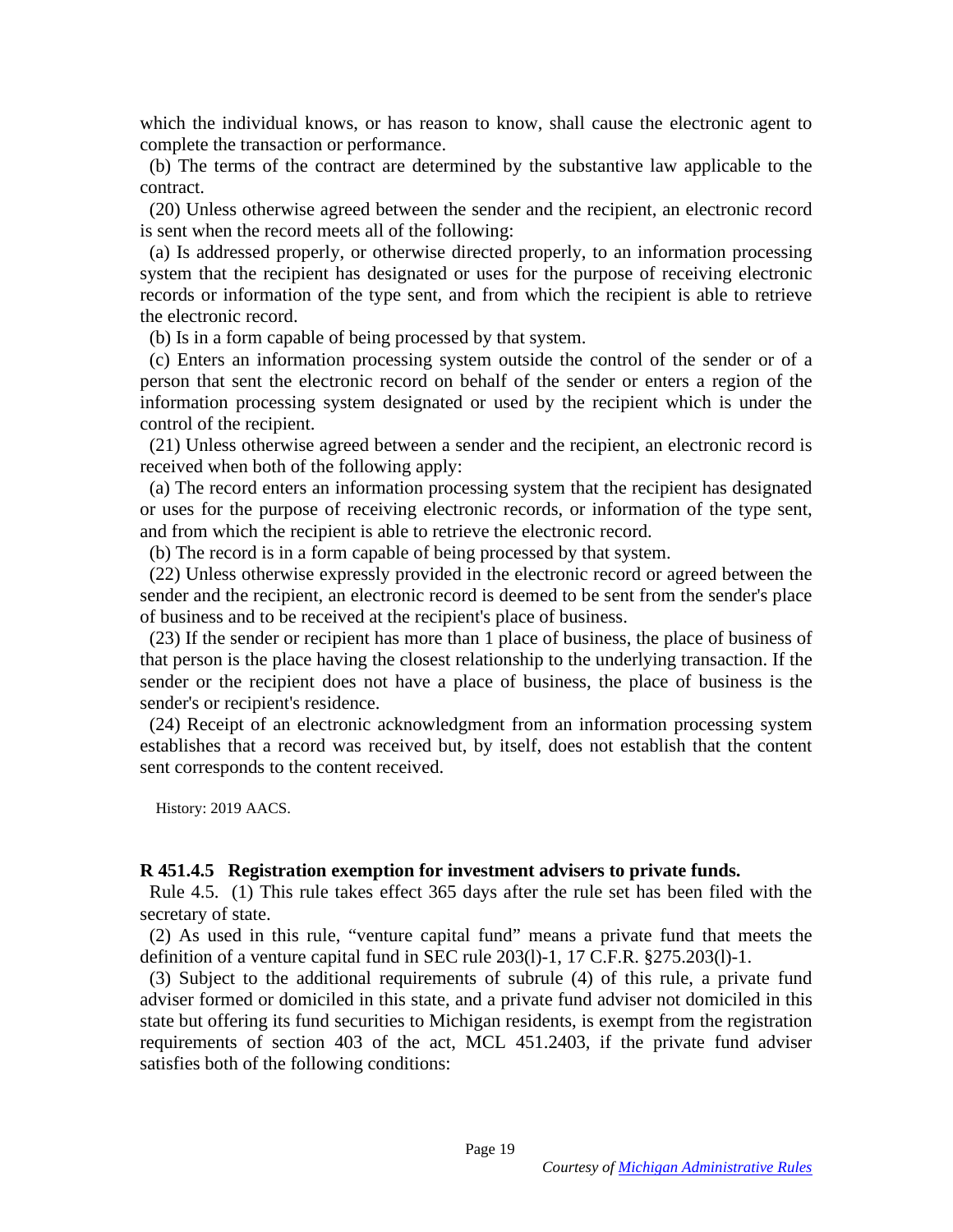(a) Neither the private fund adviser nor any of its advisory affiliates are subject to a (a) Neither the private fund adviser nor any of its advisory affiliates are subject to a disqualification as described in SEC rule  $506(d)(1)$  of SEC regulation D, 17 C.F.R.  $§230.506(d)(1)$ .

(b) The private fund adviser files with the state each report, and amendments to each report if applicable, that an exempt reporting adviser is required to file with the SEC pursuant to SEC rule 204-4, 17 C.F.R. §275.204-4.

(4) In order to qualify for the exemption described in subrule (3) of this rule, a private fund adviser who advises at least one  $3(c)(1)$  fund that is not a venture capital fund, shall, in addition to satisfying each of the conditions specified in subrule (3) of this rule, comply with all of the following requirements: disqualification as described in SEC rule  $506(d)(1)$  of SEC regulation D, 17 C.F.R. \$230.506(d)(1).<br>(b) The private fund adviser files with the state each report, and amendments to each report if applicable, that an exempt

(a) The private fund adviser shall advise only those  $3(c)(1)$  funds, other than venture capital funds, whose outstanding securities, other than short-term paper, are beneficially owned entirely by persons who each meet the definition of a qualified client in SEC rule 205-3, 17 C.F.R. §275.205-3, or an accredited investor in SEC rule 501, 17 C.F.R. § 230.501, at the time the securities are purchased from the issuer. capital funds, whose outstanding securities, other than short-term paper, are beneficially<br>owned entirely by persons who each meet the definition of a qualified client in SEC rule<br>205-3, 17 C.F.R. §275.205-3, or an accred

(b) At the time of the purchase, the private fund adviser shall disclose all of the following in writing, to each beneficial owner of a  $3(c)(1)$  fund that is not a venture capital fund:

(i) All services, if any, to be provided to individual beneficial owners.

(ii) All duties, if any, the investment adviser owes to the beneficial owners.

(iii) Any other material information affecting the rights or responsibilities of the (iii) Any other material information affecting the rights or responsibilities of the beneficial owners.

(c) The private fund adviser shall obtain, on an annual basis, audited financial statements for each  $3(c)(1)$  fund that is not a venture capital fund, and shall deliver a copy of such audited financial statements to each beneficial owner of the fund. beneficial owners.<br>
(c) The private fund adviser shall obtain, on an annual basis, audited financial<br>
statements for each  $3(c)(1)$  fund that is not a venture capital fund, and shall deliver a copy<br>
of such audited financia

(d) Subrule (4)(c) of this rule does not apply to a  $3(c)(1)$  fund with respect to any annual period if both of the following are true:

(i) Each beneficial owner is a qualified client.

(ii) The private fund adviser has provided to each beneficial owner a written disclosure explaining that the private fund will not provide audited financial statements to investors annually, but that other similarly-situated funds may provide audited financial statements annually, but that other similarly-situated funds may provide audited financial statements to their investors.

(5) If a private fund adviser is registered with the SEC, the investment adviser shall not be eligible for the exemption in subrule (3) of this rule, and shall comply with the state notice filing requirements applicable to federal covered investment advisers in section 405 of the act, MCL 451.2405. to their investors.<br>
(5) If a private fund adviser is registered with the SEC, the investment adviser shall not<br>
be eligible for the exemption in subrule (3) of this rule, and shall comply with the state<br>
notice filing req

(6) A person is exempt from the registration requirements of section 404 of the act, MCL 451.2404, if he or she is employed by, or associated with, an investment adviser that is exempt from registration in this state pursuant to this rule and does not otherwise act as an investment adviser representative outside of the scope of his or her employment. 405 of the act, MCL 451.2405.<br>
(6) A person is exempt from the registration requirements of section 404 of the act,<br>
MCL 451.2404, if he or she is employed by, or associated with, an investment adviser<br>
that is exempt fro

(7) The report filings described in subrule (3)(b) of this rule must be made electronically through the IARD. A report is deemed filed when the report is filed and accepted by the IARD on the state's behalf. through the IARD. A report is deemed filed when the report is filed and accepted by the IARD on the state's behalf.<br>(8) An investment adviser who becomes ineligible for the exemption provided by this rule shall comply with

(8) An investment adviser who becomes ineligible for the exemption provided by this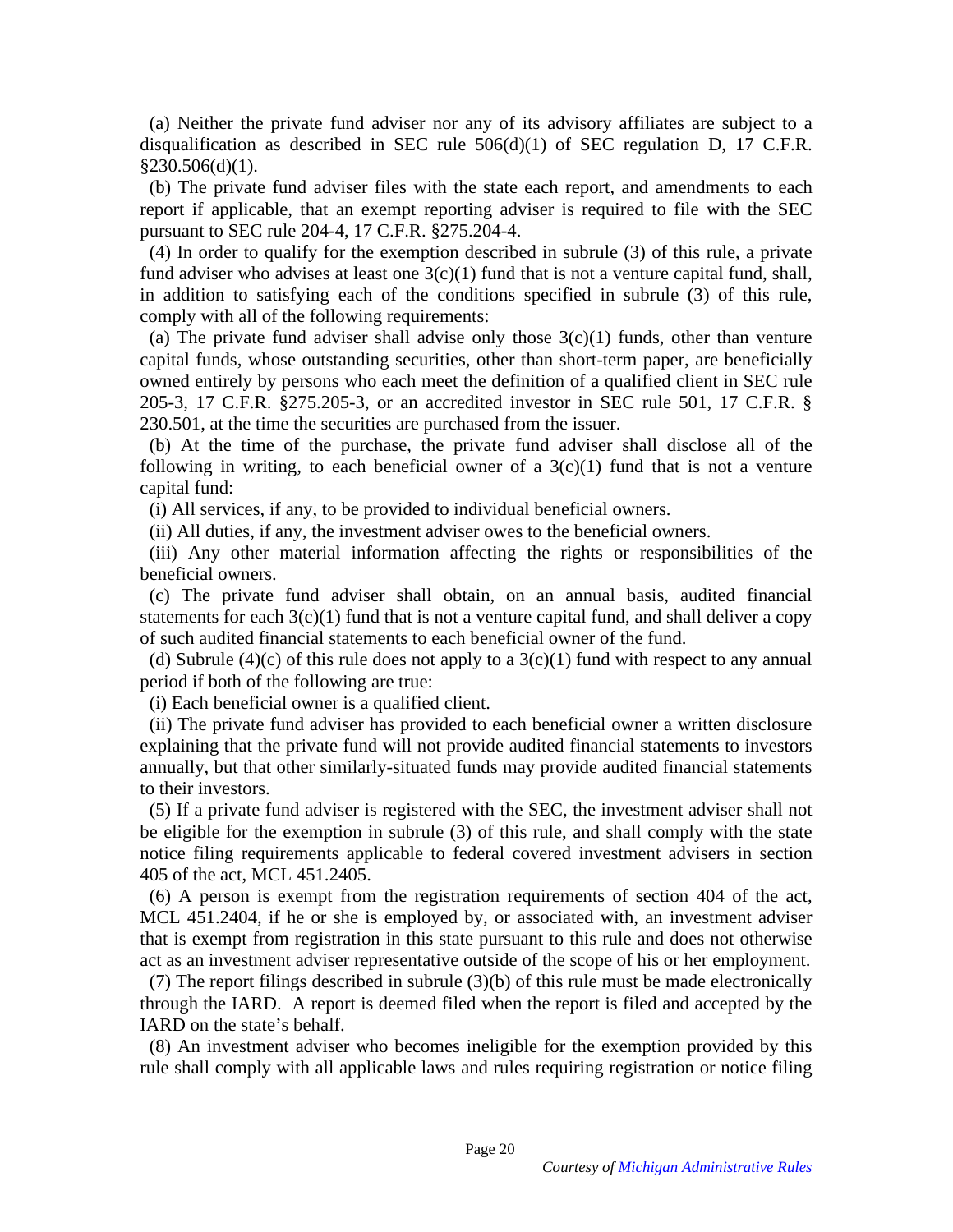within 90 days from the date the investment adviser's eligibility for this exemption ceases. ceases.

(9) An investment adviser to a  $3(c)(1)$  fund, other than a venture capital fund, that has 1 or more beneficial owners who are not qualified clients or accredited investors as described in subrule (4)(a) of this rule is eligible for the exemption contained in subrule (3) of this rule, if all of the following conditions are satisfied: (9) An investment adviser to a  $3(c)(1)$  fund, other than a venture capital fund, that has 1<br>or more beneficial owners who are not qualified clients or accredited investors as<br>described in subrule (4)(a) of this rule is eli

(a) The subject fund existed prior to the effective date of this regulation.

(b) As of the effective date of this rule, the subject fund ceases to accept beneficial owners who are not qualified clients or accredited investors, as described in subrule (4)(a) of this rule.

(c) The investment adviser discloses, in writing, the information described in subrule (c) The investment adviser discloses, in writing, the information described in subrule (4)(b) of this rule to all beneficial owners of the fund.

(d) As of the effective date of this rule, the investment adviser delivers financial statements as required by subrule  $(4)(c)$  of this rule, unless subrule  $(4)(d)$  applies to the private fund adviser.

(10) Subrule (3)(a) of this rule does not apply upon a showing of good cause and without prejudice to any other action of the administrator, if the administrator determines that it is not necessary under the circumstances that an exemption be denied. (4)(b) of this rule to all beneficial owners of the fund.<br>
(d) As of the effective date of this rule, the investment adviser delivers financial<br>
statements as required by subrule (4)(c) of this rule, unless subrule (4)(d)

History: 2019 AACS. History: 2019 AACS.

### R 451.4.6 Notice filing requirements for federal covered investment advisers. **R 451.4.6 Notice filing requirements for federal covered investment advisers.**

Rule 4.6. (1) Pursuant to section 405 of the act, MCL 451.2405, the notice filing for a federal covered investment adviser must be filed electronically with IARD on an executed Form ADV. A notice filing of a federal covered investment adviser is deemed filed when the fee required by section 410(5) of the act, MCL 451.2410(5), and the Form ADV are filed electronically with and accepted by IARD on behalf of this state. Rule 4.6. (1) Pursuant to section 405 of the act, MCL 451.2405, the notice filing for a federal covered investment adviser must be filed electronically with IARD on an executed Form ADV. A notice filing of a federal covere

(2) Pursuant to section 405 of the act, MCL 451.2405, the annual renewal of the notice (2) Pursuant to section 405 of the act, MCL 451.2405, the annual renewal of the notice filing for a federal covered investment adviser must be filed electronically with IARD. The renewal of the notice filing for a federal covered investment adviser is deemed filed when the fee required by section  $410(5)$  of the act, MCL  $451.2410(5)$ , is filed with and accepted by IARD on behalf of the state. accepted by IARD on behalf of the state. filing for a federal covered investment adviser must be filed electronically with IARD.<br>The renewal of the notice filing for a federal covered investment adviser is deemed filed<br>when the fee required by section 410(5) of t

(3) A federal covered investment adviser shall file electronically with IARD, pursuant to the instructions in the Form ADV, any amendments to the federal covered investment adviser's Form ADV. (3) A federal covered investment adviser shall file electronically with IARD, pursuant to the instructions in the Form ADV, any amendments to the federal covered investment adviser's Form ADV.

History: 2019 AACS. History: 2019 AACS.

### R 451.4.7 Application for registration by broker-dealers and agents representing **R 451.4.7 Application for registration by broker-dealers and agents representing**  broker-dealers. **broker-dealers.**

Rule 4.7. (1) The application for initial registration of a broker-dealer pursuant to section 406 of the act, MCL 451.2406, must be made by completing Form BD pursuant to the form's instructions and by filing the form electronically with CRD. The application for initial registration must also include both of the following: Rule 4.7. (1) The application for initial registration of a broker-dealer pursuant to section 406 of the act, MCL 451.2406, must be made by completing Form BD pursuant to the form's instructions and by filing the form elec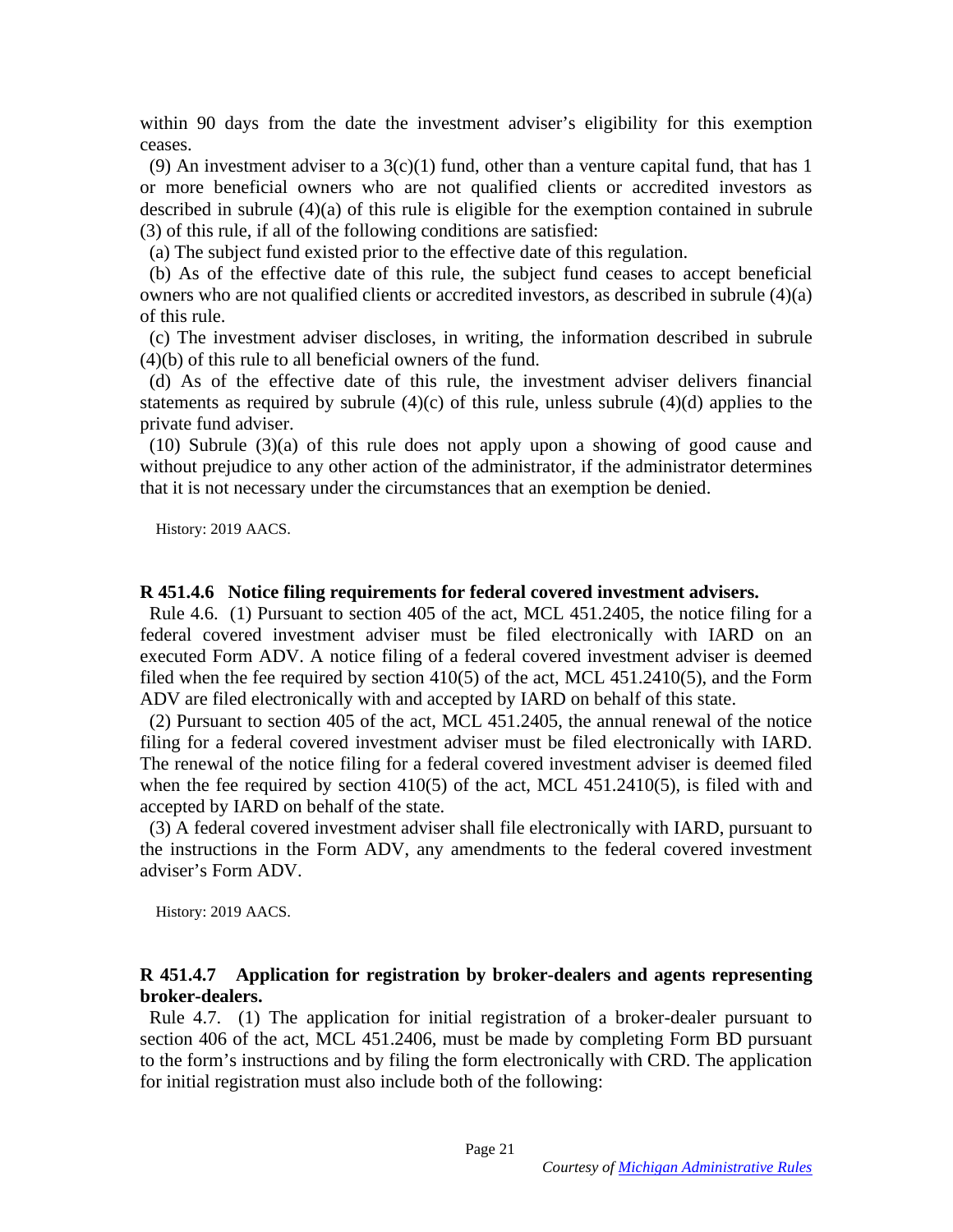(a) Proof of compliance by the broker-dealer with the examination requirements of R 451.4.9.

(b) The fee required by section 410 of the act, MCL 451.2410.

(2) Pursuant to section 406 of the act, MCL 451.2406, the application for initial registration of agents representing a broker-dealer must be made by completing Form U4 pursuant to the form's instructions and by filing the form electronically with CRD, except that a paper filing may be accepted by the administrator for a broker-dealer that does not register with FINRA, for an agent who is associated with a broker-dealer that does not register with FINRA, and for an agent who is associated solely with an issuer. The application for initial registration must also include both of the following: (a) Proof of compliance by the broker-dealer with the examination requirements of R 451.4.9.<br>
(b) The fee required by section 410 of the act, MCL 451.2410.<br>
(2) Pursuant to section 406 of the act, MCL 451.2406, the applic

(a) Proof of compliance by the agent representing a broker-dealer with the examination (a) Proof of compliance by the agent representing a broker-dealer with the examination requirements of R 451.4.9.

(b) The fee required by section 410 of the act, MCL 451.2410.

(3) To renew a registration as a broker-dealer, or an agent representing a broker-dealer, the registrant shall submit to CRD the fee required by section 410 of the act, MCL 451.2410.

(4) A broker-dealer shall, within 30 days of any event requiring an amendment, file electronically with CRD any amendments to the broker-dealer's Form BD pursuant to the form's instructions. requirements of R 451.4.9.<br>
(b) The fee required by section 410 of the act, MCL 451.2410.<br>
(3) To renew a registration as a broker-dealer, or an agent representing a broker-dealer,<br>
the registrant shall submit to CRD the f

(5) An agent representing a broker-dealer shall, within 30 days of any event requiring an amendment, file electronically with CRD any amendments to the agent's Form U-4 amendment, file electronically with CRD any amendments to the agent's Form U-4 pursuant to the form's instructions.

(6) An application for initial or renewal registration is not considered filed for purposes of section 406 of the act, MCL 451.2406, until the required fee and all required documents have been filed with the administrator. pursuant to the form's instructions.<br>(6) An application for initial or renewal registration is not considered filed for purposes<br>of section 406 of the act, MCL 451.2406, until the required fee and all required<br>documents ha

History: 2019 AACS History: 2019 AACS

### R 451.4.8 Application for registration of Michigan investment market. **R 451.4.8 Application for registration of Michigan investment market.**

Rule 4.8. In addition to the requirements of section 455 of the act, MCL 451.2455, an application for registration of a Michigan investment market must include all of the following: Rule 4.8. In addition to the requirements of section 455 of the act, MCL 451.2455, an application for registration of a Michigan investment market must include all of the following:

(a) The applicant's primary street address. (a) The applicant's primary street address.

- (b) The name, title, and telephone number of a contact employee. (b) The name, title, and telephone number of a contact employee.
- (c) The name and address of counsel for the applicant. (c) The name and address of counsel for the applicant.

(d) The date the applicant's fiscal year ends. (d) The date the applicant's fiscal year ends.

(e) The applicant's form of incorporation or organization, for example, corporation, (e) The applicant's form of incorporation or organization, for example, corporation, limited liability company, or partnership; and, a certificate of good standing from the jurisdiction in which the applicant is incorporated or organized.

(f) A copy of the constitution, articles of incorporation or organization with all subsequent amendments and existing bylaws. jurisdiction in which the applicant is incorporated or organized.<br>
(f) A copy of the constitution, articles of incorporation or organization with all<br>
subsequent amendments and existing bylaws.<br>
(g) A copy of the correspon

pursuant to this subrule must address, at a minimum, price transparency across all trading platforms upon which a security is traded, assurance of best price execution, clearance and settlement of transactions, custody of funds and securities, cybersecurity, business continuity, and safekeeping of issuer and customer information. pursuant to this subrule must address, at a minimum, price transparency across all trading<br>platforms upon which a security is traded, assurance of best price execution, clearance<br>and settlement of transactions, custody of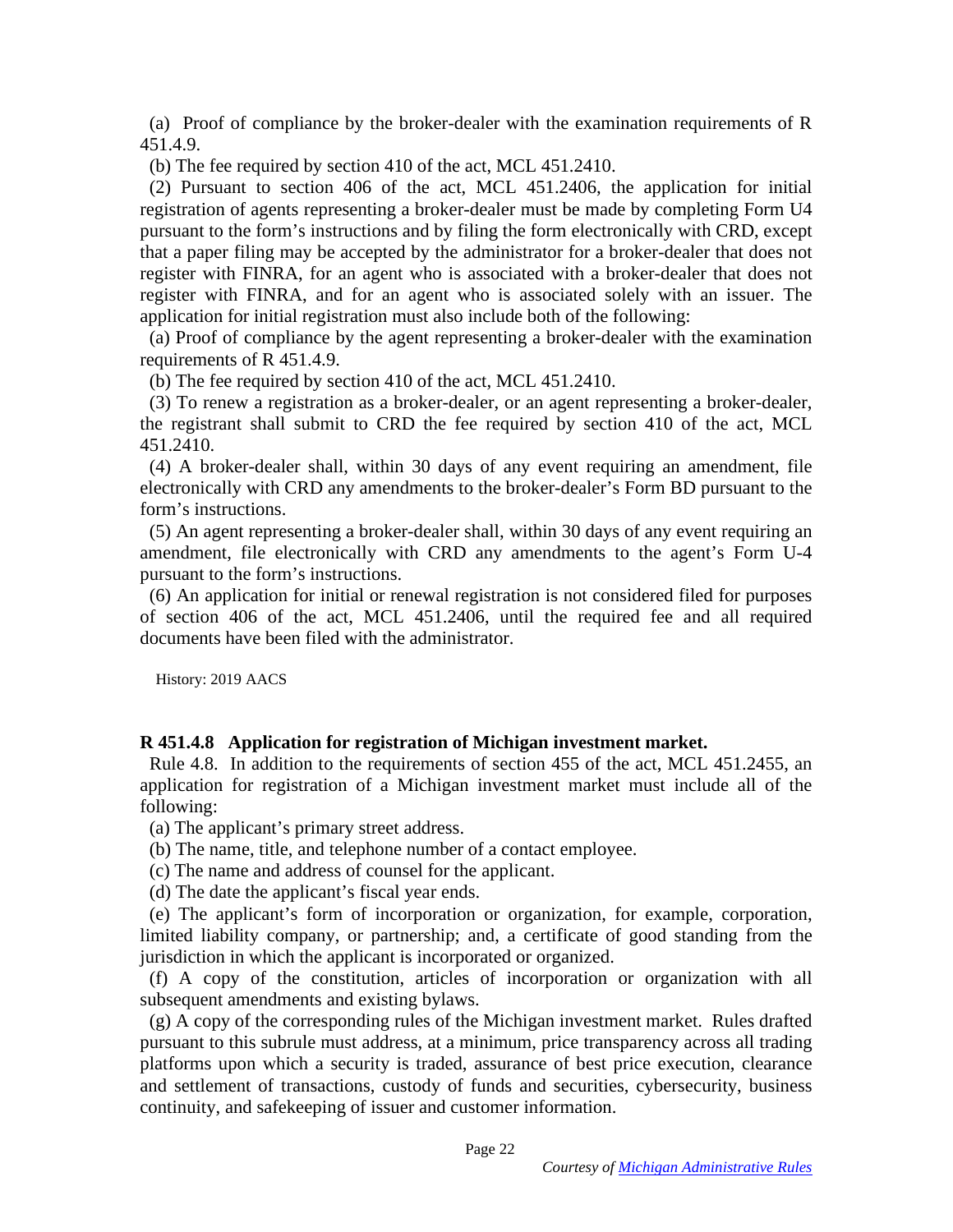(h) A copy of all written rulings, settled practices having the effect of rules, and (h) A copy of all written rulings, settled practices having the effect of rules, and interpretations of the governing board or other committee of the applicant in respect of any provisions of the constitution, bylaws, rules, or trading practices of the applicant which are not included in subdivision (g) of this rule.

(i) Proof of compliance with sections 5, 6, and 15 of the securities exchange act of 1934, 15 U.S.C. §78a, et seq., such as an SEC no-action letter.

(j) For each subsidiary or affiliate of the applicant, and for any entity with whom the applicant has contractual or other agreement relating to the operation of an electronic trading system to be used to effect transactions on the Michigan investment market, all of the following must be submitted: interpretations of the governing board or other committee of the applicant in respect of<br>any provisions of the constitution, bylaws, rules, or trading practices of the applicant<br>which are not included in subdivision (g) of

(i) Name and address of organization. (i) Name and address of organization.

(ii) Form of organization, for example, corporation, limited liability company, or limited (ii) Form of organization, for example, corporation, limited liability company, or limited partnership. partnership.<br>
(iii) Name of the state in which the organization was formed, and the date of formation.<br>
(iv) Brief description of the nature and extent of the affiliation.

(iii) Name of the state in which the organization was formed, and the date of formation.

(iv) Brief description of the nature and extent of the affiliation.

(v) Brief description of the business or functions. The description should include responsibilities with respect to operation of the Michigan investment market, the execution, reporting, clearance, or settlement of transactions in connection with operation of the Michigan investment market, or both. (v) Brief description of the business or functions. The description should include<br>responsibilities with respect to operation of the Michigan investment market, the<br>execution, reporting, clearance, or settlement of transac

(vi) A copy of the constitution.

(vii) A copy of the articles of incorporation or organization, including all amendments. (vii) A copy of the articles of incorporation or organization, including all amendments.

(viii) A copy of existing bylaws or corresponding rules or instruments.

(ix) The name and title of the present officers, governors, members of all standing committees, or persons performing similar functions.

(x) An indication of whether such business or organization ceased to be associated with the applicant during the previous year, and a brief statement of the reasons for termination of the association. (viii) A copy of existing bylaws or corresponding rules or instruments.<br>
(ix) The name and title of the present officers, governors, members of all standing<br>
committees, or persons performing similar functions.<br>
(x) An ind

(k) For each subsidiary or affiliate of the Michigan investment market, provide unconsolidated financial statements for the latest fiscal year. Such financial statements must consist, at a minimum, of a balance sheet and an income statement of such footnotes and other disclosures as are necessary to avoid rendering the financial statements and other disclosures as are necessary to avoid rendering the financial statements misleading. If an affiliate or subsidiary is required by another rule to submit annual financial statements, a statement to that effect, with a citation to the other rule, may be provided instead of the financial statements required in this subdivision. misleading. If an affiliate or subsidiary is required by another rule to submit annual financial statements, a statement to that effect, with a citation to the other rule, may be provided instead of the financial statement

(1) A description of the manner of operation of the Michigan investment market. The description must include all of the following:

(i) The means of access to the Michigan investment market.

(ii) Procedures governing entry and display of quotations and orders in the Michigan investment market.

(iii) Procedures governing the execution, reporting, clearance, and settlement of transactions in connection with the Michigan investment market.

(iv) Proposed fees.

(v) Procedures for ensuring compliance with the Michigan investment market usage guidelines. transactions in connection with the Michigan investment market.<br>
(iv) Proposed fees.<br>
(v) Procedures for ensuring compliance with the Michigan investment market usage<br>
guidelines.<br>
(vi) The hours of operation of the Michig

(vi) The hours of operation of the Michigan investment market, and the date on which the applicant intends to commence the operation. the applicant intends to commence the operation.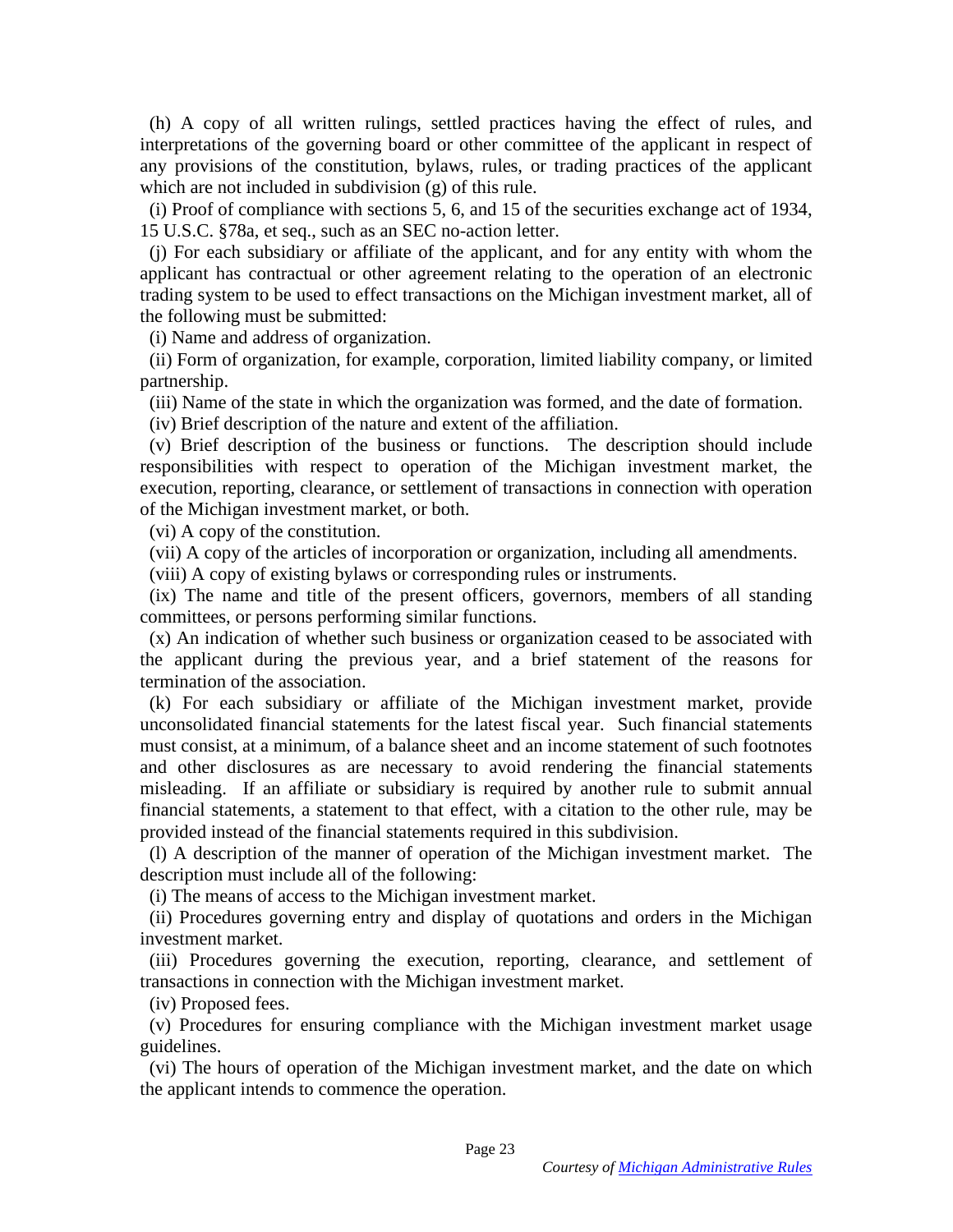(vii) A copy of the users' manual. (vii) A copy of the users' manual.

(viii) If the applicant proposes to hold funds or securities on a regular basis, the applicant shall provide a description of the controls that will be implemented to ensure safety of those funds or securities. (viii) If the applicant proposes to hold funds or securities on a regular basis, the applicant shall provide a description of the controls that will be implemented to ensure safety of those funds or securities.<br>(m) A compl

(m) A complete set of forms pertaining to all of the following:

(i) Application for membership, participation, or subscription to the entity.

(ii) Application for approval as a person associated with a user, participant, or subscriber of the entity.

(iii) Any other similar materials.

(n) A complete set of forms of financial statements, reports, or questionnaires required (n) A complete set of forms of financial statements, reports, or questionnaires required of members, participants, subscribers, or any other users relating to financial responsibility or minimum capital requirements for such members, participants, or any other users.

(o) A complete set of documents comprising the applicant's listing applications, including any agreements required to be executed in connection with listing and a schedule of listing fees. If the applicant does not list securities, the applicant shall provide a brief description of the criteria used to determine what securities may be traded on the exchange. responsibility or minimum capital requirements for such members, participants, or any<br>other users.<br>(o) A complete set of documents comprising the applicant's listing applications,<br>including any agreements required to be ex

(p) For the latest fiscal year of the applicant, audited financial statements that are prepared pursuant to, or in the case of a foreign applicant, reconciled with, United States generally accepted accounting principles, and are covered by a report prepared by an generally accepted accounting principles, and are covered by a report prepared by an independent public accountant. If an applicant has no consolidated subsidiaries, the applicant shall file audited financial statements alone and need not file a separate unaudited financial statement for the applicant. independent public accountant. If an applicant has no consolidated subsidiaries, the applicant shall file audited financial statements alone and need not file a separate unaudited financial statement for the applicant.<br>
(q

(q) A list of the officers, governors, members of all standing committees, or persons performing similar functions, who presently hold or have held their offices or positions during the previous year indicating the following for each:

(i) Name.

(ii) Title.

(iii) Dates of commencement and termination of terms of office or position. (iii) Dates of commencement and termination of terms of office or position.

(iv) Type of business in which each is primarily engaged, for example, floor broker, specialist, and odd lot dealer.

(r) A description of the Michigan investment market's criteria for membership, including a description of conditions under which users may be subject to suspension or termination with regard to access to the Michigan investment market, and a description of any procedures that will be involved in the suspension or termination of a user. any procedures that will be involved in the suspension or termination of a user. (iv) Type of business in which each is primarily engaged, for example, floor broker, specialist, and odd lot dealer.<br>
(r) A description of the Michigan investment market's criteria for membership, including a description o

(s) An alphabetical list of all members, participants, subscribers, or other users, including all of the following information:<br>
(i) Name.<br>
(ii) Date of election to membership or acceptance as a participant, subscriber, or including all of the following information:

(i) Name.

(ii) Date of election to membership or acceptance as a participant, subscriber, or other user.

user.<br>(iii) Principal business address and telephone number.

(iv) If a member, participant, subscriber, or other user is an individual, the name of the entity with which such individual is associated and the relationship of such individual to the entity, for example, partner, officer, director, and employee. (iv) If a member, participant, subscriber, or other user is an individual, the name of the entity with which such individual is associated and the relationship of such individual to the entity, for example, partner, office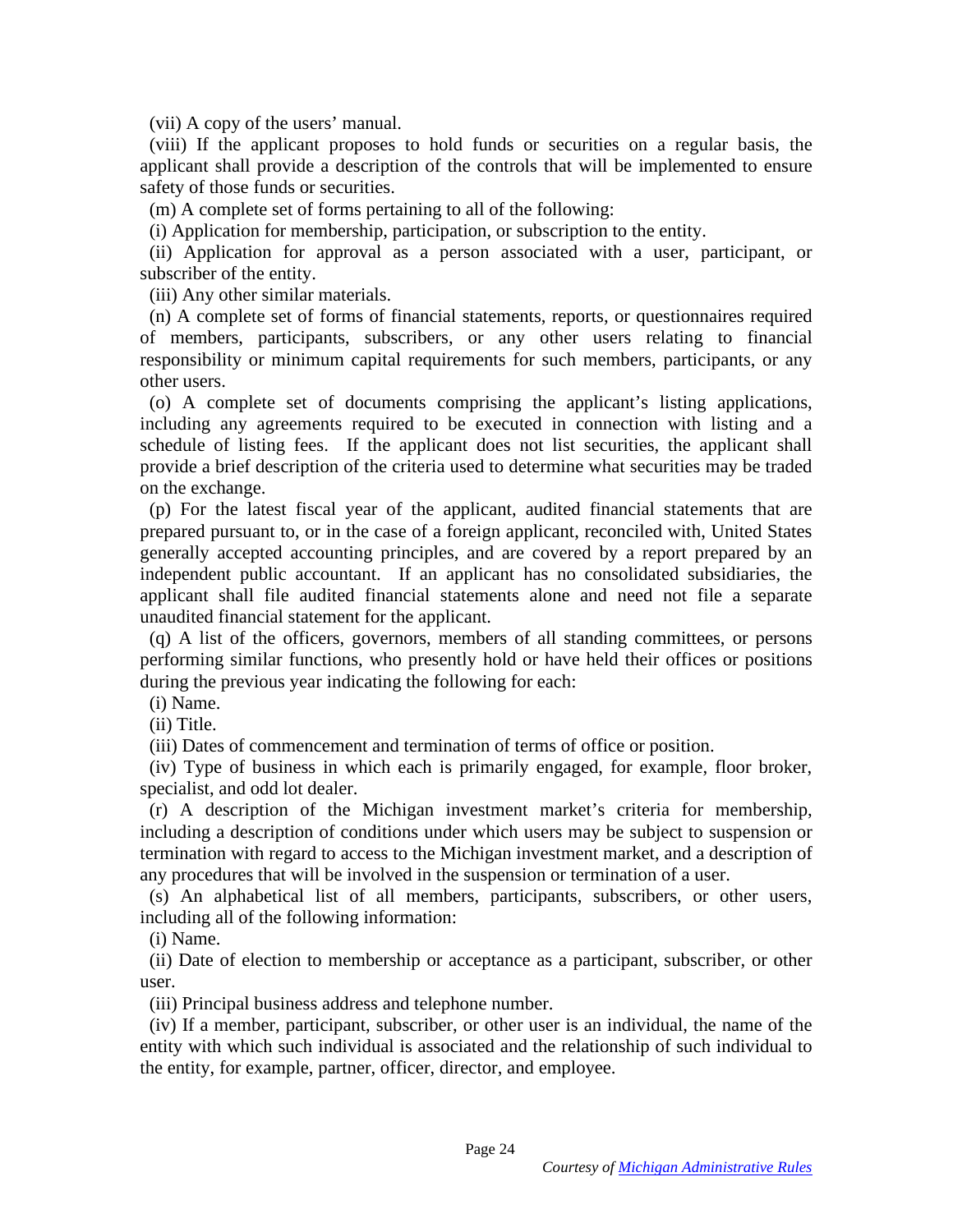(t) A description of the type of activities primarily engaged in by the member, participant, subscriber, or other user. A person is "primarily engaged" in an activity or function for purposes of this subdivision when that activity or function is the one in which that person is engaged for the majority of that person's time. (t) A description of the type of activities primarily engaged in by the member, participant, subscriber, or other user. A person is "primarily engaged" in an activity or function for purposes of this subdivision when that

(u) The class of membership, participation, or subscription or other access.

(v) A schedule for the securities listed in the Michigan investment market, indicating for each, the name of the issuer and a description of the security.

History: 2019 AACS. History: 2019 AACS.

#### R 451.4.9 Broker-dealer and agents representing broker-dealers examination **R 451.4.9 Broker-dealer and agents representing broker-dealers examination requirements.**  requirements.

Rule 4.9. (1) Unless waived by the administrator, a natural person applicant for initial registration as a broker-dealer or agent shall take and pass, within 2 years immediately preceding the filing date of the application, and as reflected on the records of CRD, both of the following: Rule 4.9. (1) Unless waived by the administrator, a natural person applicant for initial registration as a broker-dealer or agent shall take and pass, within 2 years immediately preceding the filing date of the application

combined state law examination (S66). combined state law examination (S66).

(b) The general securities business examination set forth in paragraph (i) of this subdivision, unless the applicant's proposed securities activities will be restricted, in which case the applicant shall be required to take and pass each examination in (b) The general securities business examination set forth in paragraph (i) of this subdivision, unless the applicant's proposed securities activities will be restricted, in which case the applicant shall be required to tak securities activities:

(i) The general securities representative examination (S7).

(ii) The investment company products/variable contracts representative examination (S6). (i) The general securities representative examination (S7). (ii) The investment company products/variable contracts representative examination (S6). (iii) The direct participation programs representative examination (S22).

(iii) The direct participation programs representative examination (S22).

(iv) The municipal securities representative examination (S52). (iv) The municipal securities representative examination (S52).

(v) The corporate securities limited representative examination (S62). (v) The corporate securities limited representative examination (S62).

(vi) The registered options representative examination (S42). (vi) The registered options representative examination (S42). (vii) The government securities representative examination (S72). (viii) The private placement representative examination (S82).

(vii) The government securities representative examination (S72).

(viii) The private placement representative examination (S82).

(ix) Other examinations as may be applicable to an associated person and his or her (ix) Other examinations as may be applicable to an associated person and his or her activities according to FINRA rules.

(2) An applicant for registration as a broker-dealer or agent is not required to take the examinations required by subrule (1) of this rule if the applicant was registered or licensed as a broker-dealer or agent in Michigan or another state with the same examination requirements as those identified in subrule (1) of this rule within the 2 years examination requirements as those identified in subrule (1) of this rule within the 2 years preceding the date the application was filed. preceding the date the application was filed. activities according to FINRA rules.<br>
(2) An applicant for registration as a broker-dealer or agent is not required to take the<br>
examinations required by subrule (1) of this rule if the applicant was registered or<br>
license

History: 2019 AACS. History: 2019 AACS.

### R 451.4.10 Application for investment adviser registration. **R 451.4.10 Application for investment adviser registration.**

Rule 4.10. (1) The application for initial registration as an investment adviser pursuant to section 406 of the act, MCL 451.2406, must be made by completing Form ADV to section 406 of the act, MCL 451.2406, must be made by completing Form ADV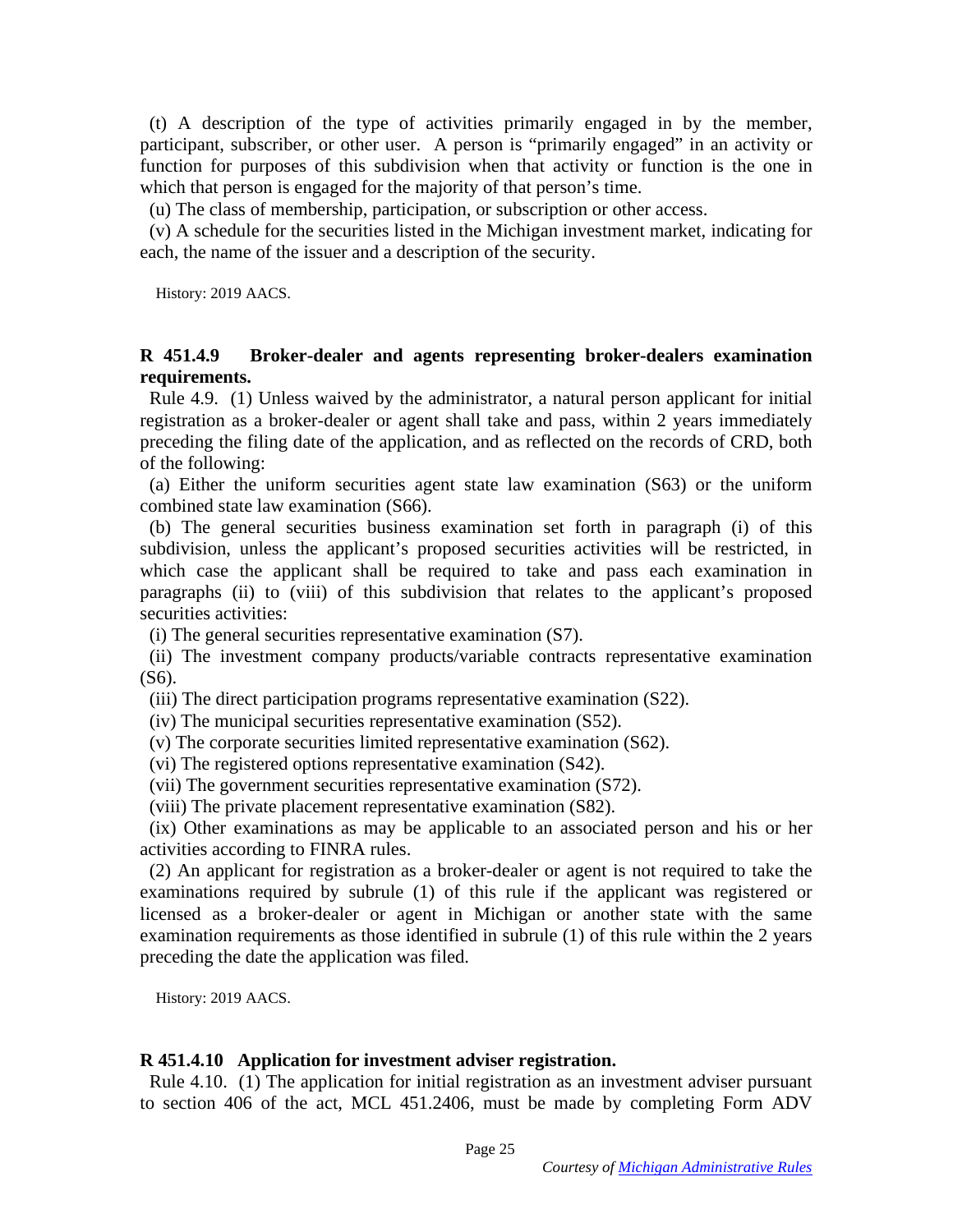pursuant to the form instructions and by filing the form electronically with IARD. The application for initial registration must also include all of the following: pursuant to the form instructions and by filing the form electronically with IARD. The application for initial registration must also include all of the following:<br>
(a) Proof of compliance by the investment adviser with th

(a) Proof of compliance by the investment adviser with the examination requirements of R 451.4.12.

(b) A copy of the balance sheet for the last fiscal year, and if such balance sheet is as of a date more than 45 days from the date of filing of the application, a balance sheet<br>prepared as set forth in R 451.4.18.<br>(c) A copy of the surety bond required by R 451.4.14, if applicable and requested by the<br>administra prepared as set forth in R 451.4.18.

(c) A copy of the surety bond required by R 451.4.14, if applicable and requested by the administrator.

(d) The fee required by section 410 of the act, MCL 451.2410.

(2) The administrator may accept a copy of part 2 of Form ADV as filed electronically (2) The administrator may accept a copy of part 2 of Form ADV as filed electronically with IARD. with IARD.

(3) The application for annual renewal registration as an investment adviser must be filed electronically with IARD. The application for annual renewal registration must include both of the following: (3) The application for annual renewal registration as an investment adviser must be filed electronically with IARD. The application for annual renewal registration must include both of the following:<br>
(a) The fee require

(a) The fee required by section 410 of the act, MCL 451.2410.

(b) A copy of the surety bond required by R 451.4.14, if applicable, or if requested by the administrator.

(4) An investment adviser shall, within 30 days of any event requiring an amendment, file electronically with IARD, pursuant to the instructions in the Form ADV, any amendments to the investment adviser's Form ADV. (4) An investment adviser shall, within 30 days of any event requiring an amendment, file electronically with IARD, pursuant to the instructions in the Form ADV, any amendments to the investment adviser's Form ADV.

(5) Within 90 days of the end of the investment adviser's fiscal year, an investment adviser shall file electronically with IARD an annual updating amendment to the Form ADV.

(6) An application for initial or renewal registration is not considered filed for purposes of section 406 of the act, MCL 451.2406, until the required fee and all required documents have been received by the administrator. (5) Within 90 days of the end of the investment adviser's fiscal year, an investment adviser shall file electronically with IARD an annual updating amendment to the Form ADV.<br>(6) An application for initial or renewal regis

History: 2019 AACS. History: 2019 AACS.

### R 451.4.11 Application for investment adviser representative registration. **R 451.4.11 Application for investment adviser representative registration.**

Rule 4.11. (1) Pursuant to section 406 of the act, MCL 451.2406, the application for initial registration as an investment adviser representative must be made by completing initial registration as an investment adviser representative must be made by completing Form U4 pursuant to the form instructions and by filing the Form U4 electronically with IARD. The application for initial registration must also include both of the following:

(a) Proof of compliance by the investment adviser representative with the examination requirements of R 451.4.12. Form U4 pursuant to the form instructions and by filing the Form U4 electronically with IARD. The application for initial registration must also include both of the following:<br>
(a) Proof of compliance by the investment adv

(b) The fee required by section 410 of the act, MCL 451.2410.

(2) The application for annual renewal registration as an investment adviser representative must be filed electronically with IARD. The application for annual renewal registration must include the fee required by section 406 of the act, MCL 451.2406. (2) The application for annual renewal registration as an investment adviser<br>representative must be filed electronically with IARD. The application for annual renewal<br>registration must include the fee required by section

information required by Form U4 as changes occur.

(4) An investment adviser representative and the investment adviser shall, within 30 days of any event requiring an amendment, file electronically with IARD any amendments to the representative's Form U4. information required by Form U4 as changes occur.<br>
(4) An investment adviser representative and the investment adviser shall, within 30<br>
days of any event requiring an amendment, file electronically with IARD any<br>
amendmen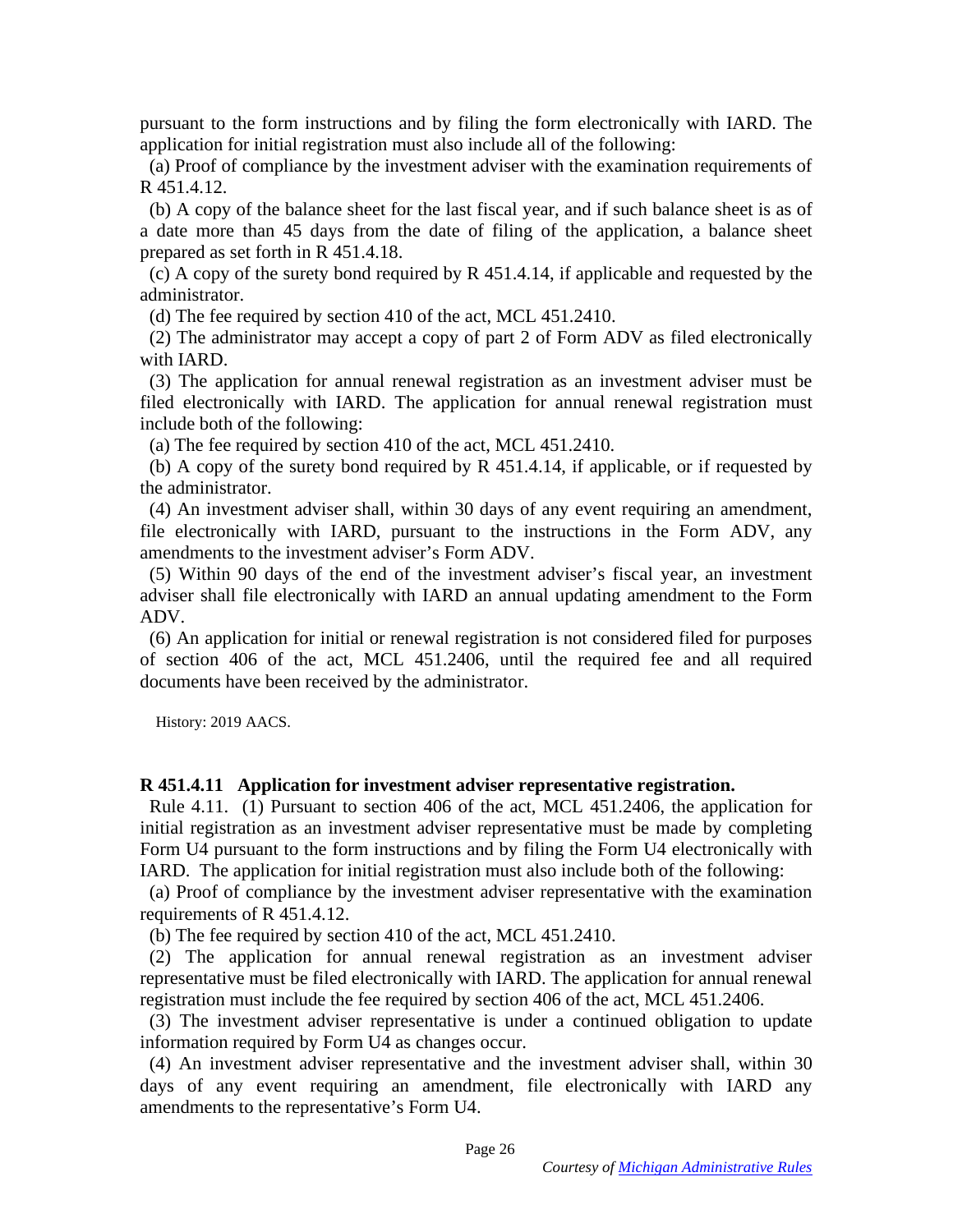(5) An application for initial or renewal registration is not considered filed for purposes (5) An application for initial or renewal registration is not considered filed for purposes of section 406 of the act, MCL 451.2406, until the required fee and all required of section 406 of the act, MCL 451.2406, until the required fee and all required documents have been received by the administrator. documents have been received by the administrator.

History: 2019 AACS. History: 2019 AACS.

#### R 451.4.12 Investment adviser and investment adviser representative examination **R 451.4.12 Investment adviser and investment adviser representative examination**  requirements. **requirements.**

Rule 4.12. (1) Unless otherwise waived by the administrator, a natural person investment adviser or investment adviser representative shall take and pass within 2 years immediately preceding the date of the application, as reflected on the records of IARD, either of the following: Rule 4.12. (1) Unless otherwise waived by the administrator, a natural person investment adviser or investment adviser representative shall take and pass within 2 years immediately preceding the date of the application, as

(a) The uniform investment adviser state law examination (S65).

(b) The uniform combined state law examination (S66) and the general securities representative examination (S7).

(2) Any person who has been registered as an investment adviser or an investment (b) The uniform combined state law examination (S66) and the general securities<br>representative examination (S7).<br>(2) Any person who has been registered as an investment adviser or an investment<br>adviser representative in an of investment advisers or investment adviser representatives within the 2 years of investment advisers or investment adviser representatives within the 2 years immediately preceding the date of filing an application shall not be required to comply with the examination requirement in subrule (1) of this rule.

(3) Compliance with subrules (1) and (2) of this rule is waived if the applicant has been awarded any of the following designations and at the time of filing an application the designation is current and in good standing: immediately preceding the date of filing an application shall not be required to comply<br>with the examination requirement in subrule (1) of this rule.<br>(3) Compliance with subrules (1) and (2) of this rule is waived if the a

(a) Certified financial planner awarded by the certified financial planners board of (a) Certified financial planner awarded by the certified financial planners board of standards.

(b) Chartered financial consultant or masters of science and financial services awarded by the American College, in Bryn Mawr, Pennsylvania. standards. (b) Chartered financial consultant or masters of science and financial services awarded by the American College, in Bryn Mawr, Pennsylvania.

(c) Chartered financial analyst awarded by the Institute of Chartered Financial Analysts. (c) Chartered financial analyst awarded by the Institute of Chartered Financial Analysts.

(d) Personal financial specialists awarded by the American Institute of Certified Public Accountants. (d) Personal financial specialists awarded by the American Institute of Certified Public<br>Accountants.<br>(e) Chartered investment counselor awarded by the Investment Adviser Association.<br>(4) An applicant who has taken and pas

(e) Chartered investment counselor awarded by the Investment Adviser Association.

examination (S65) within 2 years immediately preceding the date the application is filed with the administrator, or at any time if the applicant has been registered or licensed as an investment adviser or investment adviser representative within the 2 years immediately preceding the date the application is filed with the administrator, shall not be required to take and pass the uniform investment adviser law examination again. with the administrator, or at any time if the applicant has been registered or licensed as an investment adviser or investment adviser representative within the 2 years immediately preceding the date the application is fil

(5) An applicant who is an agent for a broker-dealer and an investment adviser and who is not required by the agent's home jurisdiction to make a separate filing on CRD as an investment adviser representative, but who has previously met the examination is not required by the agent's home jurisdiction to make a separate filing on CRD as an investment adviser representative, but who has previously met the examination requirement in subrule (1) of this rule necessary to pro the broker-dealer or the investment adviser, shall not be required to again take and pass the broker-dealer or the investment adviser, shall not be required to again take and pass the exams in subrule (1) of this rule. the exams in subrule (1) of this rule.

History: 2019 AACS. History: 2019 AACS.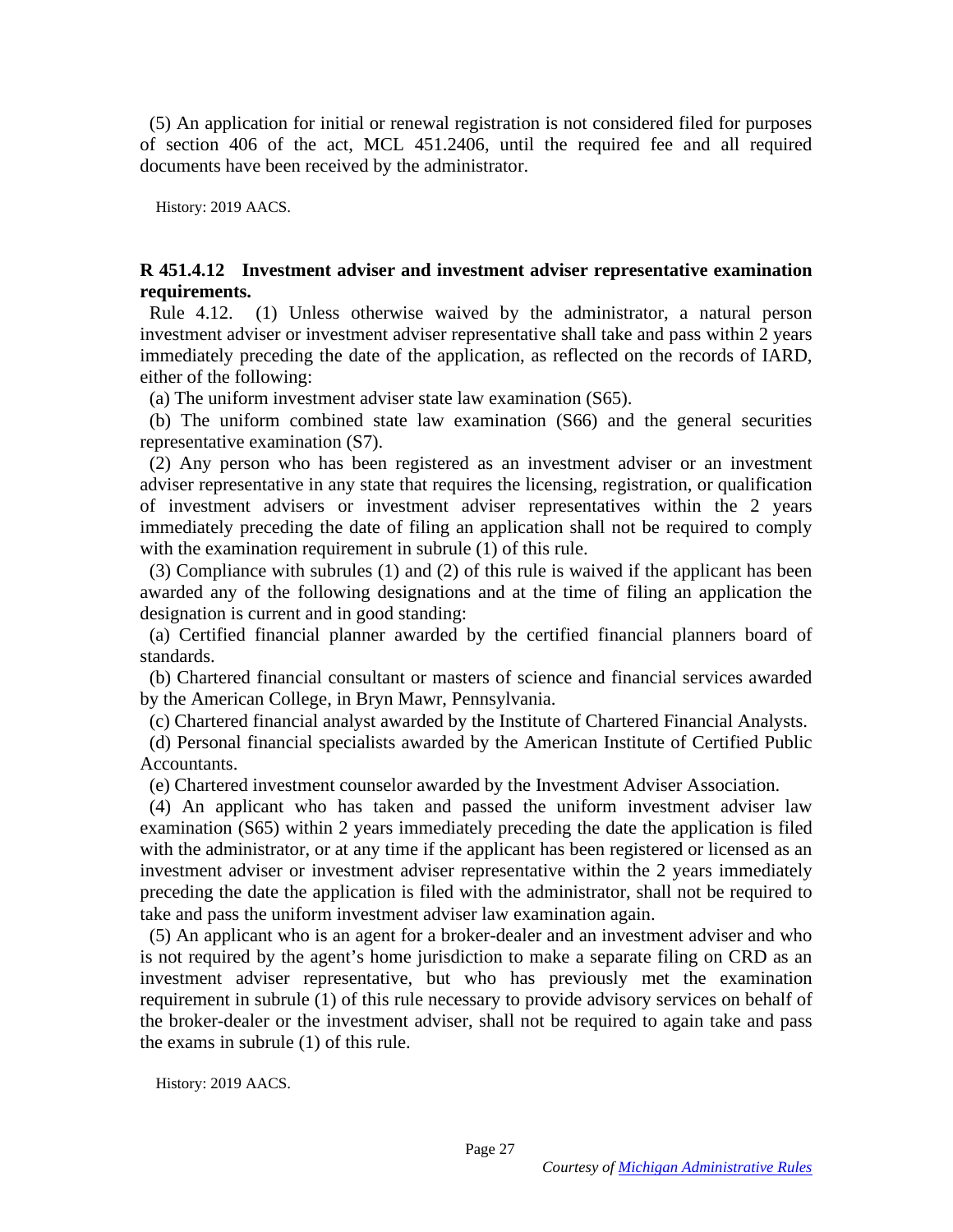### R 451.4.13 Custody prohibitions, limits, and conditions. **R 451.4.13 Custody prohibitions, limits, and conditions.**

Rule 4.13. (1) For purposes of this rule, the following definitions apply:

(a) "Custody" means holding, directly or indirectly, client funds or securities, or having Rule 4.13. (1) For purposes of this rule, the following definitions apply:<br>
(a) "Custody" means holding, directly or indirectly, client funds or securities, or having<br>
any authority to obtain possession of them or the abil includes, but is not limited to, the following circumstances:

(i) Possession of client funds or securities unless received inadvertently and returned to the sender promptly, but in any case within 3 business days of receiving the funds or securities. includes, but is not limited to, the following circumstances:<br>
(i) Possession of client funds or securities unless received inadvertently and returned to<br>
the sender promptly, but in any case within 3 business days of rece

(ii) Any arrangement, including a general power of attorney, under which an investment adviser is authorized or permitted to withdraw client funds or securities maintained with a adviser is authorized or permitted to withdraw client funds or securities maintained with a custodian upon the investment adviser's instruction to the custodian.

(iii) Any arrangement that gives an investment adviser or its supervised person legal ownership of or access to client funds or securities, which may include an arrangement in which the investment adviser or its supervised person is the trustee of a trust, the general partner of a limited partnership, the managing member of a limited liability company, or a comparable position for a pooled investment vehicle. custodian upon the investment adviser's instruction to the custodian.<br>
(iii) Any arrangement that gives an investment adviser or its supervised person legal<br>
ownership of or access to client funds or securities, which may

(b) "Custody" does not include the receipt of checks drawn by clients and made payable to unrelated third parties and shall not meet the definition of custody if forwarded to the third party by close of business on the first business day after the date of receipt by the investment adviser. investment adviser.

(2) It is unlawful and deemed to be a fraudulent, deceptive, or manipulative act, practice, or course of business for an investment adviser who is registered or required to be registered to have custody of client funds or securities unless both of the following are true: (2) It is unlawful and deemed to be a fraudulent, deceptive, or manipulative act, practice, or course of business for an investment adviser who is registered or required to be registered to have custody of client funds or

(a) The investment adviser maintains custody or possession pursuant to the requirements set forth in SEC rule 206(4)-2, 17 C.F.R. §275.206(4)-2.

(b) All items required to be filed with the SEC under SEC rule 206(4)-2, 17 C.F.R. §275.206(4)-2, are filed, through the IARD System, with the administrator.

(3) Investment advisers who are registered, or required to be registered, may have custody or possession of securities or funds of a client if the investment adviser is custody or possession of securities or funds of a client if the investment adviser is otherwise permitted by rule or order of the administrator to maintain custody or possession of client funds or securities and complies with such rule or order. possession of client funds or securities and complies with such rule or order.

History: 2019 AACS. History: 2019 AACS.

### R 451.4.14 Bonding requirement for certain investment advisers. **R 451.4.14 Bonding requirement for certain investment advisers.**

Rule 4.14. (1) For purposes of this rule, "custody" is defined in R  $451.4.13(1)(a)$  and (b). (b).

(2) Any bond required by this rule must be issued by a company qualified to do business in this state in the form determined by the administrator and shall be subject to the claims of all clients of such investment adviser regardless of the client's state of residence. Both of the following apply: (2) Any bond required by this rule must be issued by a company qualified to do business<br>in this state in the form determined by the administrator and shall be subject to the claims<br>of all clients of such investment adviser

(a) Every investment adviser registered or required to be registered under the act having of the following apply:<br>
(a) Every investment adviser registered or required to be registered under the act having<br>
custody of or discretionary authority over client funds or securities shall be bonded in an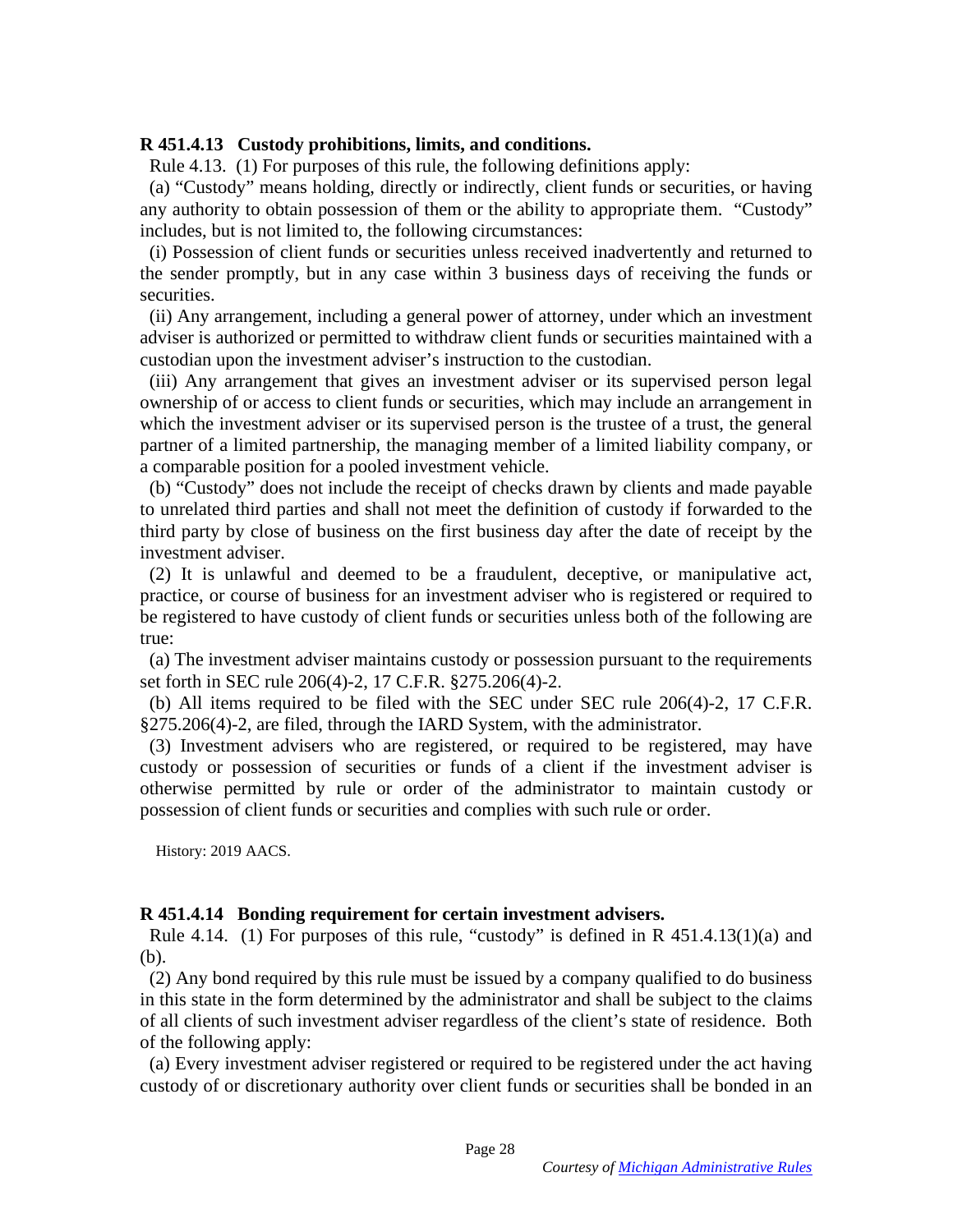amount determined by the administrator based upon the number of clients and the total amount determined by the administrator based upon the number of clients and the total assets under management of the investment adviser.

(b) Every investment adviser registered or required to be registered under the act who has custody or discretion of client funds or securities who does not meet the minimum net worth standard in R 451.4.17 shall be bonded in the amount of the net worth deficiency rounded up to the nearest \$5,000.00. assets under management of the investment adviser.<br>
(b) Every investment adviser registered or required to be registered under the act who<br>
has custody or discretion of client funds or securities who does not meet the min

(3) An investment adviser that has its principal place of business in a state other than this state is exempt from the requirements of subrule (2)(a) of this rule, provided that the investment adviser is registered or licensed as an investment adviser in the state where it has its principal place of business and is in compliance with such state's requirements relating to bonding. relating to bonding.

History: 2019 AACS. History: 2019 AACS.

### R 451.4.15 Minimum financial requirements for broker-dealers. **R 451.4.15 Minimum financial requirements for broker-dealers.**

Rule 4.15. (1) A broker-dealer registered or required to be registered under the act, shall Rule 4.15. (1) A broker-dealer registered or required to be registered under the act, shall maintain net capital in such minimum amounts as are designated in SEC rule 15c3-1, 17 C.F.R. §240.15c3-1, promulgated under the securities exchange act of 1934, 15 U.S.C. C.F.R. §240.15c3-1, promulgated under the securities exchange act of 1934, 15 U.S.C. §78o, for the activities the broker-dealer shall engage in this state.

(2) The aggregate indebtedness of a broker-dealer to all other persons must not exceed the levels prescribed under SEC rule 15c3-1, 17 C.F.R. §240.15c3-1, promulgated under the securities exchange act of 1934, 15 U.S.C. §780. §78o, for the activities the broker-dealer shall engage in this state.<br>
(2) The aggregate indebtedness of a broker-dealer to all other persons must not exceed<br>
the levels prescribed under SEC rule 15c3-1, 17 C.F.R. §240.15

(3) If a broker-dealer is an individual, the person shall segregate from personal capital (3) If a broker-dealer is an individual, the person shall segregate from personal capital an amount sufficient to satisfy the net capital requirement. The amount so segregated must be utilized solely for the business for which the broker-dealer or Michigan investment market is registered. an amount sufficient to satisfy the net capital requirement. The amount so segregated must be utilized solely for the business for which the broker-dealer or Michigan investment market is registered.

History: 2019 AACS. History: 2019 AACS.

### R 451.4.16 Minimum financial requirements for Michigan investment markets. **R 451.4.16 Minimum financial requirements for Michigan investment markets.**

Rule 4.16. (1) A Michigan investment market, registered or required to be registered under the act, shall maintain net capital in such minimum amounts as are designated in SEC rule 15c3-1, 17 C.F.R. §240.15c3-1, promulgated under the securities exchange act of 1934, 15 U.S.C. §78o, for the activities the Michigan investment market shall engage in this state. in this state. Rule 4.16. (1) A Michigan investment market, registered or required to be registered under the act, shall maintain net capital in such minimum amounts as are designated in SEC rule 15c3-1, 17 C.F.R. §240.15c3-1, promulgate

(2) The aggregate indebtedness of a Michigan investment market to all other persons<br>must not exceed the levels prescribed under SEC rule 15c3-1, 17 C.F.R. §240.15c3-1,<br>promulgated under the securities exchange act of 1934 must not exceed the levels prescribed under SEC rule 15c3-1, 17 C.F.R. §240.15c3-1, promulgated under the securities exchange act of 1934, 15 U.S.C. §780.

(3) If a Michigan investment market is an individual, the person shall segregate from personal capital, an amount sufficient to satisfy the net capital requirement. -The amount personal capital, an amount sufficient to satisfy the net capital requirement. The amount so segregated must be utilized solely for the business for which the Michigan investment so segregated must be utilized solely for the business for which the Michigan investment market is registered. market is registered.

History: 2019 AACS. History: 2019 AACS.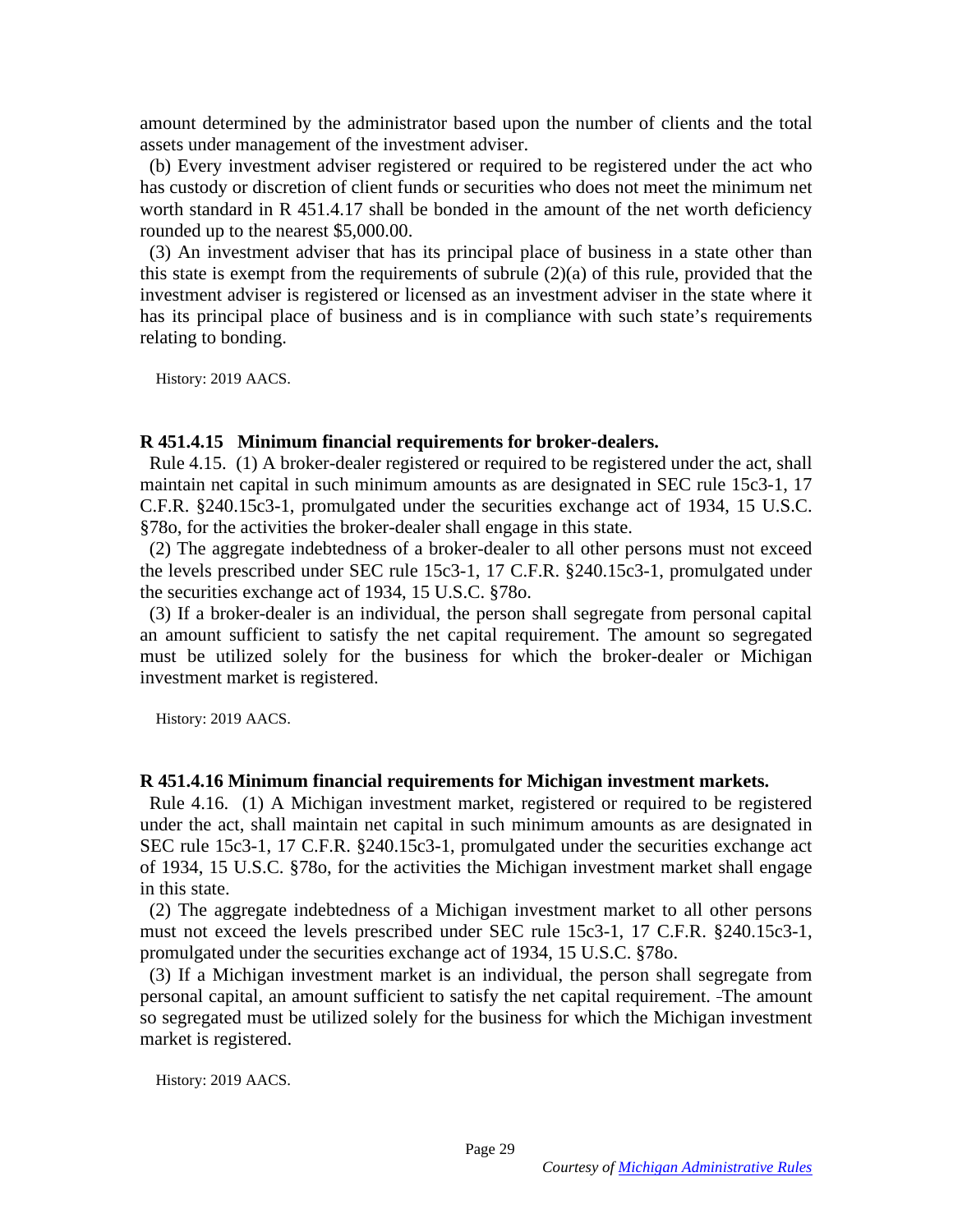#### R 451.4.17 Minimum financial requirements for investment advisers. **R 451.4.17 Minimum financial requirements for investment advisers.**

Rule 4.17. (1) For purposes of this rule "net worth" means an excess of assets over liabilities, as determined by generally accepted accounting principles, but does not include as assets any of the following: prepaid expenses, except as to items properly classified assets under generally accepted accounting principles; deferred charges; goodwill; franchise rights; organizational expenses; patents; copyrights; marketing rights; unamortized debt discount and expense; all other assets of intangible nature; home; home furnishings; an automobile or automobiles; any other personal items not readily marketable in the case of an individual; advances or loans to stockholders and officers in the case of a corporation; and, advances or loans to partners in the case of a partnership. the case of a corporation; and, advances or loans to partners in the case of a partnership. Rule 4.17. (1) For purposes of this rule "net worth" means an excess of assets over liabilities, as determined by generally accepted accounting principles, but does not include as assets any of the following: prepaid expen

(2) An investment adviser registered, or required to be registered, under the act who has custody of client funds or securities shall maintain at all times a minimum net worth of \$35,000.00 except for the following circumstances: (2) An investment adviser registered, or required to be registered, under the act who has custody of client funds or securities shall maintain at all times a minimum net worth of \$35,000.00 except for the following circums

complying with the terms described under R 451.4.13 and related books and records, as described in R 451.4.24, is not required to comply with the net worth or bonding requirements of this rule. complying with the terms described under R 451.4.13 and related books and records, as described in R 451.4.24, is not required to comply with the net worth or bonding requirements of this rule.

(b) An investment adviser having custody solely due to advising pooled investment (b) An investment adviser having custody solely due to advising pooled investment vehicles and complying with the terms described under  $R$  451.4.13 and related books and records, as described in R 451.4.24 is not required to comply with the net worth or bonding requirements of this rule.

(3) An investment adviser, registered or required to be registered, under the act who has discretionary authority over client funds or securities but does not have custody of client funds or securities shall maintain at all times a minimum net worth of \$10,000.00. bonding requirements of this rule.<br>
(3) An investment adviser, registered or required to be registered, under the act who has<br>
discretionary authority over client funds or securities but does not have custody of client<br>
fu

(4) An investment adviser registered, or required to be registered, under the act who accepts prepayment of more than \$500.00 per client and 6 or more months in advance shall maintain at all times a positive net worth.

(5) Unless otherwise exempted, as a condition of the right to transact business in this state, every investment adviser registered, or required to be registered, under the act shall by the close of business on the next business day notify the administrator if such by the close of business on the next business day notify the administrator if such investment adviser's net worth is less than the minimum required. After transmitting such notice, each investment adviser shall file by the close of business on the next business day a report with the administrator of its financial condition, including all of the following: investment adviser's net worth is less than the minimum required. After transmitting such notice, each investment adviser shall file by the close of business on the next business day a report with the administrator of its

(a) A trial balance of all ledger accounts.

(a) A trial balance of all ledger accounts.<br>
(b) A statement of all client funds or securities that are not segregated.

(c) A computation of the aggregate amount of client ledger debit balances.

(d) A statement as to the number of client accounts.

(c) A computation of the aggregate amount of client ledger debit balances.<br>
(d) A statement as to the number of client accounts.<br>
(6) An investment adviser is not exercising discretion when it places trade orders with a broker-dealer pursuant to a third party trading agreement if all of the following have occurred:

(a) The investment adviser has executed with its client a separate investment adviser contract that acknowledges that a third party trading agreement must be executed to allow the investment adviser to effect securities transactions for the client in the client's brokerdealer account. dealer account. broker-dealer pursuant to a third party trading agreement if all of the following have<br>occurred:<br>(a) The investment adviser has executed with its client a separate investment adviser<br>contract that acknowledges that a third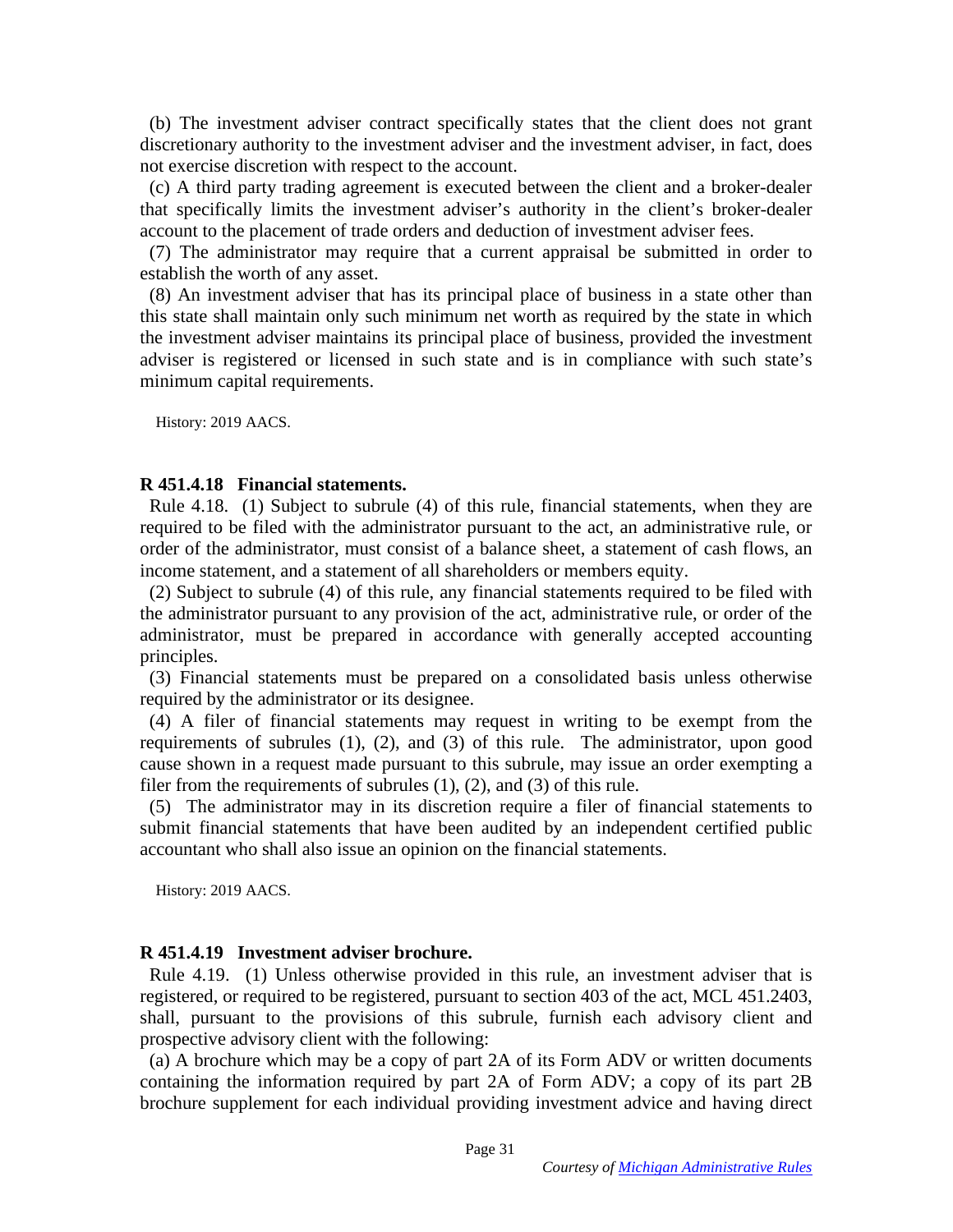contact with clients in this state, or exercising discretion over assets of clients in this contact with clients in this state, or exercising discretion over assets of clients in this state, even if no direct contact is involved; a copy of its part 2A appendix 1 wrap fee brochure if the investment adviser sponsors or participates in a wrap fee account; a summary of material changes, which may be included in part 2 of Form ADV or given as a separate document; and such other information as the administrator may require. If investment advice for a client is provided by more than 5 supervised persons, a part 2B brochure supplement for only the 5 supervised persons with the most significant responsibility day-to-day advice to the client must be provided. state, even if no direct contact is involved; a copy of its part 2A appendix 1 wrap fee<br>brochure if the investment adviser sponsors or participates in a wrap fee account; a<br>summary of material changes, which may be include

(b) The brochure must comply with the language, organizational format, and filing requirements specified in the instructions to part 2 of Form ADV.

(2) An investment adviser, except as provided in subrule (5) of this rule, shall deliver (2) An investment adviser, except as provided in subrule (5) of this rule, shall deliver the part 2A brochure and any brochure supplements required by this rule to a prospective advisory client before or at the time an investment advisory contract with that client is formed. the part 2A brochure and any brochure supplements required by this rule to a prospective advisory client before or at the time an investment advisory contract with that client is formed.

(3) An investment adviser, except as provided in subrule (5) of this rule, shall do either of the following:

(a) Deliver, within 120 days of the end of its fiscal year, a free, updated brochure and (3) An investment adviser, except as provided in subrule (5) of this rule, shall do either<br>of the following:<br>(a) Deliver, within 120 days of the end of its fiscal year, a free, updated brochure and<br>related brochure supplem material changes. material changes.<br>
(b) Deliver, within 120 days of the end of its fiscal year, a free summary of material

changes that includes an offer to provide a copy of the updated brochure and supplements changes that includes an offer to provide a copy of the updated brochure and supplements and information on how the client may obtain a copy of the brochure and supplements. Advisers are not required to deliver a summary of material changes or a brochure to clients if no material changes have taken place since the last summary and brochure delivery.

(4) An investment adviser shall, within 30 days of disclosing an event in response to item 9 of Part 2A of Form ADV or Item 3 of Part 2B of Form ADV, deliver to clients the amended brochure or brochure supplement, as applicable, with a written statement and information on how the client may obtain a copy of the brochure and supplements.<br>Advisers are not required to deliver a summary of material changes or a brochure to<br>clients if no material changes have taken place since 3 of Part 2B of Form ADV.

(5) Delivery of the brochure and related brochure supplements required by subrules (2)- 3 of Part 2B of Form ADV. (5) Delivery of the brochure and related brochure supplements required by subrules (2)- (4) of this rule do not need to be made to any of the following:

(a) Clients who receive only impersonal advice and who pay less than \$500.00 in fees per year. (4) of this rule do not need to be made to any of the following:<br>
(a) Clients who receive only impersonal advice and who pay less than \$500.00 in fees<br>
per year.<br>
(b) An investment company registered under the investment c

(b) An investment company registered under the investment company act of 1940, 15 U.S.C. §80(a) et seq.

(c) A business development company as defined in the investment company act of 1940, 15 U.S.C. §80(a) et seq., and whose advisory contract meets the requirements of section 15c of that act, 15 U.S.C. §80(a)-15c. U.S.C.  $$80(a)$  et seq.<br>
(c) A business development company as defined in the investment company act of 1940,<br>
15 U.S.C.  $$80(a)$  et seq., and whose advisory contract meets the requirements of section<br>
15c of that act, 15 U

(6) Delivery of the brochure and related supplements may be made electronically if the investment adviser does all of the following:

(a) In the case of an initial delivery to a potential client, obtains verification that a readable copy of the brochure and supplements were received by the client. The verification required by this subrule may be in the client contract required by rule 451.4.26 or other documents signed by the client. investment adviser does all of the following:<br>
(a) In the case of an initial delivery to a potential client, obtains verification that a<br>
readable copy of the brochure and supplements were received by the client. The<br>
veri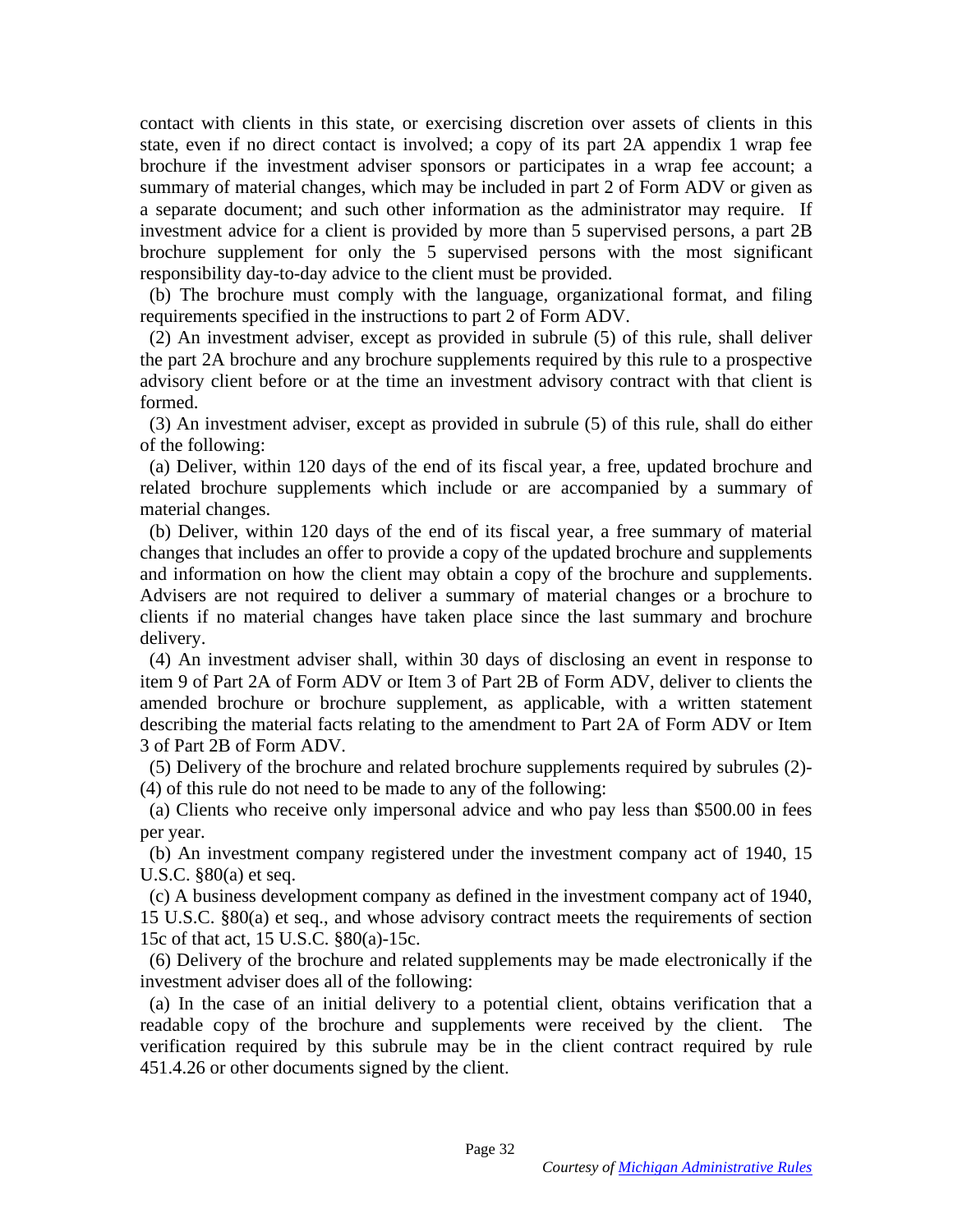(b) In the case of other than initial deliveries, obtains each client's prior consent to (b) In the case of other than initial deliveries, obtains each client's prior consent to provide the brochure and supplements electronically. The consent required by this subrule may be in the client contract required by rule 451.4.26 or other documents signed by the client. provide the brochure and supplements electronically. The consent required by this<br>subrule may be in the client contract required by rule 451.4.26 or other documents signed<br>by the client.<br>(c) Prepares the electronically del

(c) Prepares the electronically delivered brochure and supplements in the format prescribed in subrule (1) of this rule and instructions to part 2 of Form ADV.

(d) Delivers the brochure and supplements in a format that can be retained by the client in either electronic or paper form.

(e) Establishes procedures to supervise personnel transmitting the brochure and supplements and prevent violations of this rule.

(7) Nothing in this rule relieves any investment adviser from any obligation required (7) Nothing in this rule relieves any investment adviser from any obligation required under the act or a rule promulgated under the act or other federal or state law to disclose any information to its advisory clients or prospective advisory clients not specifically required by this rule. under the act or a rule promulgated under the act or other federal or state law to disclose any information to its advisory clients or prospective advisory clients not specifically required by this rule.

History: 2019 AACS. History: 2019 AACS.

#### R 451.4.20 Proxy voting. **R 451.4.20 Proxy voting.**

Rule 4.20. It is a fraudulent, deceptive, or manipulative act, for an investment adviser registered, or required to be registered, under section 406 of the act, MCL 451.2406, to Rule 4.20. It is a fraudulent, deceptive, or manipulative act, for an investment adviser registered, or required to be registered, under section 406 of the act, MCL 451.2406, to exercise voting authority with respect to cl the following: the following:<br>(a) Adopts and implements written policies and procedures that are reasonably designed

to ensure that the investment adviser votes client securities in the best interest of clients, which procedures must include how the investment adviser will address material conflicts that may arise between the investment adviser and its clients. to ensure that the investment adviser votes client securities in the best interest of clients,<br>which procedures must include how the investment adviser will address material conflicts<br>that may arise between the investment

(b) Discloses to clients how they may obtain information from the investment adviser about how the investment adviser voted with respect to the client's securities. about how the investment adviser voted with respect to the client's securities.

(c) Describes to clients the investment adviser's proxy voting policies and procedures and, upon request, furnishes a copy of the policies and procedures to the requesting client. (c) Describes to clients the investment adviser's proxy voting policies and procedures and, upon request, furnishes a copy of the policies and procedures to the requesting client.

History: 2019 AACS. History: 2019 AACS.

### R 451.4.21 Investment adviser policies and procedures. **R 451.4.21 Investment adviser policies and procedures.**

Rule 4.21. (1) As used in this rule:

(a) "Access person" means a supervised person of an investment adviser who meets any of the following: Rule 4.21. (1) As used in this rule:<br>
(a) "Access person" means a supervised person of an investment adviser who meets<br>
any of the following:<br>
(i) Has access to either nonpublic information regarding a client's purchase or

(i) Has access to either nonpublic information regarding a client's purchase or sale of securities or nonpublic information regarding the portfolio holdings of a reportable fund.

(ii) Is involved in making securities recommendations to clients, or who has access to nonpublic recommendations. fund. (ii) Is involved in making securities recommendations to clients, or who has access to nonpublic recommendations.

(iii) Provides investment advice that is an investment adviser's primary business (iii) Provides investment advice that is an investment adviser's primary business and is a director, officer, or partner of that business. and is a director, officer, or partner of that business.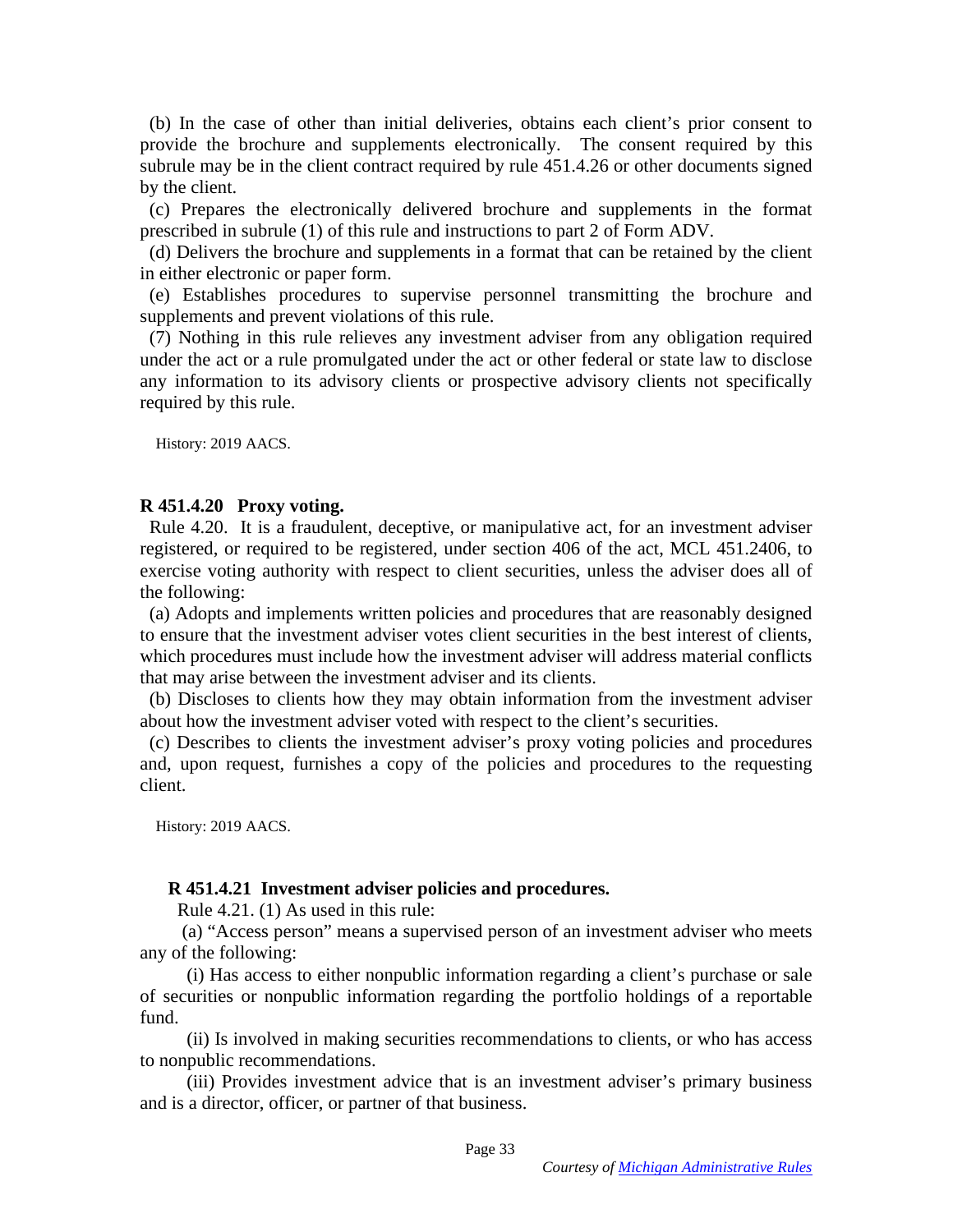(b) "Beneficial ownership" means that term as defined in rule 16a-1, 17 CFR (b) "Beneficial ownership" means that term as defined in rule 16a-1, 17 CFR 240.16a-1, in determining whether a person has beneficial ownership of a security for purposes of section 16 of the Securities Exchange Act of 1934, 15 USC 78p, and the rules and regulations pursuant to the act.

(c) "Chief compliance officer" means a supervised person who is an investment adviser representative with the authority, background, skills, and resources to develop and enforce an investment adviser's policies and procedures. 240.16a-1, in determining whether a person has beneficial ownership of a security for<br>purposes of section 16 of the Securities Exchange Act of 1934, 15 USC 78p, and the rules<br>and regulations pursuant to the act.<br>(c) "Chief

(d) "Federal securities laws" means all of the following:

(i) The Securities Act of 1933, 15 USC 77a to 77aa.

(ii) The Securities Exchange Act of 1934, 15 USC 78a to 78qq

(iii) The Investment Company Act of 1940, 15 USC 80a-1 to 80a-64. (iii) The Investment Company Act of 1940, 15 USC 80a-1 to 80a-64.

(iv) The Investment Advisers Act of 1940, 15 USC 80b-1 to 80b-21.

(v) Title V of the Gramm-Leach-Bliley Act, 15 USC 6801 to 6809.

(vi) The Sarbanes-Oxley Act of 2002, Pub. L. 107-204.

(vii) Any rules adopted by the SEC under any of the statutes in paragraphs (i) to (vi) of this subdivision.

(viii) The Bank Secrecy Act, 31 USC 5311 to 5314 and 5316 to 5332, as it applies to funds and investment advisers.

(ix) Any rules adopted under the Bank Secrecy Act, 31 USC 5311 to 5314 and 5316 to 5332, by the SEC or the United States Department of the Treasury. (iv) The Investment Advisers Act of 1940, 15 USC 80b-1 to 80b-21.<br>
(v) Title V of the Gramm-Leach-Bliley Act, 15 USC 6801 to 6809.<br>
(vi) The Sarbanes-Oxley Act of 2002, Pub. L. 107-204.<br>
(vii) Any rules adopted by the SEC

(e) "Fund" means an investment company registered under the Investment (e) "Fund" means an investment company registered under the Investment Company Act of 1940, 15 USC 80a-1 to 80a-64.

(f) "Initial public offering" means an offering of securities registered under the Securities Act of 1933, 15 USC 77a to 77aa, the issuer of which, immediately before the registration, was not subject to the reporting requirements of section 13 or 15(d) of the Securities Exchange Act of 1934, 15 USC 78m or 78o(d). Company Act of 1940, 15 USC 80a-1 to 80a-64.<br>
(f) "Initial public offering" means an offering of securities registered under the<br>
Securities Act of 1933, 15 USC 77a to 77aa, the issuer of which, immediately before the<br>
reg

(g) "Limited offering" means an offering that is exempt from registration under 4(a)(2) or (5) of the Securities Act of 1933, 15 USC 77d(a)(2) or (5), or 17 CFR 230.504 to 230.506. (g) "Limited offering" means an offering that is exempt from registration under  $4(a)(2)$  or (5) of the Securities Act of 1933, 15 USC 77d(a)(2) or (5), or 17 CFR 230.504 to 230.506.<br>(h) "Reportable security" means a securi

(h) "Reportable security" means a security as defined in section 202(a)(18) of the Investment Advisers Act of 1940, 15 USC 80b-2(a)(18), except that it does not include Investment Advisers Act of 1940, 15 USC 80b-2(a)(18), except that it does not include any of the following: any of the following:<br>
(i) Direct obligations of the United States.<br>
(ii) Bankers' acceptances, bank certificates of deposit, commercial paper, and high-

(i) Direct obligations of the United States.

quality short-term debt instruments, including repurchase agreements. quality short-term debt instruments, including repurchase agreements.

(iii) Shares issued by money market funds. (iii) Shares issued by money market funds.

(iv) Shares issued by open-end funds other than reportable funds.

(v) Shares issued by unit investment trusts that are invested exclusively in 1 or more open-end funds, none of which are reportable funds. (iv) Shares issued by open-end funds other than reportable funds. (v) Shares issued by unit investment trusts that are invested exclusively in 1 or more open-end funds, none of which are reportable funds.

(i) "Supervised person" means any of the following:

(i) "Supervised person" means any of the following:<br>
(i) A partner, officer, director, or other person occupying a similar status or performing similar functions.

(ii) An employee of an investment adviser, or other person who provides investment advice on behalf of the investment adviser and is subject to the supervision and control of the investment adviser. This includes investment adviser representatives, performing similar functions.<br>
(ii) An employee of an investment adviser, or other person who provides<br>
investment advice on behalf of the investment adviser and is subject to the supervision<br>
and control of the investment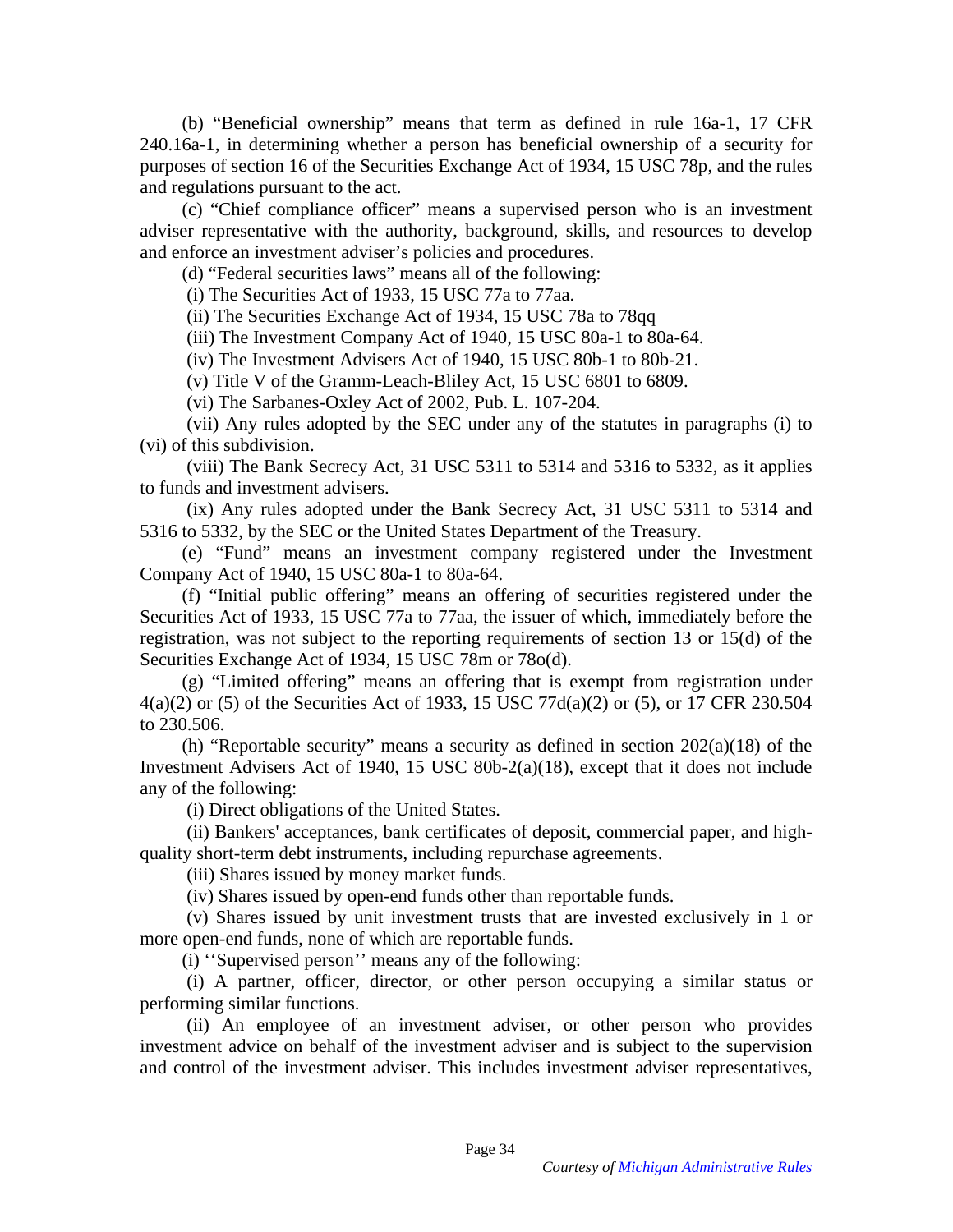employees, independent contractors, or other associated persons and supervised employees, independent contractors, or other associated persons and supervised personnel, or other persons acting on the behalf of the investment adviser.

(2) An investment adviser registered or required to be registered under section 403 of the act, MCL 451.2403, shall not provide investment advice to clients unless the investment adviser establishes, maintains, and enforces written policies and procedures tailored to the investment adviser's business model, accounting for the size of the firm, the services provided, and the number of locations of the investment adviser. The written policies and procedures must include both of the following: personnel, or other persons acting on the behalf of the investment adviser.<br>
(2) An investment adviser registered or required to be registered under section 403<br>
of the act, MCL 451.2403, shall not provide investment advic

(a) Compliance policies and procedures reasonably designed to prevent violations by the investment adviser of the act and the rules adopted under the act.

(b) Supervisory policies and procedures reasonably designed to prevent violations (b) Supervisory policies and procedures reasonably designed to prevent violations of the act and the rules adopted under the act by the investment adviser's supervised persons.

(3) An investment adviser, which is registered or is required to be registered, who has authority to vote client securities shall do all of the following:

(a) Establish, maintain, and enforce written proxy voting policies and procedures that are reasonably designed to ensure that the investment adviser votes client securities in the best interest of clients. These procedures must include how the investment adviser addresses material conflicts that may arise between its interests and those of the investment adviser's clients. of the act and the rules adopted under the act by the investment adviser's supervised<br>persons. (3) An investment adviser, which is registered or is required to be registered, who<br>has authority to vote client securities sha

adviser about how it voted with respect to their securities.

(b) Disclose to clients how they may obtain information from the investment<br>adviser about how it voted with respect to their securities.<br>(c) Describe to clients the investment adviser's proxy voting policies and<br>procedures (c) Describe to clients the investment adviser's proxy voting policies and procedures and, upon request, furnish a copy of the policies and procedures to the requesting client.

(d) An investment adviser who does not have the authority to vote client securities shall disclose that fact to clients.

(4) An investment adviser shall establish, maintain, and enforce written physical security and cybersecurity policies and procedures reasonably designed to ensure the confidentiality, integrity, and availability of physical and electronic records and information. The policies and procedures must be tailored to the investment adviser's information. The policies and procedures must be tailored to the investment adviser's business model, taking into account the investment adviser's size, services provided, and the number of locations. The physical security and cybersecurity policies and procedures must do all of the following: (d) An investment adviser who does not have the authority to vote client securities<br>shall disclose that fact to clients.<br>(4) An investment adviser shall establish, maintain, and enforce written physical<br>security and cybers business model, taking into account the investment adviser's size, services provided, and<br>the number of locations. The physical security and cybersecurity policies and procedures<br>must do all of the following:<br>(a) Protect a

(a) Protect against reasonably anticipated threats or hazards to the security or integrity of client records and information. integrity of client records and information.

(b) Ensure that the investment adviser safeguards confidential client records and information. (b) Ensure that the investment adviser safeguards confidential client records and information. (c) Protect any records and information the release of which could result in harm or inconvenience to any client.

(c) Protect any records and information the release of which could result in harm or inconvenience to any client.

(d) Contain provisions that assist the investment adviser to do all of the following: (d) Contain provisions that assist the investment adviser to do all of the following:

(i) Identify potential threats to the investment adviser's information and records and develop the organizational understanding to manage information security risk to systems, assets, data, and capabilities. (i) Identify potential threats to the investment adviser's information and records and develop the organizational understanding to manage information security risk to systems, assets, data, and capabilities.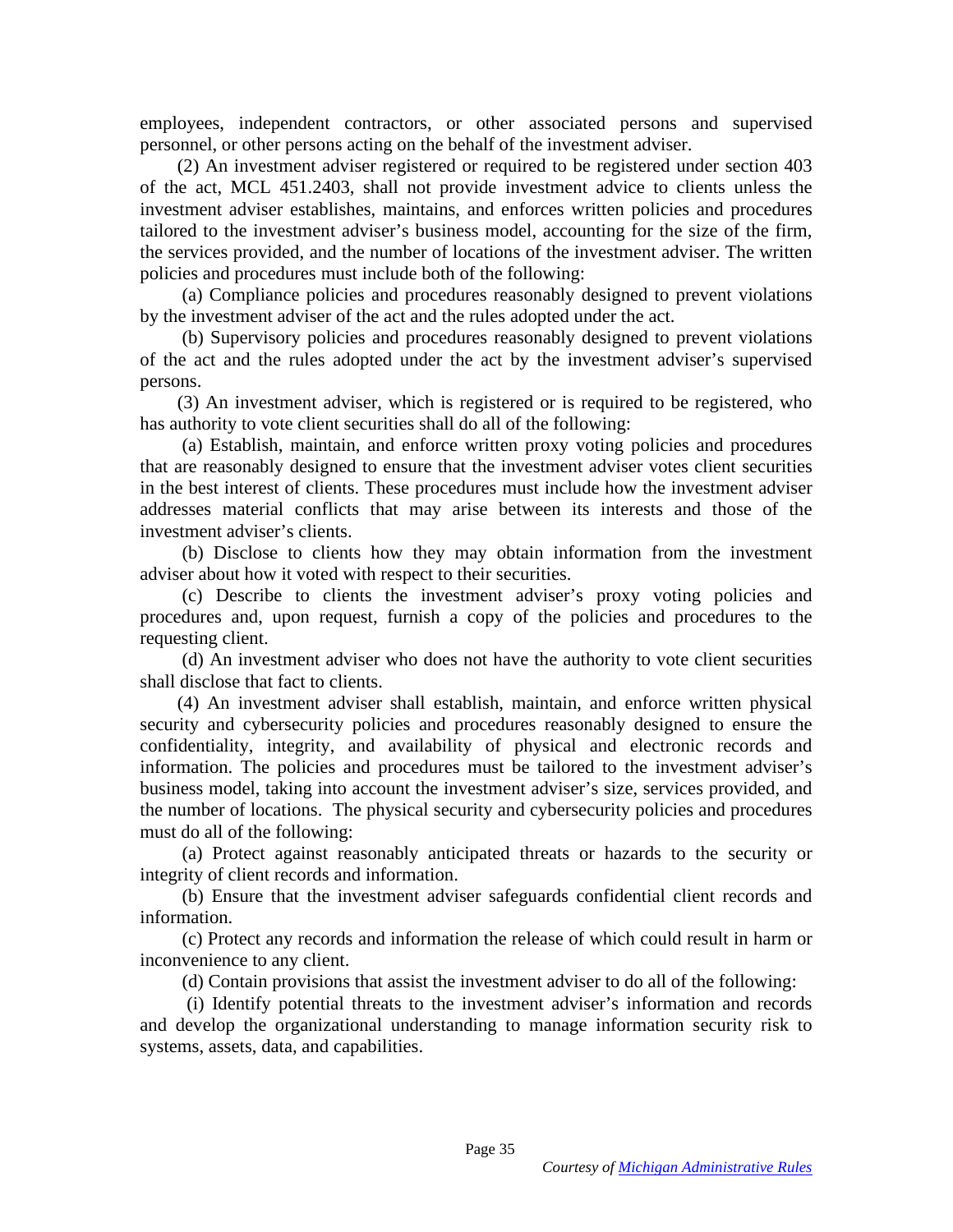(ii) Protect the investment adviser's information and records from threats, (ii) Protect the investment adviser's information and records from threats, including the development and implementation of appropriate safeguards, to ensure delivery of critical infrastructure services.

(iii) Detect breaches of the investment adviser's records and information, and identify the occurrence of an information security event.

(iv) Respond to breaches of the investment adviser's information and records, and implement the appropriate activities to take action regarding a detected information security event. including the development and implementation of appropriate safeguards, to ensure<br>delivery of critical infrastructure services.<br>(iii) Detect breaches of the investment adviser's records and information, and<br>identify the oc

(v) Recover any of the investment adviser's information or records that are breached. An investment adviser shall develop, implement, and maintain plans for information and data resilience and to restore any capabilities or services that are impaired due to an information security event.

(5) An investment adviser, registered or required to be registered, shall deliver upon the investment adviser's engagement by a client, and annually thereafter, a privacy policy to each client that is reasonably designed to aid in the client's understanding of how the investment adviser collects and shares, to the extent permitted by state and federal law, nonpublic personal information. An investment adviser shall promptly update and deliver to each client an amended privacy policy, if any of the information in the policy becomes inaccurate. impaired due to an information security event.<br>
(5) An investment adviser, registered or required to be registered, shall deliver upon<br>
the investment adviser's engagement by a client, and annually thereafter, a privacy po

(6) An investment adviser shall establish, maintain, and enforce a written code of ethics that, at a minimum, includes all of the following:

(a) Standards of business conduct that the investment adviser requires of its supervised persons that must reflect the investment adviser's fiduciary obligations and those of its supervised persons. ethics that, at a minimum, includes all of the following: (a) Standards of business conduct that the investment adviser requires of its supervised persons that must reflect the investment adviser's fiduciary obligations and

(b) Provisions requiring the investment adviser's supervised persons to comply with applicable state and federal securities laws.

(c) Provisions requiring all of the investment adviser's access persons to report, and the investment adviser to review, their personal securities transactions and holdings periodically as provided in subdivisions (f) and (g) of this subrule. those of its supervised persons.<br>
(b) Provisions requiring the investment adviser's supervised persons to comply with<br>
applicable state and federal securities laws.<br>
(c) Provisions requiring all of the investment adviser's

(d) Provisions requiring supervised persons to report any violations of the investment adviser's code of ethics promptly to its chief compliance officer or, if the investment adviser's chief compliance officer also receives reports of all violations, to other persons designated in the investment adviser's code of ethics. investment adviser's code of ethics promptly to its chief compliance officer or, if the investment adviser's chief compliance officer also receives reports of all violations, to other persons designated in the investment a

(e) Provisions requiring the investment adviser to provide each of its supervised requiring the investment adviser's supervised persons to provide it with a written acknowledgment of their receipt of the code and any amendments.

(f) An investment adviser registered or required to be registered under the act shall create holdings reports that comply with all of the following: requiring the investment adviser's supervised persons to provide it with a written<br>acknowledgment of their receipt of the code and any amendments.<br>(f) An investment adviser registered or required to be registered under the

adviser's access persons to submit to its chief compliance officer or other persons designated in the investment adviser's code of ethics a report of the access person's current securities holdings that meets the following requirements. Each holdings report must contain, at a minimum all of the following: adviser's access persons to submit to its chief compliance officer or other persons<br>designated in the investment adviser's code of ethics a report of the access person's<br>current securities holdings that meets the following

(A) The title and type of security, and as applicable the exchange ticker symbol or Committee on Uniform Securities Identification Procedures (CUSIP) number, number of Committee on Uniform Securities Identification Procedures (CUSIP) number, number of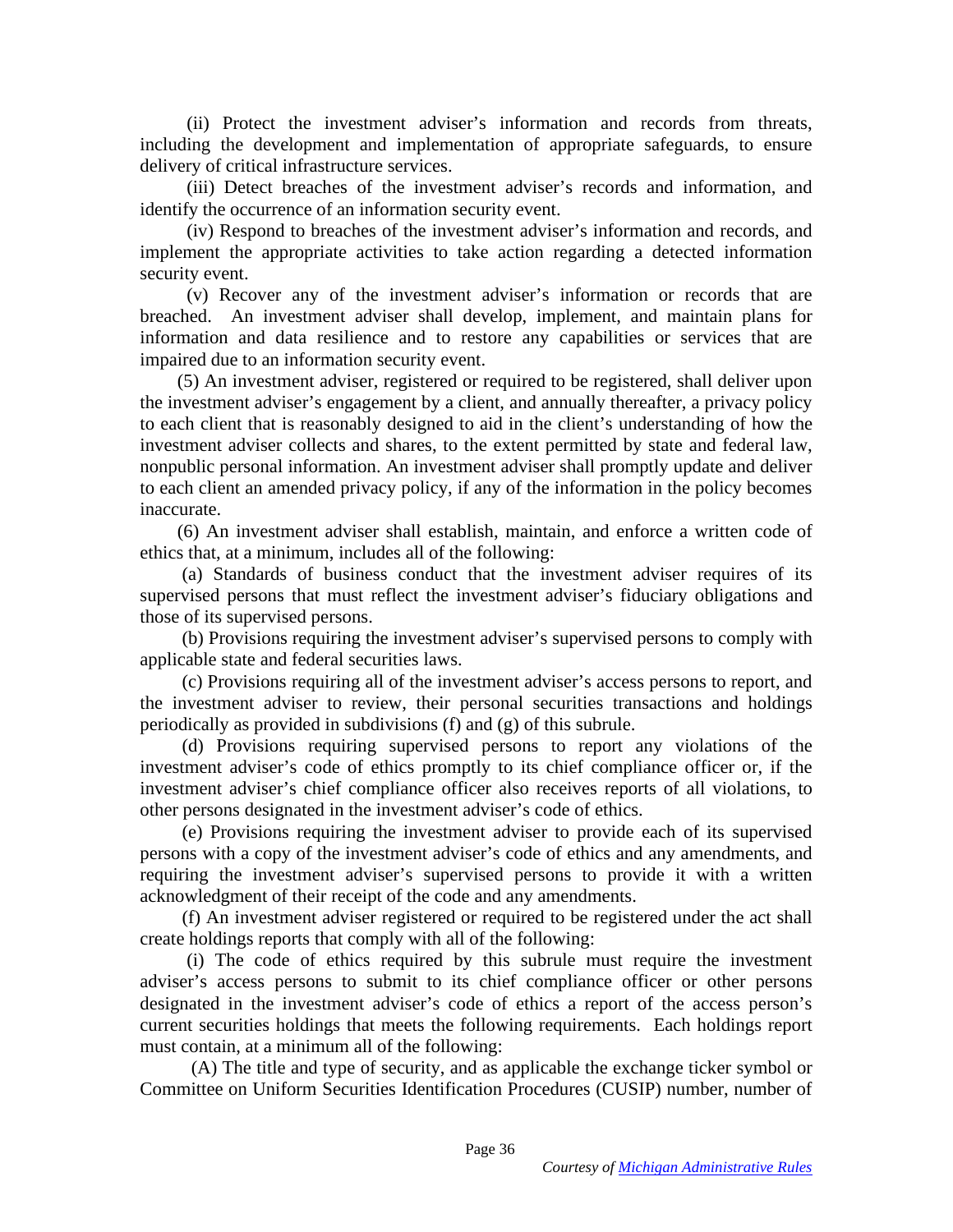shares, and principal amount of each reportable security in which the access person has shares, and principal amount of each reportable security in which the access person has any direct or indirect beneficial ownership. any direct or indirect beneficial ownership.

(B) The name of any broker, dealer, or bank with which the access person maintains an account in which any securities are held for the access person's direct or indirect benefit. (B) The name of any broker, dealer, or bank with which the access person<br>maintains an account in which any securities are held for the access person's direct or<br>indirect benefit.<br>(C) The date the access person submits the

(C) The date the access person submits the report.

(ii) The investment adviser's access persons shall each submit a holdings report that complies with both of the following:

(A) Is submitted no later than 10 days after the person becomes an access person, and the information must be current as of a date no more than 45 days before the date the person becomes an access person. person becomes an access person.

(B) Is submitted at least once each 12-month period thereafter on a date selected by the investment adviser, and the information must be current as of a date no more than 45 days before the date the report was submitted. (B) Is submitted at least once each 12-month period thereafter on a date selected by the investment adviser, and the information must be current as of a date no more than 45 days before the date the report was submitted.

(g) The code of ethics required by this subrule must require access persons to submit to the investment adviser's chief compliance officer or other persons designated in the investment adviser's code of ethics quarterly securities transactions reports that comply with all of the following: (g) The code of ethics required by this subrule must require access persons to submit to the investment adviser's chief compliance officer or other persons designated in the investment adviser's code of ethics quarterly se

(i) Each transaction report must contain, at a minimum, all of the following information about each transaction involving a reportable security in which the access information about each transaction involving a reportable security in which the access person had, or as a result of the transaction acquired, any direct or indirect beneficial person had, or as a result of the transaction acquired, any direct or indirect beneficial ownership:

(A) The date of the transaction, the title, and, as applicable, the exchange ticker symbol or CUSIP number, interest rate and maturity date, number of shares, and principal amount of each reportable security involved. ownership:<br>
(A) The date of the transaction, the title, and, as applicable, the exchange ticker<br>
symbol or CUSIP number, interest rate and maturity date, number of shares, and principal<br>
amount of each reportable security

(B) The nature of the transaction such as the purchase, sale, or any other type of (B) The nature of the transaction such as the purchase, sale, or any other type of acquisition or disposition.

(C) The price of the security at which the transaction was effected.

(D) The name of the broker, dealer, or bank with or through which the transaction was effected. acquisition or disposition.<br>
(C) The price of the security at which the transaction was effected.<br>
(D) The name of the broker, dealer, or bank with or through which the transaction was effected.

(E) The date the access person submits the report. (E) The date the access person submits the report.

(ii) An access person shall submit a transaction report no later than 30 days after the end of each calendar quarter. The report must cover, at a minimum, all transactions during the quarter. (ii) An access person shall submit a transaction report no later than 30 days after<br>the end of each calendar quarter. The report must cover, at a minimum, all transactions<br>during the quarter.<br>(h) The code of ethics require

(h) The code of ethics required by this subrule does not have to require an access person to submit any of the following:

(i) A report about securities held in accounts over which the access person had no direct or indirect influence or control. person to submit any of the following: (i) A report about securities held in accounts over which the access person had no direct or indirect influence or control.

(ii) A transaction report about transactions effected pursuant to an automatic (ii) A transaction report about transactions effected pursuant to an automatic<br>investment plan in which regular periodic purchases or withdrawals are made automatically in or from investment accounts pursuant to a predetermined schedule and automatically in or from investment accounts pursuant to a predetermined schedule and allocation, including a dividend reinvestment plan.

(iii) A transaction report, if the report would duplicate information contained in broker trade confirmations or account statements that the investment adviser holds in its records as long as the investment adviser receives the confirmations or statements no later than 30 days after the end of the applicable calendar quarter. later than 30 days after the end of the applicable calendar quarter. allocation, including a dividend reinvestment plan.<br>
(iii) A transaction report, if the report would duplicate information contained in<br>
broker trade confirmations or account statements that the investment adviser holds in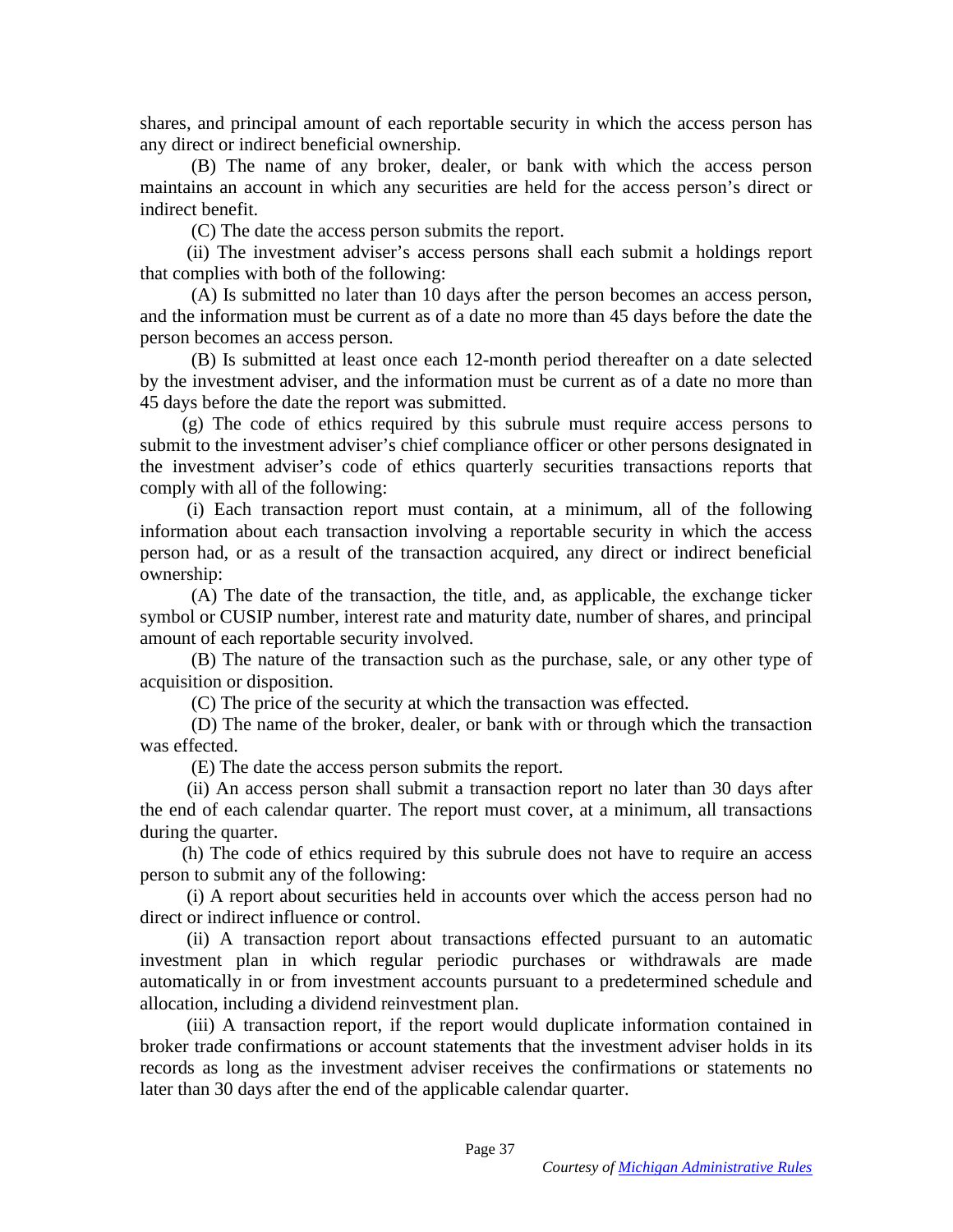(iv) Pre-approval of certain investments: the investment adviser's code of ethics (iv) Pre-approval of certain investments: the investment adviser's code of ethics must require its access persons to obtain the investment adviser's approval before they directly or indirectly acquire beneficial ownership in any security in an initial public offering or in a limited offering.

(i) An investment adviser with only 1 access person is not required to submit reports to itself or to obtain its own approval for investments in any security in an initial public offering or in a limited offering, if the investment adviser maintains records of all of its holdings and transactions that subdivisions (f) and (g)of this subrule would otherwise require the investment adviser to report. must require its access persons to obtain the investment adviser's approval before they directly or indirectly acquire beneficial ownership in any security in an initial public offering or in a limited offering.<br>(i) An inv

(j) A report required by SEC rule  $204A-1(b)$ , 17 CFR  $275.204A-1(b)$ , may contain a (j) A report required by SEC rule  $204A-1(b)$ , 17 CFR  $275.204A-1(b)$ , may contain a statement that the report will not be construed as an admission that the person making the report has any direct or indirect beneficial ownership in the security to which the report relates.

(7) An investment adviser shall establish, maintain, and enforce written policies and procedures reasonably designed to prevent the misuse of material, nonpublic information by the investment adviser or any person associated with the investment adviser. report has any direct or indirect beneficial ownership in the security to which the report<br>relates. (7) An investment adviser shall establish, maintain, and enforce written policies and<br>procedures reasonably designed to pr

(8) An investment adviser shall establish, implement, and maintain written procedures relating to a business continuity and succession plan. The plan must be based upon the facts and circumstances of the investment adviser's business model including the size of the firm, type or types of services provided, and the number of locations of the the size of the firm, type or types of services provided, and the number of locations of the investment adviser. The plan must provide for at least all of the following: investment adviser. The plan must provide for at least all of the following:

(a) The protection, backup, and recovery of books and records.

(b) Alternate means of communication with customers, key personnel, employees, vendors, service providers, third-party custodians, and regulators, including, but not limited to, providing notice of a significant business interruption or the death or unavailability of key personnel or other disruptions or cessation of business activities. (a) The protection, backup, and recovery of books and records.<br>
(b) Alternate means of communication with customers, key personnel, employees, vendors, service providers, third-party custodians, and regulators, including,

(c) Office relocation, if there is a temporary or permanent loss of a principal place of business.

(d) Assignment of duties to qualified responsible persons upon the death of or unavailability of key personnel.

(e) Steps and methods reasonably designed to minimize service disruptions and client harm that could reasonably be anticipated to result from a sudden, significant business interruption.

(9) An investment adviser shall review, at least annually, the adequacy of the policies and procedures established pursuant to this rule and the effectiveness of their implementation.

(10) An investment adviser shall designate a supervised person who is an investment adviser representative as the chief compliance officer responsible for administering the investment adviser's policies and procedures. implementation.<br>(10) An investment adviser shall designate a supervised person who is an investment<br>adviser representative as the chief compliance officer responsible for administering the<br>investment adviser's policies and

History: 2019 AACS; 2022 MR 4, Eff. Feb. 16, 2022. History: 2019 AACS; 2022 MR 4, Eff. Feb. 16, 2022.

### R 451.4.22 Records required to be maintained by broker-dealers. **R 451.4.22 Records required to be maintained by broker-dealers.**

Rule 4.22. A broker-dealer registered, or required to be registered, under the act, shall make, maintain, and preserve records in compliance with SEC rule 17a-3, 17 C.F.R. §240.17a-3, and SEC rule 17a-4, 17 C.F.R. §240.17a-4. Rule 4.22. A broker-dealer registered, or required to be registered, under the act, shall make, maintain, and preserve records in compliance with SEC rule 17a-3, 17 C.F.R. §240.17a-3, and SEC rule 17a-4, 17 C.F.R. §240.17a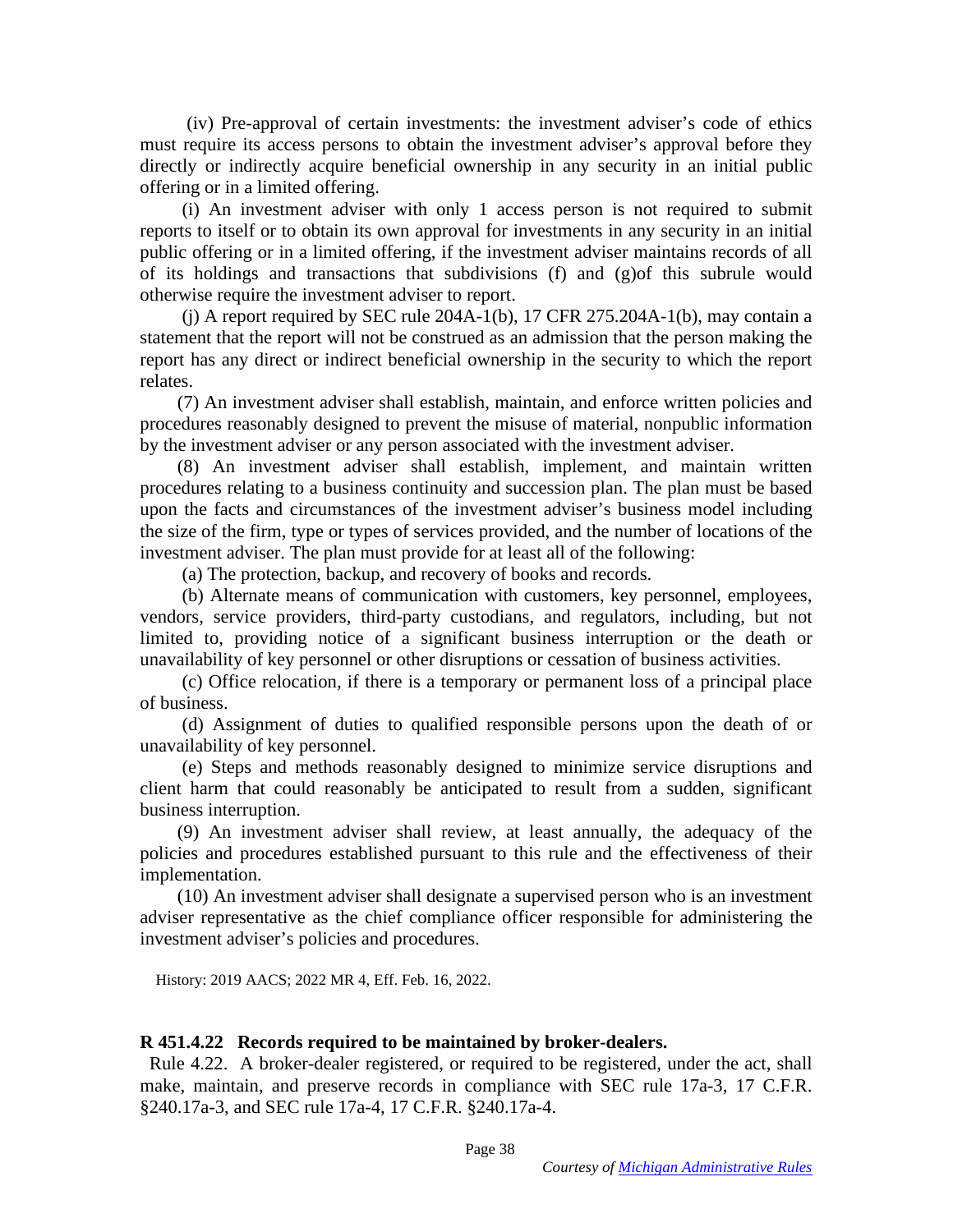History: 2019 AACS. History: 2019 AACS.

### R 451.4.23 Records required to be maintained by Michigan investment markets. **R 451.4.23 Records required to be maintained by Michigan investment markets.**

Rule 4.23. A Michigan investment market registered or required to be registered under the act, shall make, maintain, and preserve records in compliance with SEC rule 17a-3, 17 C.F.R. §240.17a-3, and SEC rule 17a-4, 17 C.F.R. §240.17a-4. Rule 4.23. A Michigan investment market registered or required to be registered under<br>the act, shall make, maintain, and preserve records in compliance with SEC rule 17a-3,<br>17 C.F.R. §240.17a-3, and SEC rule 17a-4, 17 C.F.

History: 2019 AACS. History: 2019 AACS.

#### R 451.4.24 Records to be maintained by investment advisers. **R 451.4.24 Records to be maintained by investment advisers.**

Rule 4.24. (1) For the purposes of this rule, "access person" means when used in connection with a company primarily engaged in a business or businesses other than advising investment advisory clients, a person who has access to nonpublic information regarding any client's purchase or sale of securities, or nonpublic information regarding the portfolio holdings of any reportable fund, and any person who is involved in making the portfolio holdings of any reportable fund, and any person who is involved in making securities recommendations to clients, or who has access to such recommendations that are nonpublic, and any partner, officer, or director of the investment adviser. are nonpublic, and any partner, officer, or director of the investment adviser. Rule 4.24. (1) For the purposes of this rule, "access person" means when used in connection with a company primarily engaged in a business or businesses other than advising investment advisory clients, a person who has acc

(2) Every investment adviser registered, or required to be registered, under the act shall (2) Every investment adviser registered, or required to be registered, under the act shall make and keep true, accurate, and current all of the following books, ledgers, and make and keep true, accurate, and current all of the following books, ledgers, and records: records:

(a) A journal or journals, including cash receipts and disbursements records, and any other records of original entry forming the basis of entries in any ledger.<br>(b) General and auxiliary ledgers, or other comparable recor other records of original entry forming the basis of entries in any ledger.

(b) General and auxiliary ledgers, or other comparable records, reflecting asset, liability, reserve, capital, income, and expense accounts. reserve, capital, income, and expense accounts.

(c) A record of each order given by the investment adviser for the purchase or sale of a security, of any instruction received by the investment adviser from the client concerning the purchase, sale, receipt, or delivery of a particular security, and of a modification or cancellation of any such order or instruction. The record must do all of the following: show the terms and conditions of the order, instruction, modification, or cancellation; show the terms and conditions of the order, instruction, modification, or cancellation; identify the person connected with the investment adviser who recommended the transaction to the client and the person who placed the order; and show the account for which entered, the date of entry, and the bank, broker-dealer by or through whom executed where appropriate. Orders entered pursuant to the exercise of discretionary power must be so designated. power must be so designated. (c) A record of each order given by the investment adviser for the purchase or sale of a security, of any instruction received by the investment adviser from the client concerning the purchase, sale, receipt, or delivery o identify the person connected with the investment adviser who recommended the transaction to the client and the person who placed the order; and show the account for which entered, the date of entry, and the bank, broker-d

(d) All checkbooks, bank statements, canceled checks, and cash reconciliations of the investment adviser.

(e) All bills or statements, or copies of, paid or unpaid, relating to the investment adviser's business. (d) All checkbooks, bank statements, canceled checks, and cash reconciliations of the investment adviser. (e) All bills or statements, or copies of, paid or unpaid, relating to the investment adviser's business.

(f) All trial balances, financial statements, and internal audit working papers relating to (f) All trial balances, financial statements, and internal audit working papers relating to the investment adviser's business.

(g) Copies of all written communications received and sent by the investment adviser relating to all of the following: the investment adviser's business.<br>
(g) Copies of all written communications received and sent by the investment adviser<br>
relating to all of the following:<br>
(i) Any recommendation made or proposed to be made and any advice

(i) Any recommendation made or proposed to be made and any advice given or proposed to be given. proposed to be given.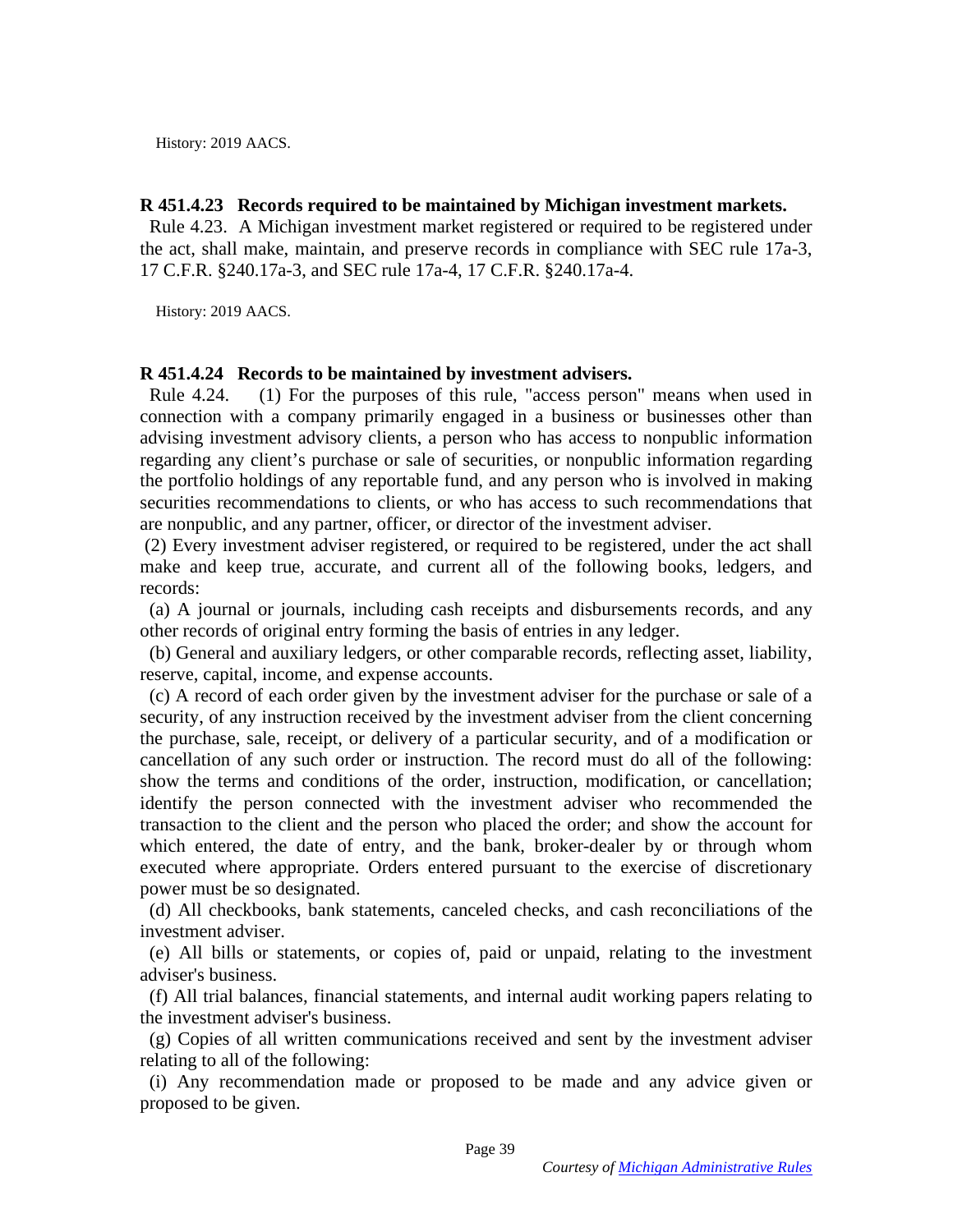(ii) Any receipt, disbursement, or delivery of funds or securities. (ii) Any receipt, disbursement, or delivery of funds or securities.

(iii) The placing or execution of any order to purchase or sell any security.

(iv) The investment adviser shall not be required to keep any unsolicited market letters and other similar communications of general public distribution not prepared by or for the investment adviser.

(v) If the investment adviser sends a notice, circular, or other advertisement offering a report, analysis, publication, or other investment advisory service to more than 10 persons, the investment adviser shall not be required to keep a record of the names and addresses of the persons to whom the notice, circular, or advertisement was sent. If the notice, circular, or advertisement is distributed to persons named on a list, the investment adviser shall retain with the copy of the notice, circular, or advertisement a memorandum adviser shall retain with the copy of the notice, circular, or advertisement a memorandum describing the list and its source. (iii) The placing or execution of any order to purchase or sell any security.<br>
(iv) The investment adviser shall not be required to keep any unsolicited market letters<br>
and other similar communications of general public di

(h) A list or other record of all accounts that identifies the accounts in which the investment adviser is vested with any discretionary power with respect to the funds, securities, or transactions of a client. describing the list and its source.<br>
(h) A list or other record of all accounts that identifies the accounts in which the<br>
investment adviser is vested with any discretionary power with respect to the funds,<br>
securities, o

(i) A copy of all powers of attorney and other evidences of the granting of any discretionary authority by a client to the investment adviser.

(j) A copy in writing of each agreement entered into by the investment adviser with a client, and all other written agreements otherwise relating to the investment adviser's business as an investment adviser. (i) A copy of all powers of attorney and other evidences of the granting of any discretionary authority by a client to the investment adviser.<br>(j) A copy in writing of each agreement entered into by the investment adviser

(k) A copy of each notice, circular, advertisement, newspaper article, investment letter, (k) A copy of each notice, circular, advertisement, newspaper article, investment letter, bulletin, or other communication including by electronic media that the investment adviser directly or indirectly circulates or distributes to 10 or more persons, other than persons connected with the investment adviser. If the notice, circular, advertisement, newspaper article, investment letter, bulletin, or other communication recommends the purchase or sale of a specific security and does not state the reasons for the recommendation, a memorandum of the investment adviser indicating the reasons for the recommendation shall be kept. bulletin, or other communication including by electronic media that the investment<br>adviser directly or indirectly circulates or distributes to 10 or more persons, other than<br>persons connected with the investment adviser. I

(1) A record of every transaction in a security in which the investment adviser or any access person of the investment adviser has, or by reason of any transaction acquires, any direct or indirect beneficial ownership. The record must state the title and amount of the direct or indirect beneficial ownership. The record must state the title and amount of the security involved; the date and nature of the transaction, for example the purchase, sale, or other acquisition or disposition; the price at which it was effected; and, the name of the broker-dealer or bank with or through whom the transaction was effected. A record under security involved; the date and nature of the transaction, for example the purchase, sale, or other acquisition or disposition; the price at which it was effected; and, the name of the broker-dealer or bank with or through following:

(i) Direct obligations of the government of the United States.

(ii) Bankers' acceptances, bank certificates of deposit, commercial paper, and high quality short-term debt instruments, including repurchase agreements. following:<br>
(i) Direct obligations of the government of the United States.<br>
(ii) Bankers' acceptances, bank certificates of deposit, commercial paper, and high<br>
quality short-term debt instruments, including repurchase agr

(iii) Shares issued by money market funds.

(iv) Shares issued by open-end funds other than reportable funds. (iv) Shares issued by open-end funds other than reportable funds.

(v) Shares issued by unit investment trusts that are invested exclusively in 1 or more open-end funds, none of which are reportable funds.

(m) The record may also contain a statement declaring that the reporting or recording of any transaction is not as an admission that the investment adviser or advisory representative has any direct or indirect beneficial ownership in the security. representative has any direct or indirect beneficial ownership in the security. (v) Shares issued by unit investment trusts that are invested exclusively in 1 or more open-end funds, none of which are reportable funds.<br>(m) The record may also contain a statement declaring that the reporting or recordi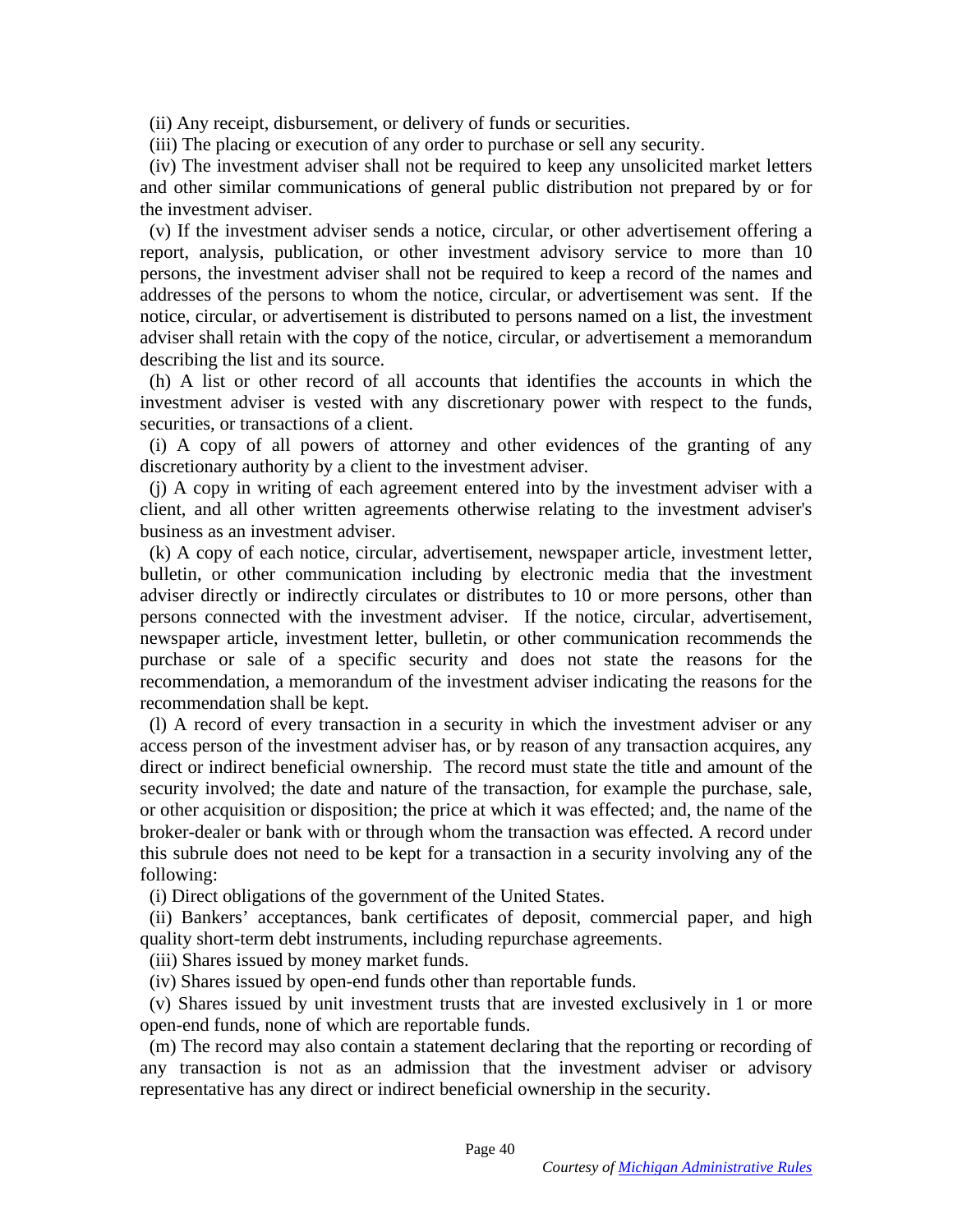(n) A transaction must be recorded not later than 10 days after the end of the calendar (n) A transaction must be recorded not later than 10 days after the end of the calendar quarter in which the transaction was effected.

(o) A record is not required for either transactions effected in any account over which neither the investment adviser nor any advisory representative of the investment adviser has any direct or indirect influence or control; or for transactions in securities that are direct obligations of the United States. quarter in which the transaction was effected.<br>
(o) A record is not required for either transactions effected in any account over which<br>
neither the investment adviser nor any advisory representative of the investment advi

(p) An investment adviser shall not be deemed to have violated the provisions of this subdivision because of the failure to record securities transactions of any advisory representative if the investment adviser establishes that it instituted adequate procedures and used reasonable diligence to obtain promptly reports of all transactions required to be recorded. recorded.

(q) Notwithstanding the provisions of subdivision (1) of this subrule, where the investment adviser is primarily engaged in a business or businesses other than advising investment advisory clients, a record must be maintained of every transaction in a security in which the investment adviser or any access person of the investment adviser has, or by reason of any transaction acquires, any direct or indirect beneficial ownership. The record must state all of the following: (q) Notwithstanding the provisions of subdivision (l) of this subrule, where the investment adviser is primarily engaged in a business or businesses other than advising investment advisory clients, a record must be maintai

(i) The title and amount of the security involved.

(ii) The date and nature of the transaction, for example purchase, sale, or other acquisition or disposition.<br>(iii) The price at which it was effected. acquisition or disposition.

(iii) The price at which it was effected.

(iv) The name of the broker-dealer or bank with or through whom the transaction was effected. effected.

(v) The record may also contain a statement declaring that the reporting or recording of any transaction is not an admission that the investment adviser or advisory representative has any direct or indirect beneficial ownership in the security. (v) The record may also contain a statement declaring that the reporting or recording of<br>any transaction is not an admission that the investment adviser or advisory representative<br>has any direct or indirect beneficial owne

(vi) A transaction must be recorded not later than 10 days after the end of the calendar quarter in which the transaction was effected.

(vii) A record is not required for either of the following:

(A) Transactions effected in any account over which neither the investment adviser nor any advisory representative of the investment adviser has any direct or indirect influence any advisory representative of the investment adviser has any direct or indirect influence or control.

(B) Transactions in securities that are direct obligations of the United States.

(viii) An investment adviser is deemed to be "primarily engaged in a business or (B) Transactions in securities that are direct obligations of the United States.<br>
(wiii) An investment adviser is deemed to be "primarily engaged in a business or businesses other than advising investment advisory clients" 3 fiscal years or for the period of time since organization, whichever is less, the 3 fiscal years or for the period of time since organization, whichever is less, the investment adviser derived, on an unconsolidated basis, more than 50% of total sales and revenues, and more than 50% of income or loss before income taxes and extraordinary revenues, and more than 50% of income or loss before income taxes and extraordinary<br>items, from other business or businesses that did not primarily involve the giving of investment advice. investment advice.

(ix) An investment adviser is not deemed to have violated the provisions of this (ix) An investment adviser is not deemed to have violated the provisions of this subdivision because of the failure to record securities transactions of an advisory representative if the investment adviser establishes that it instituted adequate procedures and used reasonable diligence to obtain promptly reports of all transactions required to be recorded. subdivision because of the failure to record securities transactions of an advisory representative if the investment adviser establishes that it instituted adequate procedures and used reasonable diligence to obtain prompt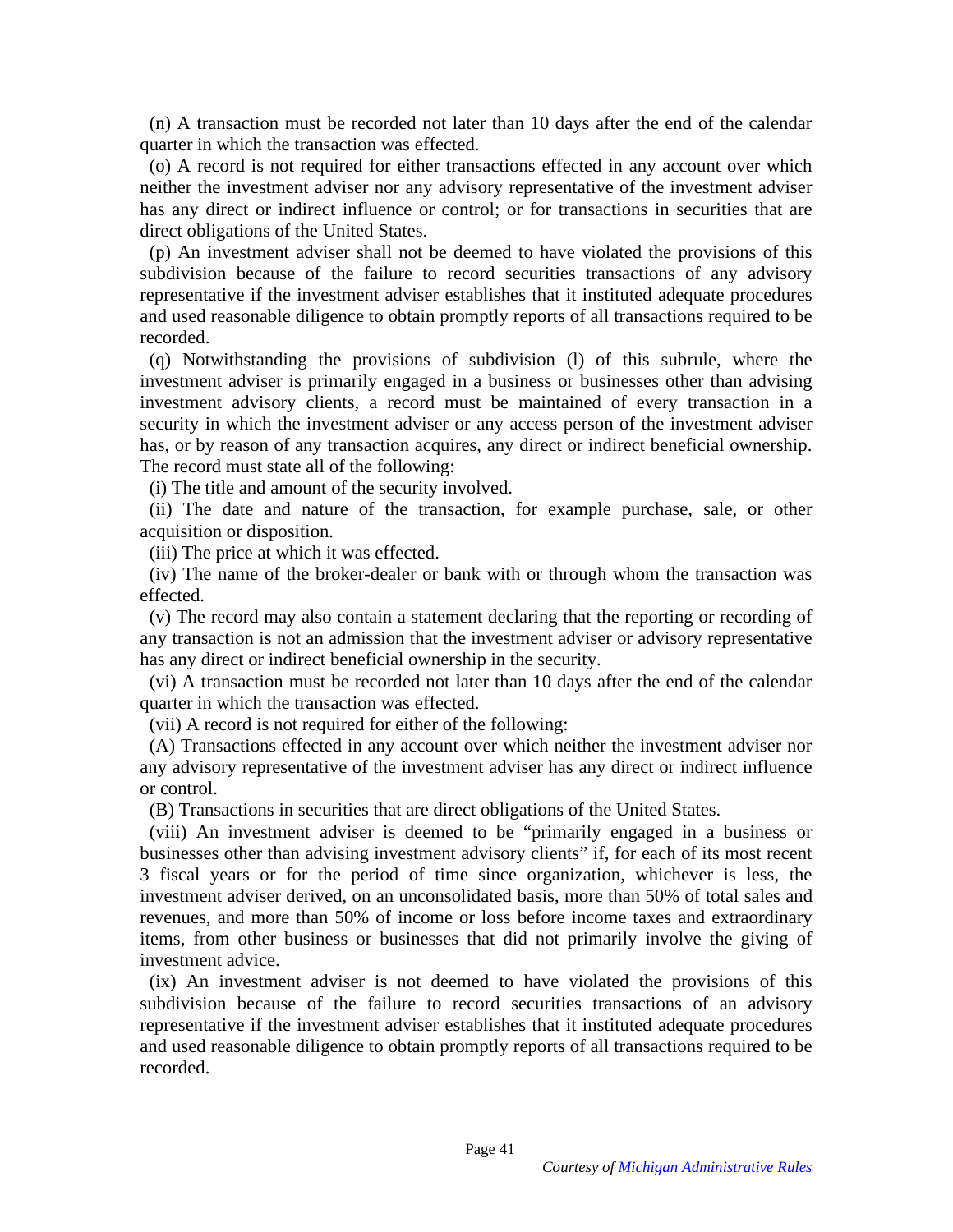(r) A copy of each written statement and each amendment or revision, given or sent to (r) A copy of each written statement and each amendment or revision, given or sent to any client or prospective client of the investment adviser pursuant to the provisions of R 451.4.19; summary of material changes that is required by part 2 of Form ADV but is not contained in the written statement; and a record of the dates that each written statement, including an amendment or revision to the written statement, and a summary of material changes was given, or offered to be given, to any client or prospective client who subsequently becomes a client. any client or prospective client of the investment adviser pursuant to the provisions of R<br>451.4.19; summary of material changes that is required by part 2 of Form ADV but is not<br>contained in the written statement; and a r

(s) All accounts, books, internal working papers, and any other records or documents that are necessary to form the basis for or demonstrate the calculation of the performance or rate of return of all managed accounts or securities recommendations in any notice, circular, advertisement, newspaper article, investment letter, bulletin, or other circular, advertisement, newspaper article, investment letter, bulletin, or other communication that the investment adviser circulates or distributes to 2 or more persons, other than persons connected with the investment adviser. With respect to the performance of managed accounts only, the retention of all account statements, reflecting all debits, credits, and other transactions in a client's account for the period of the statement, and all worksheets necessary to demonstrate the calculation of the performance or rate of return of all managed accounts is deemed to satisfy the requirements of this paragraph. communication that the investment adviser circulates or distributes to 2 or more persons, other than persons connected with the investment adviser. With respect to the performance of managed accounts only, the retention of

(t) A file containing a copy of all written communications received or sent regarding any litigation involving the investment adviser or an investment adviser's representative or employee and regarding any customer or client complaint.

(u) Written information about each investment advisory client that is the basis for making any recommendation or providing any investment advice to such client.

(v) Written procedures regarding the supervision of employees and investment adviser representatives that are reasonably designed to achieve compliance with the act and rules promulgated under the act, and federal laws and rules.

(w) A copy of each document, other than any notices of general dissemination, that was filed with or received from any state or federal agency or self-regulatory organization and that pertains to the registrant or its investment adviser representatives which file should contain, but is not limited to, all applications, amendments, renewal filings, and correspondence. correspondence. employee and regarding any customer or client complaint.<br>
(u) Written information about each investment advisory client that is the basis for<br>
making any recommendation or providing any investment advice to such client.<br>
(

(x) A record with original signatures of the investment adviser's appropriate signatory and the investment adviser representative, of each initial Form U4 and each amendment to the disclosure reporting pages. ( $x$ ) A record with original signatures of the investment adviser's appropriate signatory<br>and the investment adviser representative, of each initial Form U4 and each amendment<br>to the disclosure reporting pages.<br>( $y$ ) If a

(y) If an investment adviser inadvertently holds or obtains a client's securities or funds and returns them within 3 business days, the investment adviser shall keep a copy of each such financial instrument and a ledger or other listing of all securities or funds received, including all of the following information: and returns them within 3 business days, the investment adviser shall keep a copy of each<br>such financial instrument and a ledger or other listing of all securities or funds received,<br>including all of the following informat

(i) Issuer, payor, or maker, as may be applicable.

(ii) Type of security and series. (ii) Type of security and series.

(iii) Date of issue. (iii) Date of issue.

(iv) For debt instruments, the denomination, interest rate, and maturity date. (iv) For debt instruments, the denomination, interest rate, and maturity date.

(v) Certificate number, including alphabetical prefix or suffix.<br>
(vii) Name in which registered.<br>
(vii) Date given to the investment adviser.

(vi) Name in which registered.

(vii) Date given to the investment adviser.

(viii) Date sent to client or sender. (viii) Date sent to client or sender.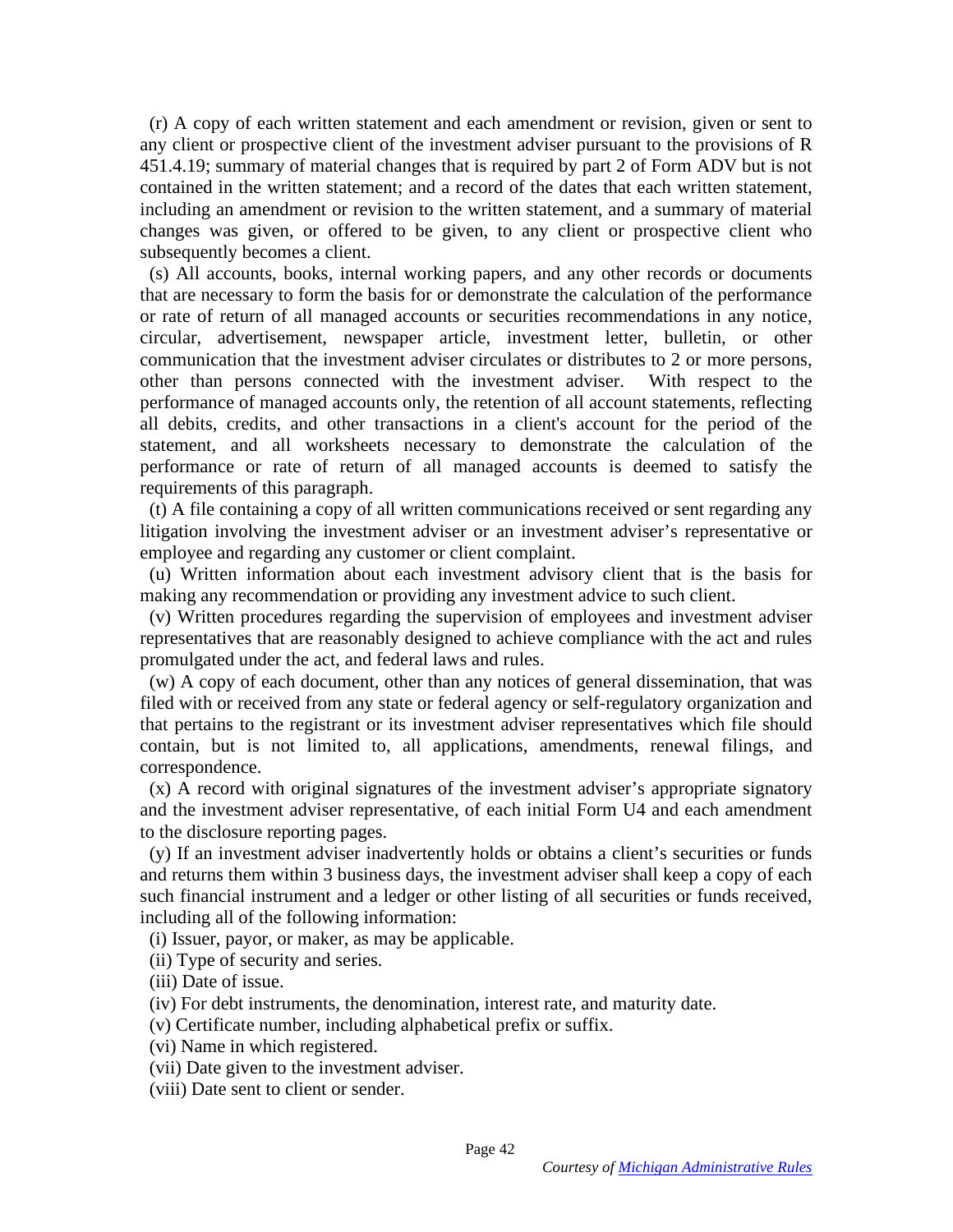(ix) Form of delivery to client or sender, or copy of the form of delivery to client or (ix) Form of delivery to client or sender, or copy of the form of delivery to client or sender.

(x) Mail confirmation or courier tracking number, if applicable, or confirmation by client or sender of the fund's or security's return. sender. (x) Mail confirmation or courier tracking number, if applicable, or confirmation by client or sender of the fund's or security's return.

(z) If an investment adviser obtains possession of securities that are acquired from the issuer in a transaction or chain of transactions not involving any public offering that meet the exception from custody under R 451.4.13, the investment adviser shall keep both of the following records: (z) If an investment adviser obtains possession of securities that are acquired from the issuer in a transaction or chain of transactions not involving any public offering that meet the exception from custody under  $R$  45

(i) A record showing the issuer or current transfer agent's name, address, phone the following records:<br>
(i) A record showing the issuer or current transfer agent's name, address, phone<br>
number, and other applicable contact information pertaining to the party responsible for recording client interests in the securities.

(ii) A copy of any legend, shareholder agreement or other agreement providing that those securities are transferable only with prior consent of the issuer or holders of the outstanding securities of the issuer. (ii) A copy of any legend, shareholder agreement or other agreement providing that<br>those securities are transferable only with prior consent of the issuer or holders of the<br>outstanding securities of the issuer.<br>(aa) An in

(aa) An investment adviser that exercises voting authority with respect to client securities shall, with respect to those clients, make and retain all of the following:

(i) Copies of all policies and procedures required by R 451.4.20.

(ii) A copy of each proxy statement that the investment adviser receives regarding client securities. An investment adviser may satisfy this requirement by relying on a third party to make and retain, on the investment adviser's behalf, a copy of a proxy statement, to make and retain, on the investment adviser's behalf, a copy of a proxy statement, provided that the adviser has obtained an undertaking from the third party to provide a provided that the adviser has obtained an undertaking from the third party to provide a copy of the proxy statement promptly upon request, or may rely on obtaining a copy of a proxy statement from the EDGAR system. proxy statement from the EDGAR system.

(iii) A record of each vote cast by the investment adviser on behalf of the client. An investment adviser may satisfy this requirement by relying on a third party to make and retain, on the investment adviser's behalf, a record of the vote cast, provided that the adviser has obtained an undertaking from the third party to provide a copy of the record promptly upon request. (iii) A record of each vote cast by the investment adviser on behalf of the client. An investment adviser may satisfy this requirement by relying on a third party to make and retain, on the investment adviser's behalf, a r

(iv) A copy of any document created by the adviser that was material to making a decision how to vote proxies on behalf of a client or that memorializes the basis for that decision. decision.<br>(v) A copy of each written client request for information on how the adviser voted

proxies on behalf of the client, and a copy of any written response by the investment adviser to any written or oral client request for information on how the adviser voted proxies on behalf of the requesting client. proxies on behalf of the client, and a copy of any written response by the investment adviser to any written or oral client request for information on how the adviser voted proxies on behalf of the requesting client.

(3) If an investment adviser has custody, the records required to be made and kept under subrule (2) of this rule must include all of the following:

(a) A copy of all documents executed by a client, including a limited power of attorney, under which the investment adviser is authorized or permitted to withdraw a client's (3) If an investment adviser has custody, the records required to be made and kept under<br>subrule (2) of this rule must include all of the following:<br>(a) A copy of all documents executed by a client, including a limited pow to the custodian. to the custodian.

(b) A journal or other record showing all purchases, sales, receipts and deliveries of securities, including certificate numbers, for all accounts and all other debits and credits to the accounts. securities, including certificate numbers, for all accounts and all other debits and credits to the accounts.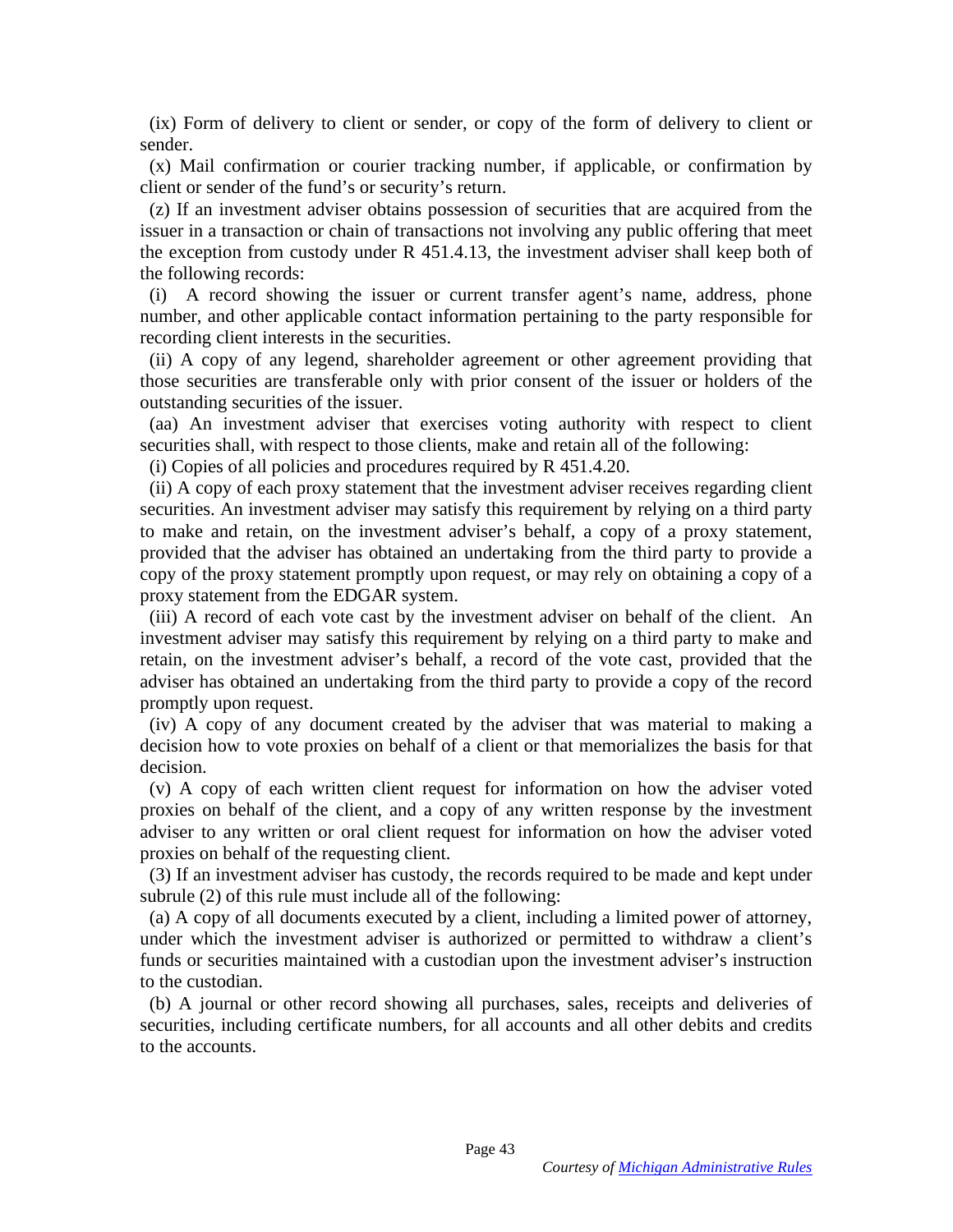(c) A separate ledger account for a client showing all purchases, sales, receipts and (c) A separate ledger account for a client showing all purchases, sales, receipts and deliveries of securities, the date and price of each purchase and sale, and all debits and credits. deliveries of securities, the date and price of each purchase and sale, and all debits and<br>credits.<br>(d) Copies of confirmations of all transactions effected by or for the account of a client.<br>(e) A record for each security

(d) Copies of confirmations of all transactions effected by or for the account of a client.

(e) A record for each security in which a client has a position. This record must show at a minimum the name of each client having any interest in each security, the amount of interest of each client, and the location of each security.

(f) A copy of the client's monthly or quarterly account statements, as may be applicable, as generated and delivered by the qualified custodian. If the investment adviser also generates a statement that is delivered to the client, the investment adviser shall also maintain copies of such statements along with the date such statements were sent to the maintain copies of such statements along with the date such statements were sent to the client. interest of each client, and the location of each security.<br>
(f) A copy of the client's monthly or quarterly account statements, as may be applicable,<br>
as generated and delivered by the qualified custodian. If the investme

(g) If applicable to the investment adviser's situation, a copy of the special examination report verifying the completion of the examination by an independent certified public accountant and describing the nature and extent of the examination. client.<br>
(g) If applicable to the investment adviser's situation, a copy of the special examination<br>
report verifying the completion of the examination by an independent certified public<br>
accountant and describing the natu

(h) A record of any finding by the independent certified public accountant of any material discrepancies found during the examination. (h) A record of any finding by the independent certified public accountant of any<br>material discrepancies found during the examination.<br>(i) If applicable, evidence of the client's designation of an independent representativ

(i) If applicable, evidence of the client's designation of an independent representative.

(4) If an investment adviser has custody because it advises a pooled investment vehicle, requirements, the following records:

(a) True, accurate, and current account statements.

(b) Where the investment adviser complies with the exception found in 17 C.F.R.  $\S275.206(4)-2(b)(4)$ , the records required to be made and kept must include all of the following: (a) True, accurate, and current account statements.<br>
(b) Where the investment adviser complies with the exception found in 17 C.F.R.<br>
§275.206(4)-2(b)(4), the records required to be made and kept must include all of the<br>

(i) The date or dates of the audit.

(ii) A copy of the audited financial statements.

(iii) Evidence of the mailing of the audited financial statements to all limited partners, members, or other beneficial owners within 120 days of the end of its fiscal year.

(5) An investment adviser subject to subrule (2) of this rule who renders any investment supervisory or management service to any client shall, with respect to the portfolio being supervisory or management service to any client shall, with respect to the portfolio being supervised or managed and to the extent that the information is reasonably available to or supervised or managed and to the extent that the information is reasonably available to or obtainable by the investment adviser, make and keep true, accurate, and current both of the following:

the following:<br>(a) Records showing separately for each client the securities purchased and sold, and the date, amount, and price of each purchase and sale.

(b) For each security in which any client has a current position, information from which the investment adviser can promptly furnish the name of each the client, and the current amount or interest of the client. date, amount, and price of each purchase and sale.<br>
(b) For each security in which any client has a current position, information from which<br>
the investment adviser can promptly furnish the name of each the client, and the

(6) Any books or records required by this rule may be maintained by the investment (6) Any books or records required by this rule may be maintained by the investment adviser in such manner that the identity of any client to whom the investment adviser adviser in such manner that the identity of any client to whom the investment adviser renders investment supervisory services is indicated by numerical or alphabetical code or some similar designation. renders investment supervisory services is indicated by numerical or alphabetical code or some similar designation.<br>(7) Every investment adviser subject to subrule (2) of this rule shall preserve all of the following recor

(7) Every investment adviser subject to subrule (2) of this rule shall preserve all of the following records in the following manner: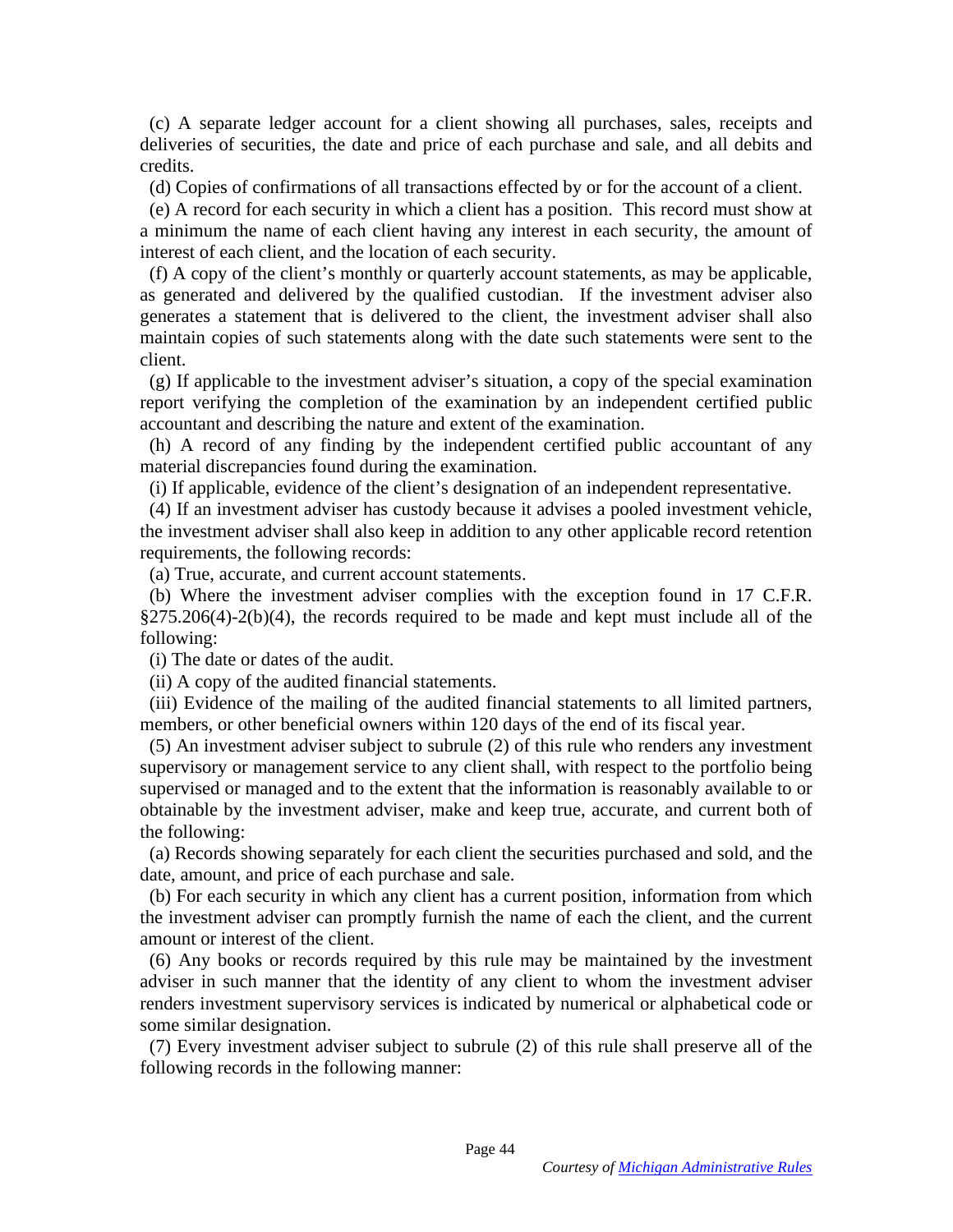(a) All books and records required to be made under the provisions of subrules (2) to (a) All books and records required to be made under the provisions of subrules (2) to (3)(a) of this rule, except for books and records required to be made under the provisions of subrule  $(2)(k)$  and  $(s)$  of this rule, must be maintained and preserved in an easily accessible place for a period of not less than 5 years from the end of the fiscal year during which the last entry was made on record, the first 2 years in the principal office of the investment adviser. (3)(a) of this rule, except for books and records required to be made under the provisions<br>of subrule  $(2)(k)$  and (s) of this rule, must be maintained and preserved in an easily<br>accessible place for a period of not less t

(b) Partnership agreements, limited liability company articles of organization, operating agreements, articles of incorporation, charters, and similar business formation documents, any amendments to such documents, minute books, and stock ledgers of the investment adviser and of any predecessor, must be maintained in the principal office of the investment adviser and preserved until at least 3 years after termination of the enterprise.

(c) Books and records required to be made under the provisions of subrules (1)(s) and (2)(k) of this rule, must be maintained and preserved in an easily accessible place for a period of not less than 5 years, the first 2 years in the principal office of the investment adviser, from the end of the fiscal year during which the investment adviser last published or otherwise disseminated, directly or indirectly, the notice, circular, advertisement, newspaper article, investment letter, bulletin, or other communication including by electronic media. (c) Books and records required to be made under the provisions of subrules  $(1)(s)$  and  $(2)(k)$  of this rule, must be maintained and preserved in an easily accessible place for a period of not less than 5 years, the first

(d) Books and records required to be made under the provisions of subrule  $(2)(t)$  to  $(y)$ of this rule, must be maintained and preserved in an easily accessible place for a period of not less than 5 years from the end of the fiscal year during which the last entry was made not less than 5 years from the end of the fiscal year during which the last entry was made on such record, the first 2 years in the principal office of the investment adviser, or for the time period during which the investment adviser was registered or required to be registered in the state, if less. on such record, the first 2 years in the principal office of the investment adviser, or for the time period during which the investment adviser was registered or required to be registered in the state, if less.

(e) Notwithstanding other record preservation requirements of this rule, all of the following records or copies must be maintained at the business location of the investment adviser from which the customer or client is being provided or has been provided with investment advisory services: (e) Notwithstanding other record preservation requirements of this rule, all of the following records or copies must be maintained at the business location of the investment adviser from which the customer or client is be

(i) Records required to be preserved under subrules  $(2)(c)$ ,  $(g)$  to  $(i)$ ,  $(r)$ ,  $(t)$  to  $(v)$ ,  $(3)$ and (4) of this rule.

(ii) Records or copies required under the provision of subrule  $(2)(k)$  and (s) of this rule which records or related records identify the name of the investment adviser representative providing investment advice from that business location, or which identify the business locations' physical address, mailing address, electronic mailing address, or telephone number.

(8) An investment adviser subject to subrule (2) of this rule, that ceases to conduct or discontinues business as an investment adviser shall arrange for and be responsible for the retention of the books and records required to be maintained and preserved under this rule for the remainder of the period specified in this rule, and shall notify the administrator in writing prior to ceasing to conduct or discontinuing business of the exact address where the books and records are maintained. which records or related records identify the name of the investment adviser<br>representative providing investment advice from that business location, or which identify<br>the business locations' physical address, mailing addre

(9) Pursuant to subrule (6) of this rule, the records required to be maintained and preserved may be immediately produced or reproduced, and maintained and preserved for the required time, by an investment adviser on any of the following: address where the books and records are maintained.<br>
(9) Pursuant to subrule (6) of this rule, the records required to be maintained and<br>
preserved may be immediately produced or reproduced, and maintained and preserved fo

(a) Paper or hard copy form, as those records are kept in their original form.

(b) Micrographic media, including microfilm, microfiche, or any similar medium.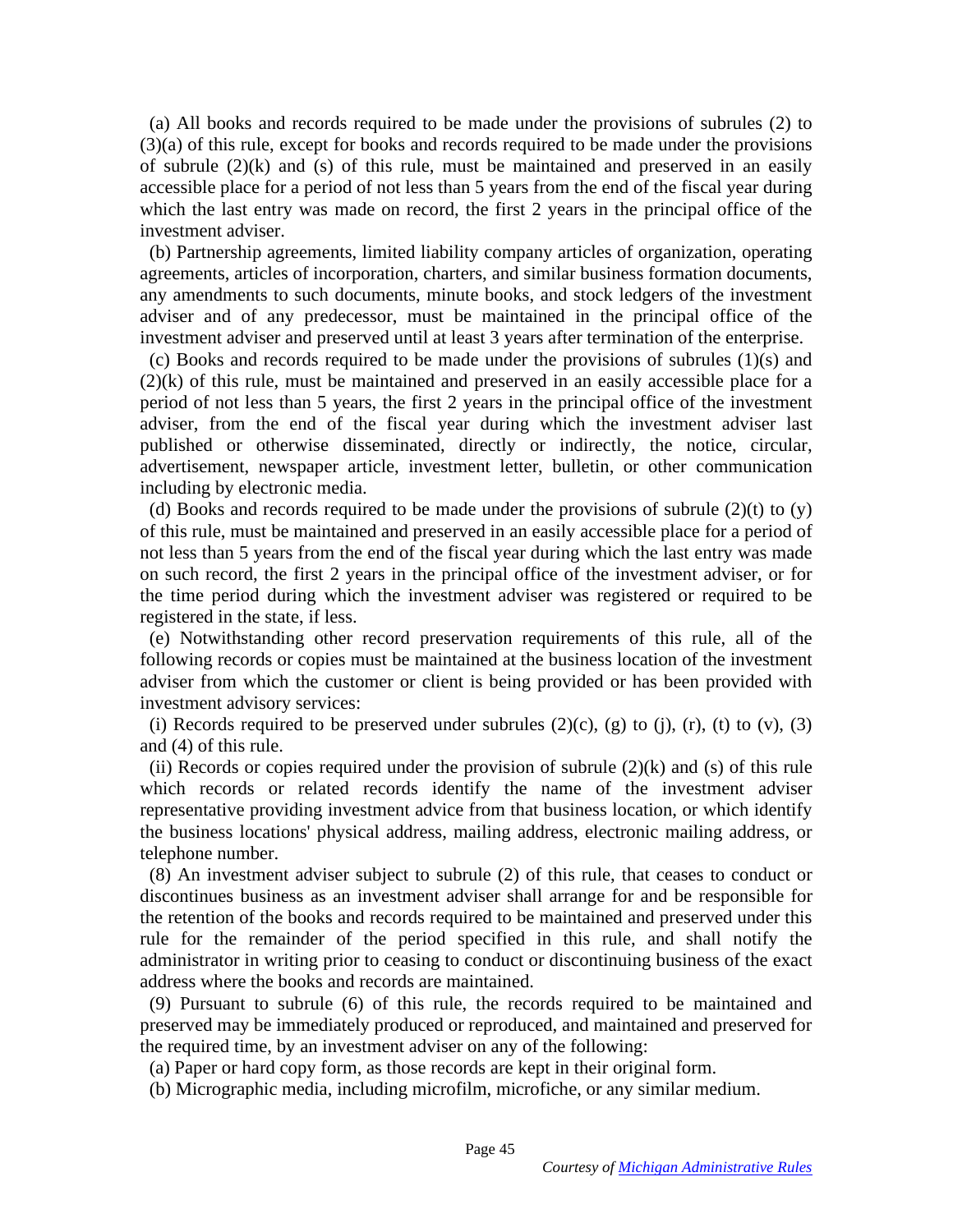(c) Electronic storage media, including any digital storage medium or system that meets (c) Electronic storage media, including any digital storage medium or system that meets the terms of this rule.

(10) Pursuant to subrule (6) of this rule, the investment adviser shall do both of the following:

(a) Arrange and index the records in a way that permits easy location, access, and retrieval of any particular record. the terms of this rule.<br>
(10) Pursuant to subrule (6) of this rule, the investment adviser shall do both of the<br>
following:<br>
(a) Arrange and index the records in a way that permits easy location, access, and<br>
retrieval of

(b) Provide promptly any of the following that the administrator, by its examiners or other representatives, may request:

(i) A legible, true, and complete copy of the record in the medium and format in which it is stored.

(ii) A legible, true, and complete printout of the record. (ii) A legible, true, and complete printout of the record.

(iii) Means to access, view, and print the records.

(11) Pursuant to subrule (6) of this rule, in the case of records created or maintained on electronic storage media, the investment adviser shall establish and maintain procedures to do all of the following: (iii) Means to access, view, and print the records.<br>
(11) Pursuant to subrule (6) of this rule, in the case of records created or maintained on<br>
electronic storage media, the investment adviser shall establish and maintain

(a) Maintain and preserve the records, so as to reasonably safeguard them from loss, alteration, or destruction.

(b) Limit access to the records to properly authorized personnel and the administrator, including its examiners and other representatives.

(c) Reasonably ensure that any reproduction of a non-electronic original record on electronic storage media is complete, true, and legible when retrieved.

(d) Separately store, for the time required for preservation of the original record, a duplicate copy of the record on any medium allowed by this rule.

(12) A book or other record made, kept, maintained, and preserved in compliance with rules 17a-3 and 17a-4 under the securities exchange act of 1934, 17 C.F.R. §240.170a-3 and 17 C.F.R. §240.170a-4 which is substantially the same as the book or other record required to be made, kept, maintained, and preserved under this rule, must be made, kept, maintained, and preserved in compliance with this rule. (d) Separately store, for the time required for preservation of the original record, a duplicate copy of the record on any medium allowed by this rule.<br>
(12) A book or other record made, kept, maintained, and preserved in

(13) An investment adviser registered, or required to be registered, in this state and that has its principal place of business in a state other than this state is exempt from the requirements of this rule, provided the investment adviser is registered or licensed in such state and is in compliance with such state's recordkeeping requirements. state and is in compliance with such state's recordkeeping requirements.

History: 2019 AACS. History: 2019 AACS.

#### R 451.4.25 Prohibited practices of investment advisers and investment adviser representatives. representatives.

Rule 4.25. (1) For purposes of subrule  $(2)(1)$  of this rule, the following definitions apply: Rule 4.25. (1) For purposes of subrule (2)(1) of this rule, the following definitions<br>apply:<br>(a) "Publicly distributed written materials" means written materials that are distributed<br>to 35 or more persons who pay for those

(a) "Publicly distributed written materials" means written materials that are distributed to 35 or more persons who pay for those materials.

more persons who pay for access to those statements.

(2) A person who is an investment adviser or an investment adviser representative is a fiduciary and has a duty to act primarily for the benefit of its clients. While the extent more persons who pay for access to those statements.<br>
(2) A person who is an investment adviser or an investment adviser representative is a<br>
fiduciary and has a duty to act primarily for the benefit of its clients. While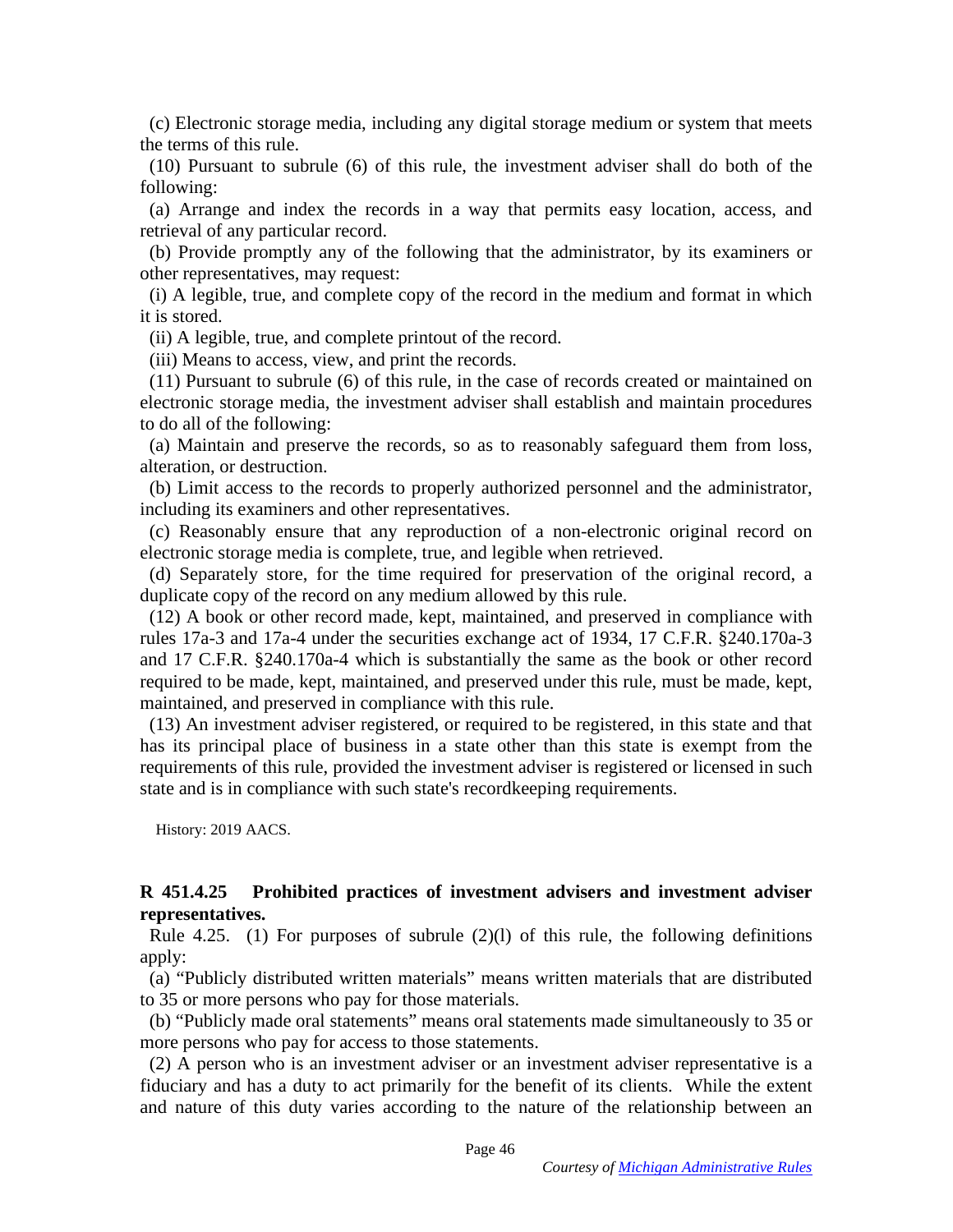investment adviser or an investment adviser representative and its clients and the investment adviser or an investment adviser representative and its clients and the circumstances of each case, an investment adviser or an investment adviser representative shall not engage in fraudulent, deceptive, or manipulative conduct, including but not limited to, the following:

(a) Recommending to a client to whom investment adviser services are provided the purchase, sale, or exchange of any security without reasonable grounds to believe that the recommendation is suitable for the client on the basis of information furnished by the client after reasonable inquiry concerning the client's investment objectives, financial situation and needs, and any other information known by the investment adviser or investment adviser representative. circumstances of each case, an investment adviser or an investment adviser representative<br>shall not engage in fraudulent, deceptive, or manipulative conduct, including but not<br>limited to, the following:<br>(a) Recommending to

(b) Exercising any discretionary authority in placing an order for the purchase or sale of (b) Exercising any discretionary authority in placing an order for the purchase or sale of securities for a client without obtaining written discretionary authority from the client within 10 business days after the date of the first transaction placed pursuant to oral discretionary authority, unless the discretionary authority relates solely to the price at which, or the time when, an order involving a definite amount of a specified security must be executed, or both. securities for a client without obtaining written discretionary authority from the client within 10 business days after the date of the first transaction placed pursuant to oral discretionary authority, unless the discreti

(c) Inducing trading in a client's account that is excessive in size or frequency in view of the financial resources, investment objectives, and character of the account. (c) Inducing trading in a client's account that is excessive in size or frequency in view of the financial resources, investment objectives, and character of the account.<br>(d) Placing an order to purchase or sell a security

(d) Placing an order to purchase or sell a security for the account of a client without authority to do so.

(e) Placing an order to purchase or sell a security for the account of a client upon (e) Placing an order to purchase or sell a security for the account of a client upon instruction of a third party without first having obtained a written third-party trading authorization from the client.

(f) Borrowing money or securities from a client unless 1 of the following is true:

(i) The client is a broker-dealer, an affiliate of the investment adviser, or a financial institution engaged in the business of loaning funds.

(ii) The client is the investment adviser's or investment adviser representative's parent, parent-in-law, spouse, child, child-in-law, grandparent, grandchild, aunt, uncle, niece, nephew, or cousin, including any step-family or adoptive relationship and all of the following are true: instruction of a third party without first having obtained a written third-party trading<br>authorization from the client.<br>(f) Borrowing money or securities from a client unless 1 of the following is true:<br>(i) The client is a

(A) The borrowing arrangement is permitted by the investment adviser's written (A) The borrowing arrangement is permitted by the investment adviser's written policies and procedures.

(B) The investment adviser or investment adviser representative has written permission from the investment adviser to enter the borrowing arrangement. policies and procedures.<br>
(B) The investment adviser or investment adviser representative has written permission<br>
from the investment adviser to enter the borrowing arrangement.<br>
(C) The borrowing arrangement is evidenced

investment adviser until the borrowing arrangement is fully repaid to the lender. investment adviser until the borrowing arrangement is fully repaid to the lender.

(g) Loaning money or securities to a client unless 1 of the following is true:

(i) The investment adviser is a broker-dealer, bank, or other financial institution engaged in the business of loaning funds or the client is an affiliate of the investment adviser. (g) Loaning money or securities to a client unless 1 of the following is true:<br>
(i) The investment adviser is a broker-dealer, bank, or other financial institution engaged<br>
in the business of loaning funds or the client is

(ii) The client is the investment adviser's or investment adviser representative's parent, parent-in-law, spouse, child, child-in-law, grandparent, grandchild, aunt, uncle, niece, parent-in-law, spouse, child, child-in-law, grandparent, grandchild, aunt, uncle, niece, nephew, or cousin, including any step-family or adoptive relationship and all of the following are true:<br>(A) The lending arrangement is permitted by the investment adviser's written policies and procedures. following are true:

(A) The lending arrangement is permitted by the investment adviser's written policies and procedures.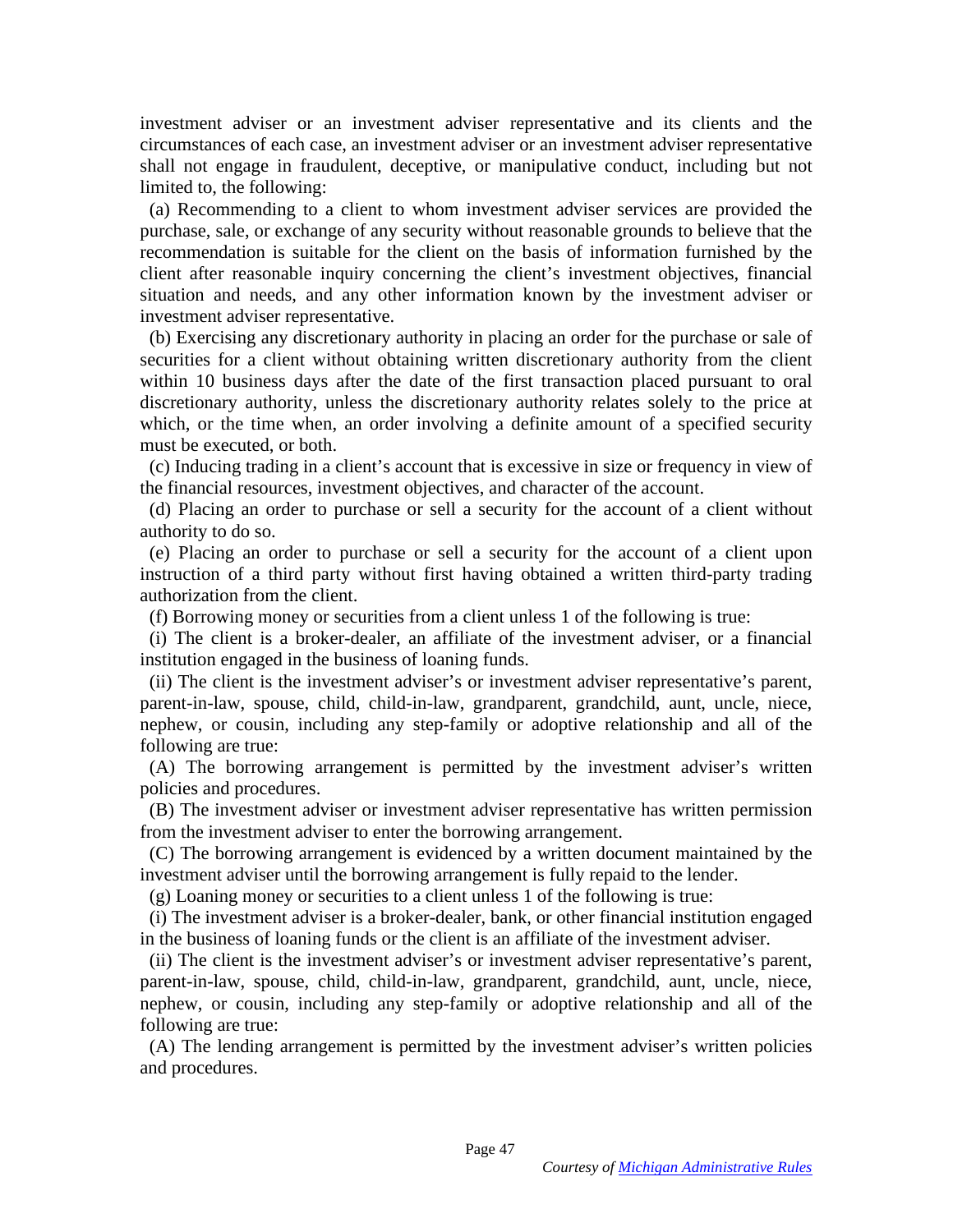(B) The investment adviser or investment adviser representative has written permission (B) The investment adviser or investment adviser representative has written permission from the investment adviser to enter the lending arrangement.

(C) The lending arrangement is evidenced by a written document maintained by the investment adviser until the lending arrangement is fully repaid by the borrower.

(h) Misrepresenting to any client, or prospective client, the qualifications of the investment adviser, investment adviser representative, or any employee, or person affiliated with the investment adviser or investment adviser representative, or misrepresenting the nature of the advisory services being offered or fees to be charged for such service, or to omit to state a material fact necessary to make the statements made regarding qualifications, services or fees, in light of the circumstances under which they are made, not misleading. from the investment adviser to enter the lending arrangement.<br>
(C) The lending arrangement is evidenced by a written document maintained by the<br>
investment adviser until the lending arrangement is fully repaid by the borro

(i) Providing a report or recommendation to any client prepared by someone other than the investment adviser or investment adviser representative without disclosing the identity of the person who prepared the report or recommendation. This prohibition does not apply to a situation where the investment adviser or investment adviser representative uses published research reports or statistical analyses to render advice or where an investment adviser or investment adviser representative orders such a report in the normal course of providing service. are made, not misleading.<br>
(i) Providing a report or recommendation to any client prepared by someone other than<br>
the investment adviser or investment adviser representative without disclosing the<br>
identity of the person w

(j) Charging a client an unreasonable advisory fee.

(k) Failing to disclose to clients in writing before any advice is rendered any material conflict of interest relating to the investment adviser or investment adviser representative, or any of its employees, or affiliated persons that could reasonably be expected to impair the rendering of unbiased and objective advice, including but not limited to, the following: or any of its employees, or affiliated persons that could reasonably be expected to impair<br>the rendering of unbiased and objective advice, including but not limited to, the<br>following:<br>(i) Compensation arrangements connecte

(i) Compensation arrangements connected with investment adviser services to clients that are in addition to compensation from such clients for such services.

(ii) Charging a client an investment adviser fee for rendering investment advice when compensation for effecting securities transactions pursuant to such advice is received by (ii) Charging a client an investment adviser fee for rendering investment advice when<br>compensation for effecting securities transactions pursuant to such advice is received by<br>the investment adviser or investment adviser r persons. persons.

(1) While acting as principal for an advisory account of the investment adviser or (l) While acting as principal for an advisory account of the investment adviser or investment adviser representative, to knowingly sell any security to or purchase any security from a client, or while acting as broker-dealer for a person other than the client, to knowingly effect any sale or purchase of security from a client, or while acting as broker-dealer for a person other than the client, to knowingly effect any sale or purchase of any security for the account of the client, without disclosing to the client in writing before the completion of the transaction the capacity in which the investment adviser or investment adviser representative is acting and obtaining the consent of the client to the transaction. The prohibitions of this subdivision do not apply to either of the following: capacity in which the investment adviser or investment adviser representative is acting<br>and obtaining the consent of the client to the transaction. The prohibitions of this<br>subdivision do not apply to either of the followi

(i) A transaction with a customer of a broker-dealer if the broker-dealer is not acting as an investment adviser in relation to the transaction.

(ii) A transaction with a customer of a broker-dealer if the broker-dealer acts as an (ii) A transaction with a customer of a broker-dealer if the broker-dealer acts as an investment adviser solely by any of the following methods: investment adviser solely by any of the following methods:<br>(A) By means of publicly distributed written materials or publicly made oral statements.

(B) By means of written materials or oral statements not purporting to meet the (B) By means of written materials or oral statements not purporting to meet the objectives or needs of specific individuals or accounts. objectives or needs of specific individuals or accounts.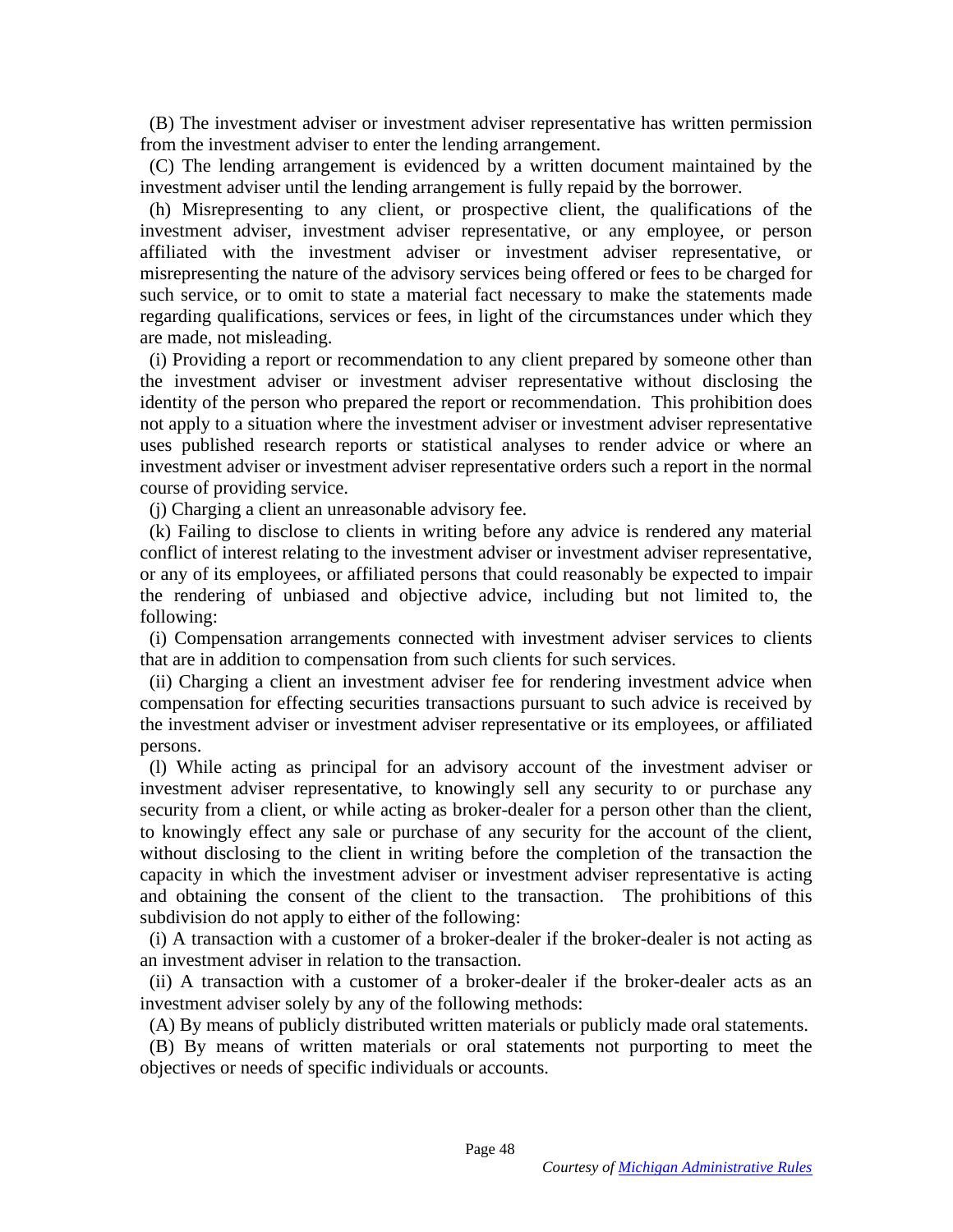(C) Through the issuance of statistical information containing no expressions of opinion as to the investment merits of a particular security. (C) Through the issuance of statistical information containing no expressions of opinion<br>as to the investment merits of a particular security.<br>(D) Any combination of the services in this subparagraph.<br>(m) Guaranteeing a cl

(D) Any combination of the services in this subparagraph.

(n) Publishing, circulating, or distributing any advertisement that directly or indirectly does not comply with rule 206(4)-1 under the investment advisers act of 1940.

(o) Making, in the solicitation of clients, any untrue statement of a material fact, or omitting to state a material fact necessary in order to make the statement made, in light of the circumstances under which they are made, not misleading. (n) Publishing, circulating, or distributing any advertisement that directly or indirectly<br>does not comply with rule  $206(4)-1$  under the investment advisers act of 1940.<br>(o) Making, in the solicitation of clients, any unt

(p) Failing to establish, maintain, and enforce written policies and procedures reasonably designed to prevent the misuse of material nonpublic information contrary to reasonably designed to prevent the misuse of material nonpublic information contrary to the provisions of sections 204A of the investment advisers act of 1940, 17 C.F.R. §275.204A-1.

(q) Taking any action, directly or indirectly, with respect to those securities or funds in which any client has any beneficial interest, where the investment adviser has custody or possession of such securities or funds when the action of the investment adviser or investment adviser representative is subject to and does not comply with the requirements of R 451.4.13. the provisions of sections 204A of the investment advisers act of 1940, 17 C.F.R. §275.204A-1.<br>§275.204A-1.<br>(q) Taking any action, directly or indirectly, with respect to those securities or funds in which any client has a

(r) Engaging in conduct or any act, indirectly or through or by any other person, which would be unlawful for such person to do directly under the provisions of the act or any rule or regulation thereunder.

(3) Publicly distributed written materials or publicly made oral statements must disclose that, if the purchaser of the advisory communication uses the investment adviser's services in connection with the sale or purchase of a security which is a subject of the communication, the investment adviser may act as a principal for its own account or as agent for another person. Compliance by the investment adviser with the foregoing disclosure requirement does not relieve it of any other disclosure obligations under the act. (3) Publicly distributed written materials or publicly made oral statements must disclose that, if the purchaser of the advisory communication uses the investment adviser's services in connection with the sale or purchase

(4) The prohibition on agency cross transactions does not apply if all of the following conditions are met:

(a) The advisory client executes a written consent prospectively authorizing the (a) The advisory client executes a written consent prospectively authorizing the investment adviser to effect agency cross transactions for such client. investment adviser to effect agency cross transactions for such client.

(b) Before obtaining such written consent from the client, the investment adviser makes full written disclosure to the client that, with respect to agency cross transactions, the investment adviser will act as a broker-dealer for, receive commissions from, and have a potentially conflicting division of loyalties and responsibilities regarding both parties to the transactions. (b) Before obtaining such written consent from the client, the investment adviser makes full written disclosure to the client that, with respect to agency cross transactions, the investment adviser will act as a broker-dea

(c) At or before the completion of each agency cross transaction, the investment adviser or any other person relying on this rule sends the client a written confirmation. The written confirmation must include all of the following: potentially conflicting division of loyalties and responsibilities regarding both parties to<br>the transactions.<br>(c) At or before the completion of each agency cross transaction, the investment adviser<br>or any other person re

(i) A statement of the nature of the transaction.

(ii) The date the transaction took place.

(iii) An offer to furnish, upon request, the time when the transaction took place.

(ii) The date the transaction took place.<br>(iii) An offer to furnish, upon request, the time when the transaction took place.<br>(iv) The source and amount of any other remuneration the investment adviser received or shall receive in connection with the transaction. In the case of a purchase, if the investment adviser was not participating in a distribution, or, in the case of a sale, if the investment adviser was not participating in a distribution, or, in the case of a sale, if the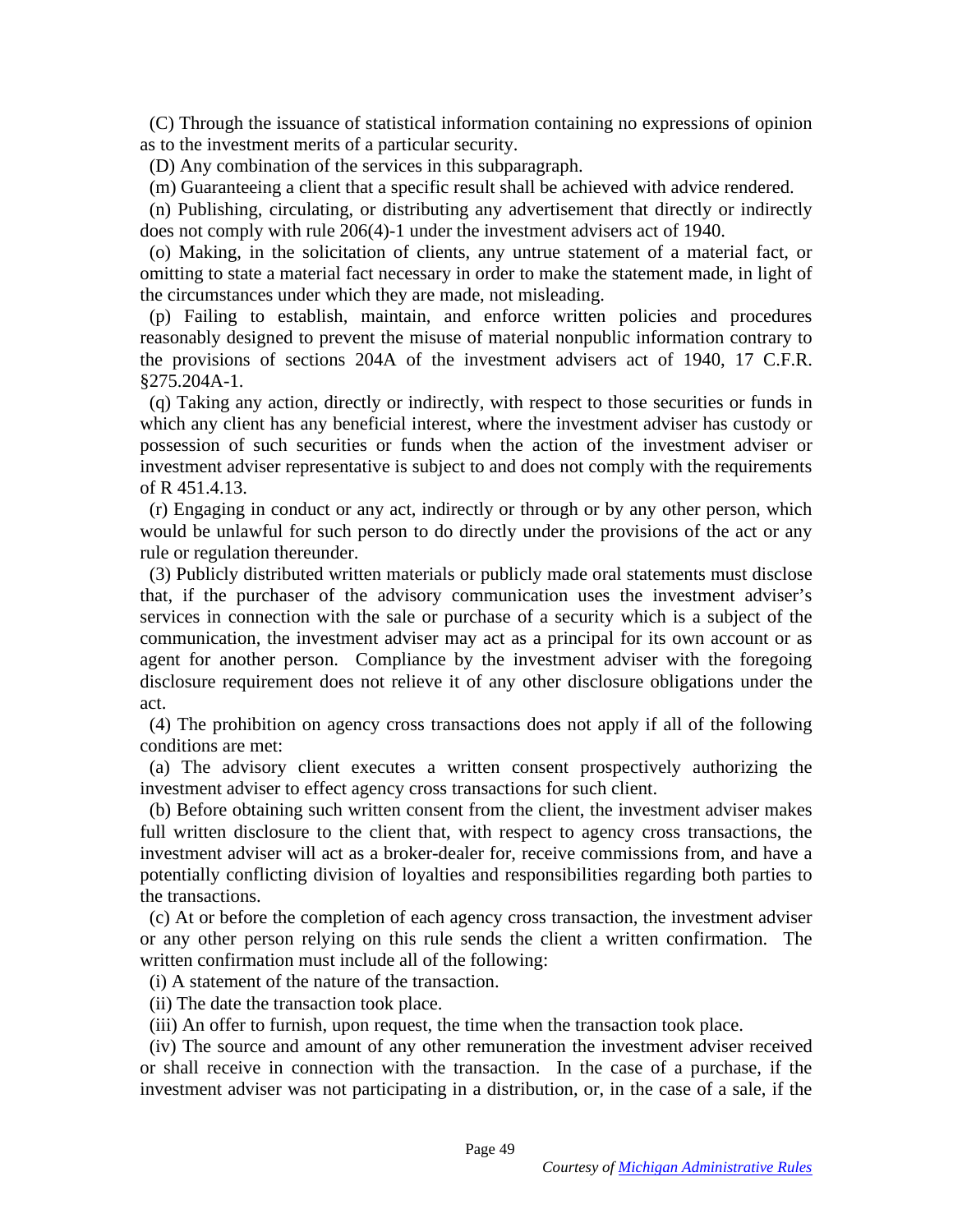investment adviser was not participating in a tender offer, the written confirmation may state whether the investment adviser has received or shall receive any other remuneration and that the investment adviser shall furnish the source and amount of such remuneration to the client upon the client's written request. investment adviser was not participating in a tender offer, the written confirmation may<br>state whether the investment adviser has received or shall receive any other remuneration<br>and that the investment adviser shall furni

(5) At least annually, with or as part of any written statement or summary of the account from the investment adviser, the investment adviser or any other person relying on this rule to conduct agency cross transactions shall send each client a written disclosure statement identifying both of the following:

(a) The total number of agency cross-transactions during the period for the client since the date of the last such statement or summary.

(b) The total amount of all commissions or other remuneration the investment adviser (b) The total amount of all commissions or other remuneration the investment adviser received or shall receive in connection with agency cross transactions for the client during the period. during the period.

(6) Each written disclosure and confirmation must include a conspicuous statement that the client may revoke the written consent required by this rule at any time by providing written notice to the investment adviser. (6) Each written disclosure and confirmation must include a conspicuous statement that the client may revoke the written consent required by this rule at any time by providing written notice to the investment adviser.

(7) No agency cross transaction may be effected in which the same investment adviser recommended the transaction to both any seller and any purchaser. recommended the transaction to both any seller and any purchaser.

(8) Nothing in this rule shall be construed to relieve an investment adviser or investment adviser representative from acting in the best interests of the client, including fulfilling a duty with respect to the best price and execution for the particular transaction for the client, nor does it relieve any investment adviser or investment adviser representative of any other disclosure obligations imposed by the act or rules. any other disclosure obligations imposed by the act or rules. (8) Nothing in this rule shall be construed to relieve an investment adviser or investment<br>adviser representative from acting in the best interests of the client, including fulfilling a<br>duty with respect to the best price

(9) For the purposes of this rule, the term investment adviser representative must exclude a supervised person of a federal covered investment adviser as that term is defined in section  $202(a)(25)$  of the investment advisers act of 1940, 17 C.F.R.  $\S 275.203A-3$ . (9) For the purposes of this rule, the term investment adviser representative must exclude a supervised person of a federal covered investment adviser as that term is defined in section  $202(a)(25)$  of the investment advise

History: 2019 AACS. History: 2019 AACS.

### R 451.4.26 Investment adviser contracts. **R 451.4.26 Investment adviser contracts.**

Rule 4.26. (1) For purposes of this rule, the following definitions apply:

Rule 4.26. (1) For purposes of this rule, the following definitions apply:<br>(a) "Assignment," as used in subrule  $(3)(b)$  of this rule, includes, but is not limited to, a transaction or event that results in a change to the individuals or entities with the power, transaction or event that results in a change to the individuals or entities with the power, directly or indirectly, to direct the management or policies of, or to vote more than 50% of any class of voting securities of, the investment adviser as compared to the individuals or entities that had such power as of the date when the contract was first entered into, extended, or renewed. directly or indirectly, to direct the management or policies of, or to vote more than 50% of any class of voting securities of, the investment adviser as compared to the individuals or entities that had such power as of th

(b) "Private investment company" means a company that is defined as an investment (b) "Private investment company" means a company that is defined as an investment company under section 3(a) of the investment company act of 1940, 15 U.S.C. §80a-3(a), but for the exception provided from that definition by section  $3(c)(1)$  of the investment company act of 1940, 15 U.S.C. §80A-3. company under section 3(a) of the investment company act of 1940, 15 U.S.C. §80a-3(a),<br>but for the exception provided from that definition by section 3(c)(1) of the investment<br>company act of 1940, 15 U.S.C. §80A-3.<br>(2) Th

(2) This rule applies to federal covered investment advisers to the extent that the conduct alleged is fraudulent, deceptive, or as otherwise permitted by the national securities markets improvement act of 1996, 15 U.S.C. §78a et seq.<br>(3) It is unlawful for any investment adviser to enter into, extend, or securities markets improvement act of 1996, 15 U.S.C. §78a et seq.

(3) It is unlawful for any investment adviser to enter into, extend, or renew any investment advisory contract unless it provides in writing all of the following: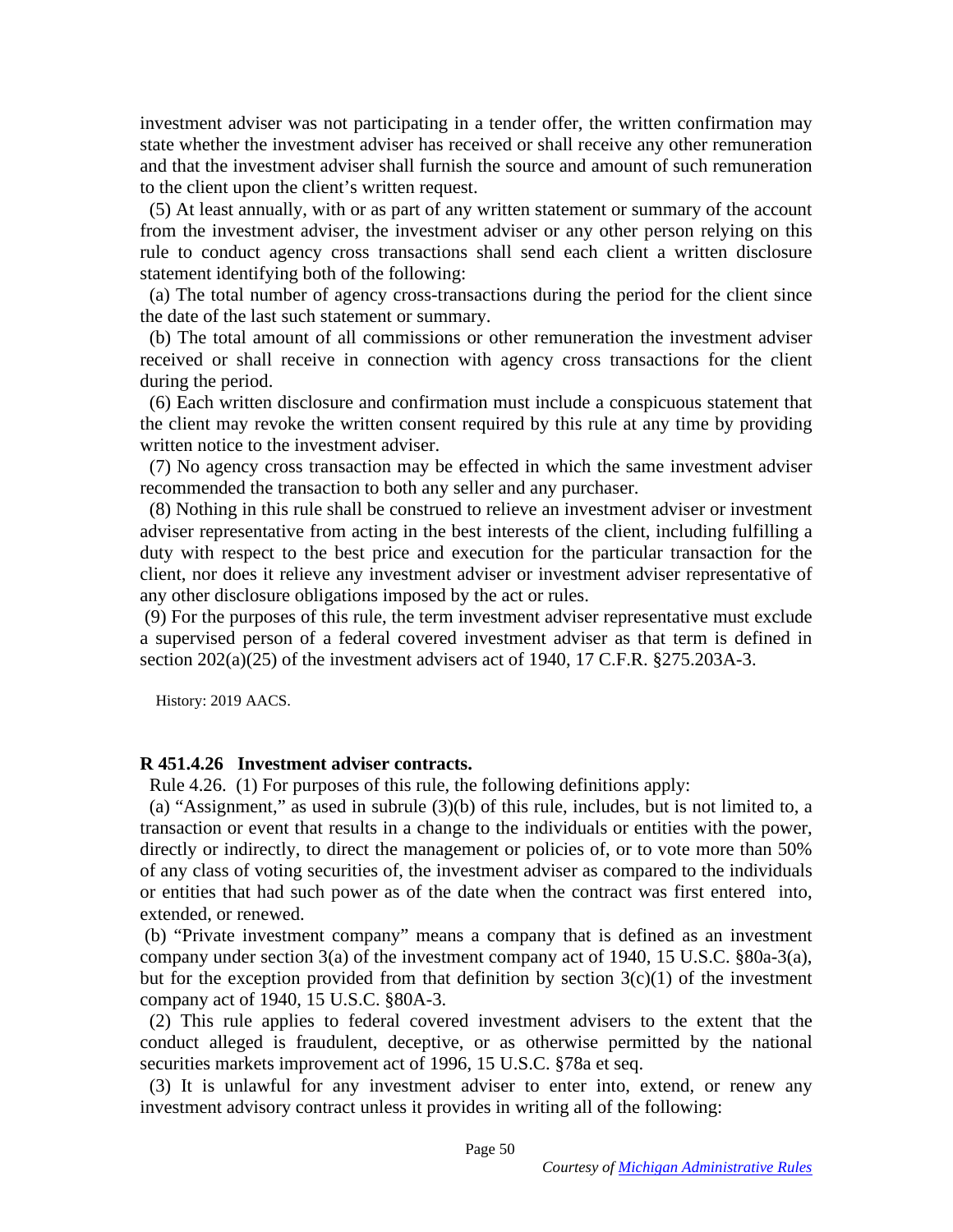(a) The services to be provided; the term of the contract if the contract has a specific (a) The services to be provided; the term of the contract if the contract has a specific term, otherwise it should describe how the contract may be terminated by either party; the investment advisory fee; the formula for computing the fee; the amount of prepaid fee to be returned in the event of termination or non-performance of the contract; and, any grant of discretionary power to the investment adviser or any of its investment adviser representatives. term, otherwise it should describe how the contract may be terminated by either party; the<br>investment advisory fee; the formula for computing the fee; the amount of prepaid fee to<br>be returned in the event of termination or

(b) That no direct or indirect assignment or transfer of the contract may be made by the investment adviser without the consent of the client or other party to the contract. Unless prohibited by contract, a client's consent may be implied with at least 30 days' prior written notice of an anticipated change of control, followed by written notice of the consummation of the change of control, provided that the client is both notified and consummation of the change of control, provided that the client is both notified and permitted to discontinue services and terminate the contract within 30 days without cost<br>or penalty.<br>(c) That the investment adviser shall not be compensated on the basis of a share of or penalty.

(c) That the investment adviser shall not be compensated on the basis of a share of capital gains upon or capital appreciation of the funds or any portion of the funds of the client.

(d) That the investment adviser, if a partnership or limited liability company, shall notify the client or other party to the investment contract of any change in the membership of the partnership within a reasonable time after the change. capital gains upon or capital appreciation of the funds or any portion of the funds of the<br>client.<br>(d) That the investment adviser, if a partnership or limited liability company, shall<br>notify the client or other party to t

(4) It is unlawful for any investment adviser, investment adviser representative, or federal covered investment adviser to do any of the following: federal covered investment adviser to do any of the following:

(a) Include in an advisory contract, any condition, stipulation, or provisions binding any person to waive compliance with any provision of this act or the investment advisers act of 1940, 15 U.S.C. §80b-1 et seq., or any other practice contrary to the provisions of section 215 of the investment advisers act of 1940, 15 U.S.C. §80b-15. (a) Include in an advisory contract, any condition, stipulation, or provisions binding any person to waive compliance with any provision of this act or the investment advisers act of 1940, 15 U.S.C. §80b-1 et seq., or any

section 215 of the investment advisers act of 1940, 15 U.S.C. §80b-15.<br>(b) Enter into, extend, or renew any advisory contract contrary to the provisions of section 205 of the investment advisers act of 1940, 15 U.S.C. §80b-5. This provision<br>applies to all advisers and investment adviser representatives registered or required to be<br>registered under the act, notwithstanding whe applies to all advisers and investment adviser representatives registered or required to be registered under the act, notwithstanding whether such adviser or representative would be exempt from federal registration pursuant to section 203(b) of the investment advisers act of 1940, 15 U.S.C. §80b-3. of 1940, 15 U.S.C. §80b-3.

(5) Notwithstanding subrules (3)(c) and (4)(b) of this rule, an investment adviser may enter into, extend, or renew an investment advisory contract that provides for compensation to the investment adviser on the basis of a share of capital gains upon or capital appreciation of the funds, or any portion of the funds, of the client if either of the following occur: following occur: (5) Notwithstanding subrules  $(3)(c)$  and  $(4)(b)$  of this rule, an investment adviser may<br>enter into, extend, or renew an investment advisory contract that provides for<br>compensation to the investment adviser on the basis o

(a) The investment adviser is not registered and is not required to be registered pursuant to section 403 of the act, MCL 451.2403; or (a) The investment adviser is not registered and is not required to be registered pursuant<br>to section 403 of the act, MCL 451.2403; or<br>(b) All of the following conditions are met:<br>(i) The client entering into the contract

(b) All of the following conditions are met:

under the investment advisers act of 1940, 17 C.F.R §275.205-3. under the investment advisers act of 1940, 17 C.F.R §275.205-3.

(ii) To the extent not otherwise disclosed on part 2 of Form ADV, the investment adviser shall disclose in writing to the client all material information concerning the proposed advisory arrangement, including all of the following: (ii) To the extent not otherwise disclosed on part 2 of Form ADV, the investment adviser shall disclose in writing to the client all material information concerning the proposed advisory arrangement, including all of the f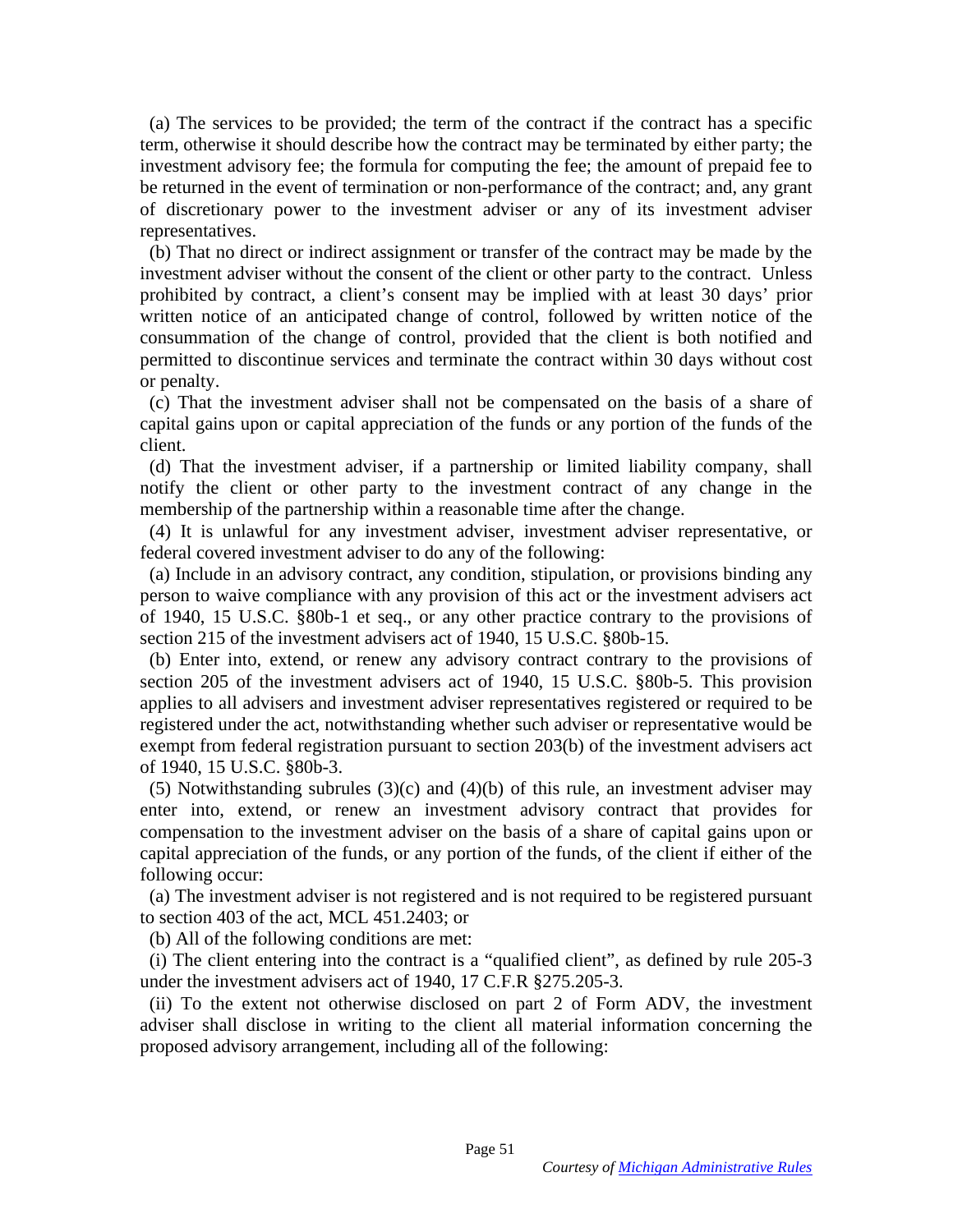(A) That the fee arrangement may create an incentive for the investment adviser to make (A) That the fee arrangement may create an incentive for the investment adviser to make investments that are riskier or more speculative than would be the case in the absence of a performance fee.

(B) Where relevant, that the investment adviser may receive increased compensation with regard to unrealized appreciation as well as realized gains in the client's account.

(C) The periods that will be used to measure investment performance throughout the contract and their significance in the computation of the fee.

(D) The nature of any index that will be used as a comparative measure of investment performance, the significance of the index, and the reason the investment adviser believes that the index is appropriate. investments that are riskier or more speculative than would be the case in the absence of a<br>performance fee.<br>(B) Where relevant, that the investment adviser may receive increased compensation<br>with regard to unrealized appr

(E) Where the investment adviser's compensation is based in part on the unrealized (E) Where the investment adviser's compensation is based in part on the unrealized appreciation of securities for which market quotations are not readily available within the meaning of rule  $2a-4(a)(1)$  under the investment company act of 1940, 17 C.F.R.  $\S270.2a-4(a)(1)$ , how the securities will be valued and the extent to which the valuation will be independently determined. appreciation of securities for which market quotations are not readily available within the<br>meaning of rule  $2a-4(a)(1)$  under the investment company act of 1940, 17 C.F.R.<br>§270.2a-4(a)(1), how the securities will be valued

(6) In the case of a private investment company, an investment company registered under the investment company act of 1940, 15 U.S.C. §§ 80a-1, et seq. or a business development company, as defined in section 202(a)(22) of the investment advisers act of 1940, 15 U.S.C. §80b-2(a)(22), each equity owner of any such company, except for the 1940, 15 U.S.C.  $$80b-2(a)(22)$ , each equity owner of any such company, except for the investment adviser entering into the contract and any other equity owners not charged a fee on the basis of a share of capital gains or capital appreciation, shall be considered a fee on the basis of a share of capital gains or capital appreciation, shall be considered a client for purposes of subrules  $(3)(c)$  and  $(5)$  of this rule.

History: 2019 AACS. History: 2019 AACS.

### R 451.4.27 Dishonest or unethical business practices of broker-dealers and agents. **R 451.4.27 Dishonest or unethical business practices of broker-dealers and agents.**

Rule 4.27. (1) "Dishonest or unethical practices" for purposes of section 412(4)(m) of the act, MCL 451.2412(4)(m), includes the conduct prohibited in this rule. The conduct the act, MCL 451.2412(4)(m), includes the conduct prohibited in this rule. The conduct specified in subrules (2) and (3) of this rule is not all inclusive. Engaging in other conduct such as forgery, embezzlement, nondisclosure, incomplete disclosure or misstatement of material facts, or manipulative or deceptive practices shall also be grounds for denial, suspension, or revocation of registration. specified in subrules (2) and (3) of this rule is not all inclusive. Engaging in other conduct such as forgery, embezzlement, nondisclosure, incomplete disclosure or misstatement of material facts, or manipulative or decep

(2) Prohibited conduct of broker-dealers registered, or required to be registered, under (2) Prohibited conduct of broker-dealers registered, or required to be registered, under the act includes, but is not limited to, the following:

(a) Engaging in unreasonable and unjustifiable delaying or failing to execute orders, liquidate customer's account or in the delivery of securities purchased by any of its the act includes, but is not limited to, the following:<br>
(a) Engaging in unreasonable and unjustifiable delaying or failing to execute orders,<br>
liquidate customer's account or in the delivery of securities purchased by any transactions of any of its customers. transactions of any of its customers.

(b) Inducing trading in a customer's account that is excessive in size or frequency in view of the financial resources and character of the account. view of the financial resources and character of the account.

(c) Recommending to a customer the purchase, sale, or exchange of any security (c) Recommending to a customer the purchase, sale, or exchange of any security without reasonable grounds to believe that such transaction or recommendation is suitable for the customer based upon reasonable inquiry concerning the customer's investment objectives, financial situation and needs, and any other relevant information known by the broker-dealer. suitable for the customer based upon reasonable inquiry concerning the customer's<br>investment objectives, financial situation and needs, and any other relevant information<br>known by the broker-dealer.<br>(d) Executing a transac

(d) Executing a transaction on behalf of a customer without authorization to do so.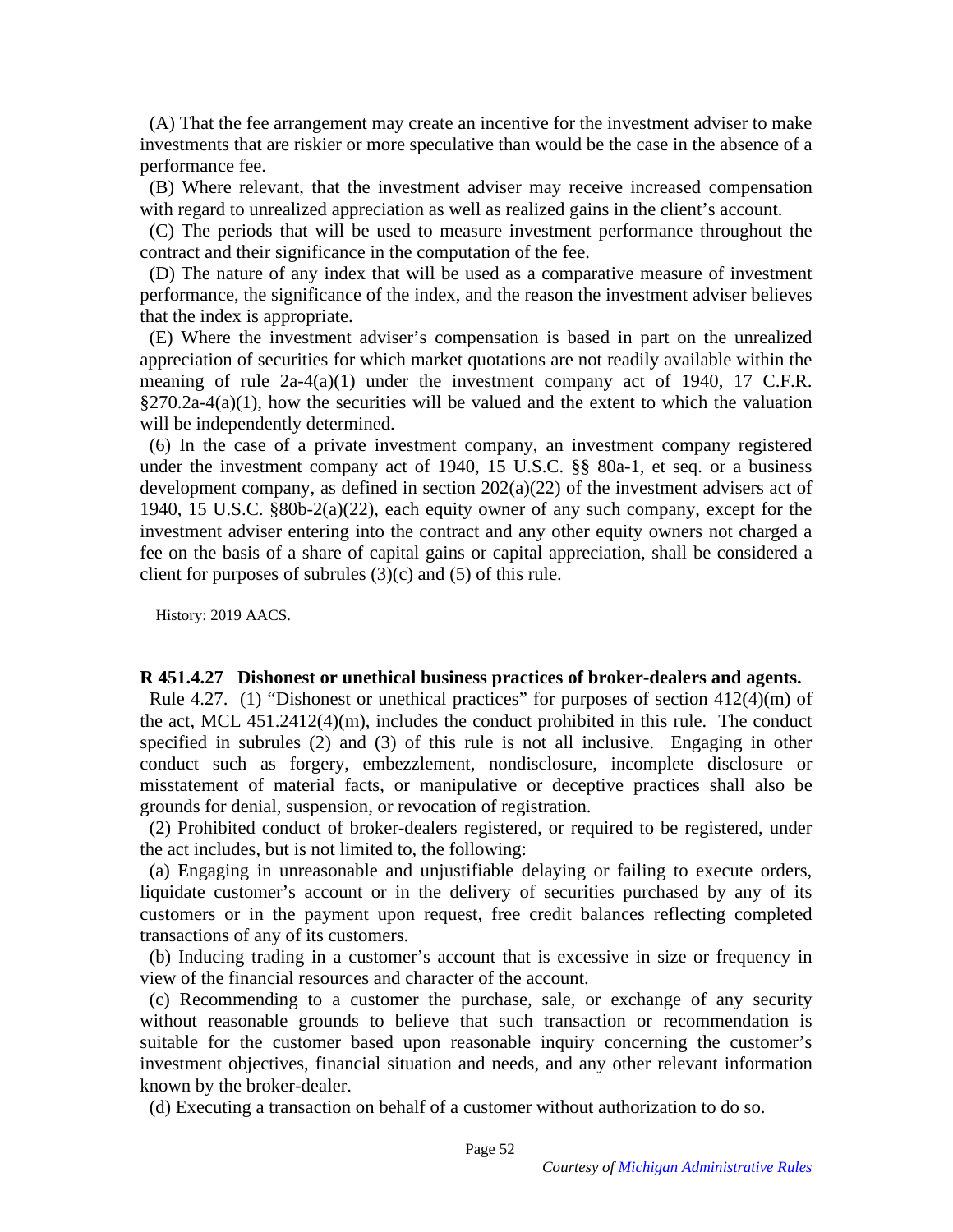(e) Exercising any discretionary power in effecting a transaction for a customer's (e) Exercising any discretionary power in effecting a transaction for a customer's account without first obtaining written discretionary authority from the customer, unless the discretionary power relates solely to the time, price, or both for executing of orders.

(f) Executing any transaction in a margin account without securing from the customer a properly executed written margin agreement promptly after the initial transaction in the account. account without first obtaining written discretionary authority from the customer, unless<br>the discretionary power relates solely to the time, price, or both for executing of orders.<br>(f) Executing any transaction in a margi

(g) Failing to segregate customer's free securities or securities held in safekeeping.

dealer secures from the customer a properly executed written consent, except as permitted by SEC rule 8c-1, 17 C.F.R. §240.8c-1, or SEC rule 15c2-1, 17 C.F.R. §240.15c2-1.

(i) Entering into a transaction with or for a customer at a price not reasonably related to the current market price of the security or receiving an unreasonable commission or profit.

(j) Failing to furnish to a customer purchasing securities in an offering, no later than the date of confirmation of the transaction, either a final prospectus or a preliminary prospectus and an additional document, which together include all information set forth in the final prospectus or making oral or written statements contrary to or inconsistent with the disclosures contained in the prospectus. dealer secures from the customer a properly executed written consent, except as<br>permitted by SEC rule 8c-1, 17 C.F.R. §240.8c-1, or SEC rule 15c2-1, 17 C.F.R.<br>§240.15c2-1.<br>(i) Entering into a transaction with or for a cust

(k) Charging unreasonable and inequitable fees for services performed, including miscellaneous services such as collection of monies due for principal, dividends or miscellaneous services such as collection of monies due for principal, dividends or interest, exchange or transfer of securities, appraisals, safekeeping, or custody of securities and other services related to its securities business.

(1) Offering to buy from or sell to any person any security at a stated price unless such broker-dealer is prepared to purchase or sell, as the case may be, at such price and under such conditions as are stated at the time of such offer to buy or sell. interest, exchange or transfer of securities, appraisals, safekeeping, or custody of securities and other services related to its securities business.<br>(1) Offering to buy from or sell to any person any security at a stated

(m) Representing that a security is being offered to a customer "at the market" or a price relevant to the market price unless such broker-dealer knows or has reasonable grounds to believe a market for such security exists other than that made, created, or controlled by such broker-dealer, or by any such person from whom he or she is acting or with whom he or she is associated in such distribution, or any person controlled by, controlling, or under common control with such broker-dealer. (m) Representing that a security is being offered to a customer "at the market" or a price<br>relevant to the market price unless such broker-dealer knows or has reasonable grounds<br>to believe a market for such security exists

(n) Effecting any transaction in, or inducing the purchase or sale of, any security by means of any manipulative, deceptive or fraudulent device, practice, plan, program, design or contrivance, which may include but not be limited to the following: under common control with such broker-dealer.<br>
(n) Effecting any transaction in, or inducing the purchase or sale of, any security by<br>
means of any manipulative, deceptive or fraudulent device, practice, plan, program,<br>
de

(i) Effecting any transaction in a security which involves no change in the beneficial ownership of the security.

(ii) Entering an order or orders for the purchase or sale of any security with the knowledge that an order or orders of substantially the same size, at substantially the same time and substantially the same price, for the sale of any such security, has been or will be entered for the purpose of creating a false or misleading appearance of active trading be entered for the purpose of creating a false or misleading appearance of active trading the security or a false or misleading appearance with respect to the market for the security; provided; however, nothing in this subdivision prohibits a broker-dealer from entering a bona fide agency cross transaction for its customers. the security or a false or misleading appearance with respect to the market for the security; provided; however, nothing in this subdivision prohibits a broker-dealer from entering a bona fide agency cross transaction for (i) Effecting any transaction in a security which involves no change in the beneficial<br>ownership of the security.<br>(ii) Entering an order or orders for the purchase or sale of any security with the<br>knowledge that an order o

security creating actual or apparent active trading in such security or raising or depressing security creating actual or apparent active trading in such security or raising or depressing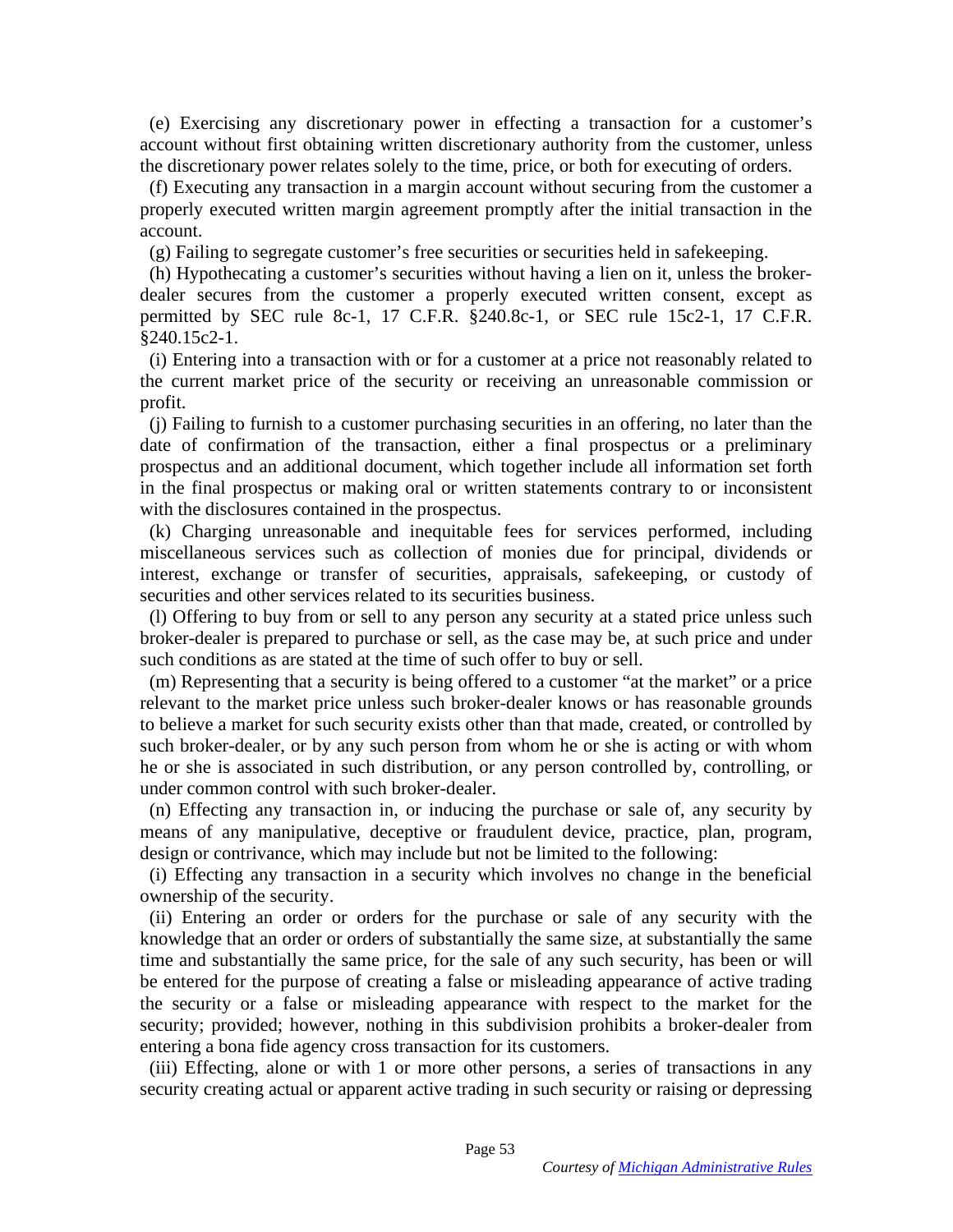the price of such security, for the purpose of inducing the purchase or sale of such security by others.

(iv) Guaranteeing a customer against loss in any securities account of such customer or in any securities transaction effected by the broker-dealer with or for such customer.

(v) Publishing or circulating, or causing to be published or circulated, any notice, circular, advertisement, newspaper article, investment service, or communication of any kind that purports to report any transaction as a purchase or sale of any security unless such broker-dealer believes that such transaction was a bona fide purchase or sale or such security; or that purports to quote the bid price or asked price for any security, unless such broker-dealer believes that such quotation represents a bona fide bid for, or offer of, such security. such security. security by others.<br>(iv) Guaranteeing a customer against loss in any securities account of such customer or<br>in any securities transaction effected by the broker-dealer with or for such customer.<br>(v) Publishing or circulati

(vi) Using any advertising or sales presentation in such a fashion as to be deceptive or misleading including, but not limited to, distribution of any nonfactual data, material or presentation based on conjecture, unfounded or unrealistic claims or assertions in any brochure, flyer, or display by words, picture, graphs or other medium designed to supplement, detract from, supersede, or defeat the purpose or effect of any prospectus or disclosure. (vi) Using any advertising or sales presentation in such a fashion as to be deceptive or misleading including, but not limited to, distribution of any nonfactual data, material or presentation based on conjecture, unfounde

(vii) Failing to disclose that the broker-dealer is controlled by, controlling, affiliated with, or under common control with the issuer of any security that is offered or sold to the customer. The existence of any control or affiliation must be disclosed to the customer in writing prior to completion of the transaction. customer in writing prior to completion of the transaction.

(viii) Failing to make a public offering of all of the securities allotted to a broker-dealer for distribution, whether acquired as an underwriter, a selling group member, or from a member participating in the distribution as an underwriter or selling group member, by engaging in conduct including both of the following: (viii) Failing to make a public offering of all of the securities allotted to a broker-dealer<br>for distribution, whether acquired as an underwriter, a selling group member, or from a<br>member participating in the distribution

(A) Parking or withholding securities.

(B) Transferring securities to a customer, another broker-dealer, or a fictitious account with the understanding that those securities must be returned to the broker-dealer, or the broker-dealer's nominee.

(ix) Failing or refusing to furnish a customer, upon reasonable request, information to (ix) Failing or refusing to furnish a customer, upon reasonable request, information to which the customer is entitled, or to respond to a formal written request or complaint. which the customer is entitled, or to respond to a formal written request or complaint.

(x) Marking any order tickets or confirmation as unsolicited when the transaction is (x) Marking any order tickets or confirmation as unsolicited when the transaction is solicited. solicited.

(xi) Failing to comply with any applicable provision of the FINRA conduct rules or any (xi) Failing to comply with any applicable provision of the FINRA conduct rules or any applicable fair practice or ethical standard promulgated by the SEC or by a selfregulatory organization approved by the SEC. regulatory organization approved by the SEC.

(xii) In connection with the solicitation of a sale or purchase of an "Over the Counter" (xii) In connection with the solicitation of a sale or purchase of an "Over the Counter" non-NASDAQ security, failing to promptly provide the most current prospectus or the most recently filed periodic report filed under section 13 of the securities exchange act of most recently filed periodic report filed under section 13 of the securities exchange act of 1934, 15 U.S.C. §78m, when requested to do so by a customer. 1934, 15 U.S.C. §78m, when requested to do so by a customer.

(3) Prohibited conduct of agents registered or required to be registered under the act (3) Prohibited conduct of agents registered or required to be registered under the act include any of the following:

(a) Lending money or securities to or borrowing money or securities from a customer, or acting as a custodian for money, securities, or an executed stock power of a customer, unless all of the following are true: include any of the following:<br>
(a) Lending money or securities to or borrowing money or securities from a customer,<br>
or acting as a custodian for money, securities, or an executed stock power of a customer,<br>
unless all of